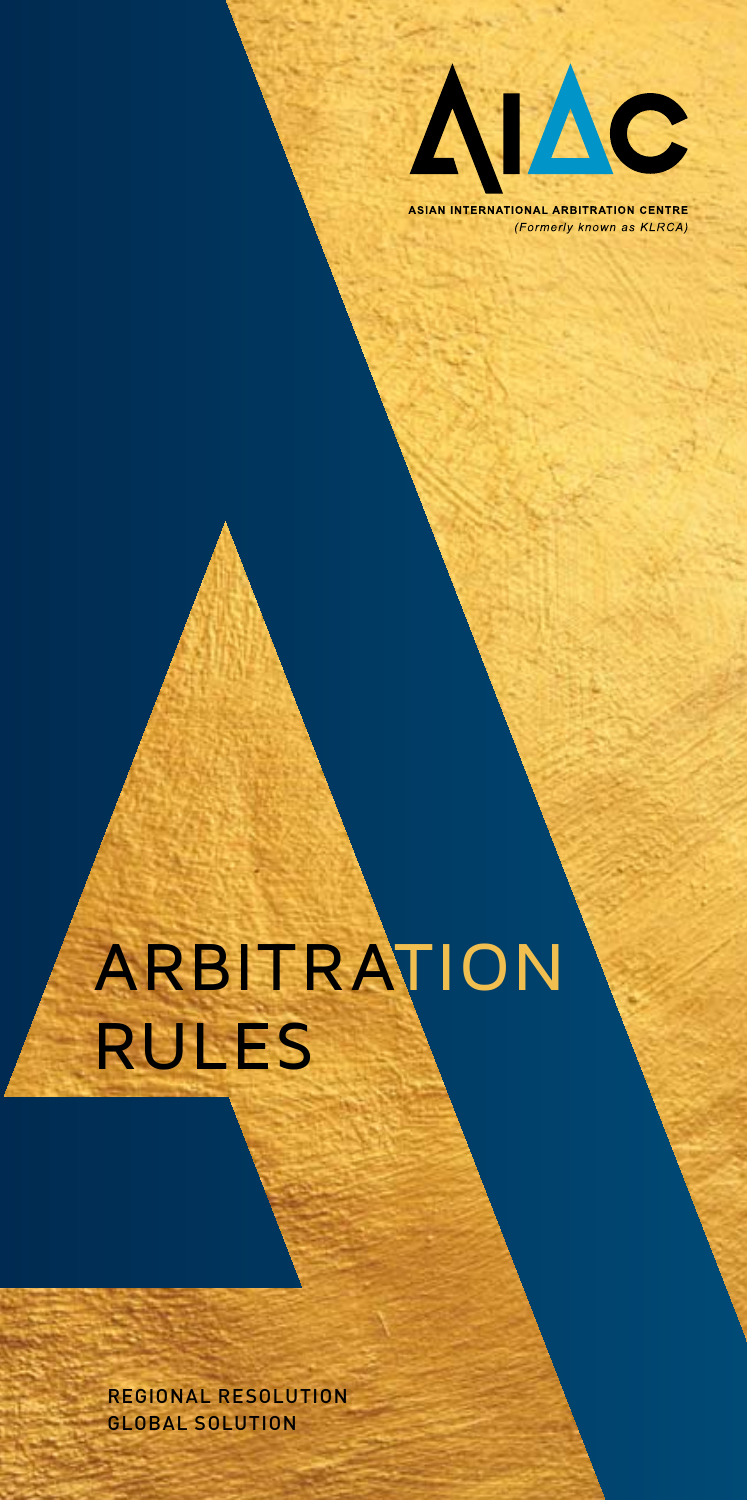

ASIAN INTERNATIONAL ARBITRATION CENTRE (Formerly known as KLRCA)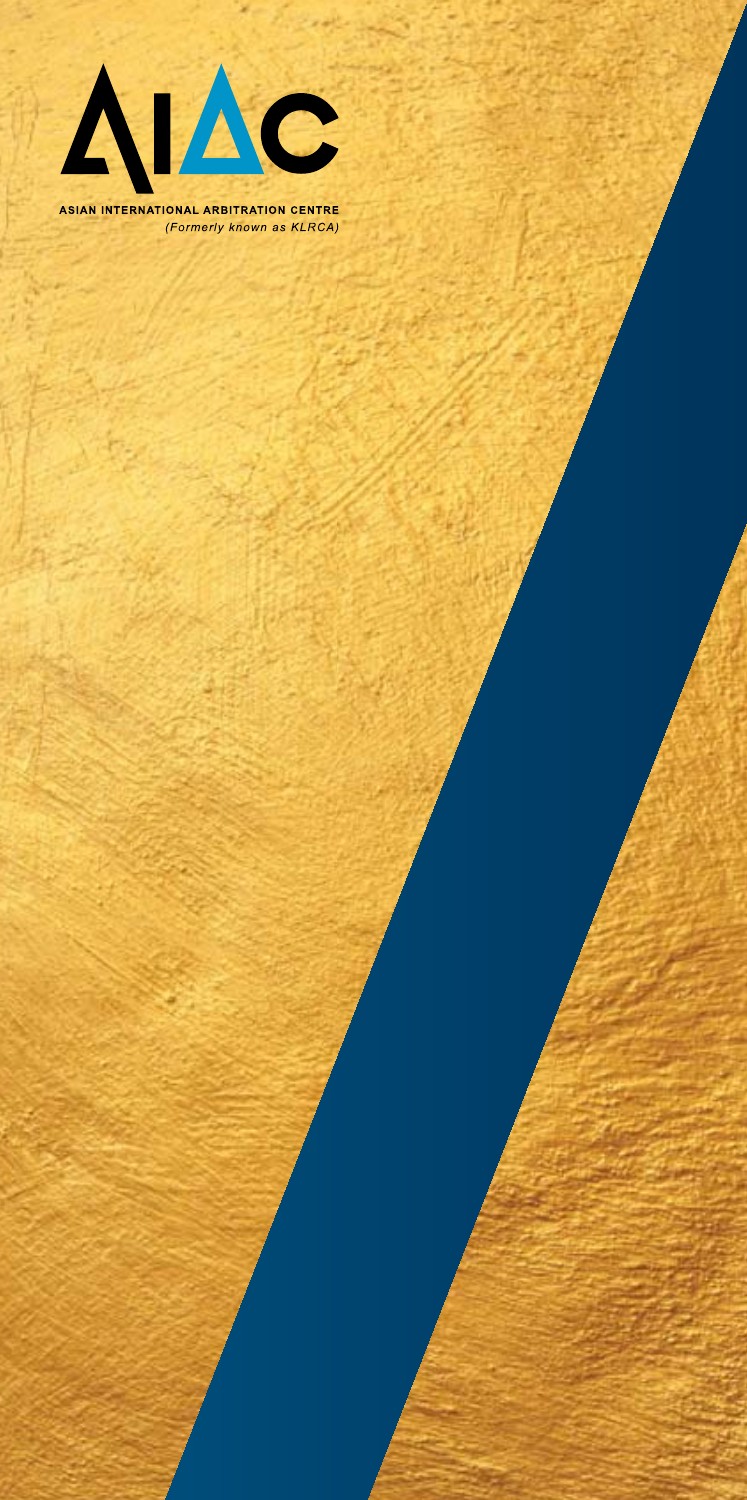



### AIAC ARBITRATION

RULES

**(Effective as of 9th March 2018)**

**Part II**

### UNCITRAL ARBITRATION

RULES **(As revised in 2013)**

**Part III**

### SCHEDULES

© Copyright of the AIAC First Edition *Please refer to www.aiac.world for the most updated rules*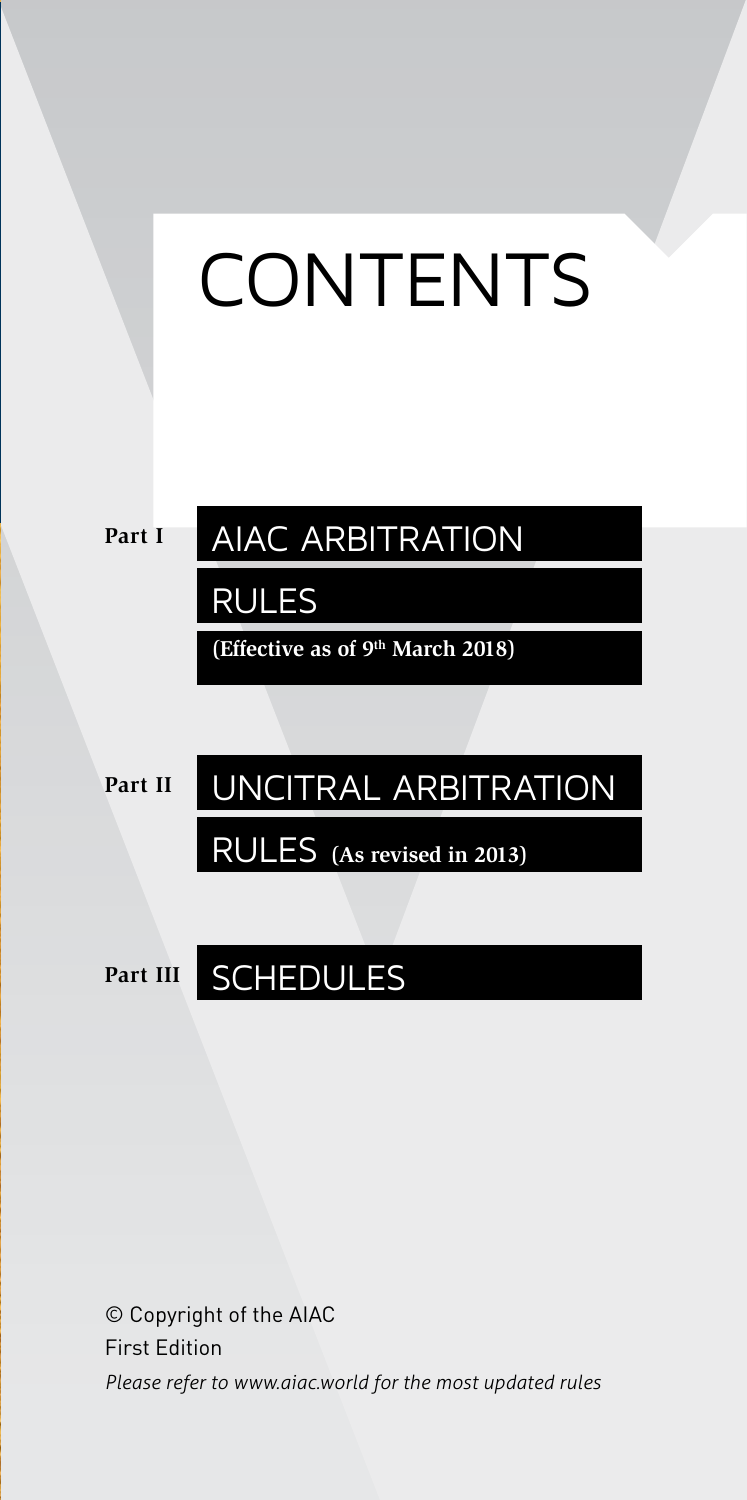#### **MODEL ARBITRATION CLAUSE**

*"Any dispute, controversy or claim arising out of or relating to this contract, or the breach, termination or invalidity thereof shall be settled by arbitration in accordance with the AIAC Arbitration Rules."*

#### **Recommended additions:**

- *• The seat of arbitration shall be […].*
- *• The language to be used in the arbitral proceedings shall be […].*
- *• This contract shall be governed by the substantive law of […].*
- *• Before referring the dispute to arbitration, the parties shall seek an amicable settlement of that dispute by mediation in accordance with the AIAC Mediation Rules as in force on the date of the commencement of mediation.*

#### **MODEL SUBMISSION AGREEMENT**

Parties wishing to substitute an existing arbitration clause for one referring the dispute to arbitration under the AIAC Arbitration Rules may adopt the following form of agreement:

*"The parties hereby agree that the dispute arising out of the contract dated \_\_\_\_\_\_\_\_\_\_\_\_\_ shall be settled by arbitration under the AIAC Arbitration Rules."*

This form may also be used where a contract does not contain an arbitration clause.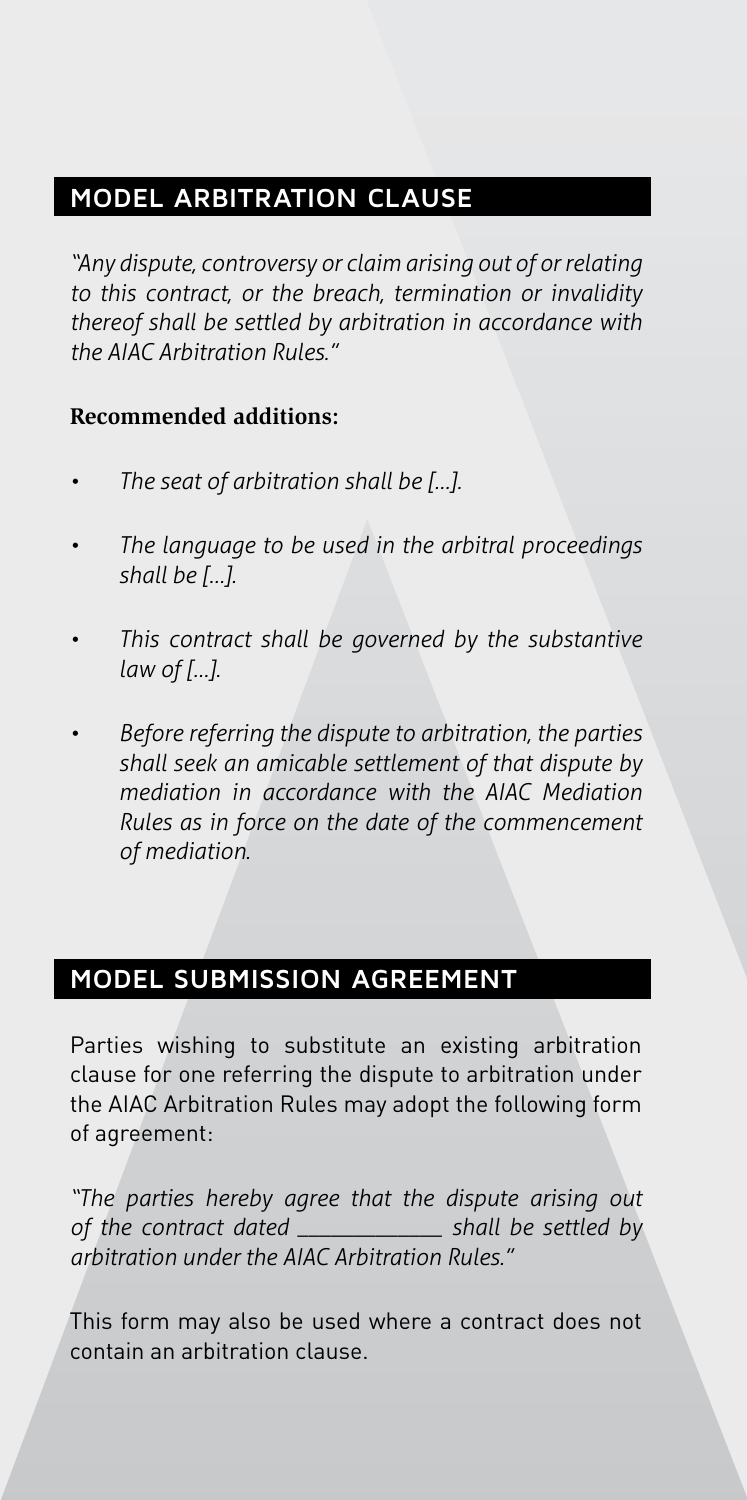#### **ARBITRATION RULES OF THE ASIAN INTERNATIONAL ARBITRATION CENTRE (MALAYSIA) (AIAC) IN FORCE AS OF 9TH MARCH 2018**

Under any arbitration agreement referring to the AIAC Arbitration Rules the parties shall be deemed to have agreed that the following rules, or such amended rules, in force on the date of the commencement of the arbitration, or the filing of an application for the appointment of an emergency arbitrator, shall be applied unless otherwise agreed by the parties.

The English text prevails over other language versions.

Any reference to the Kuala Lumpur Regional Centre for Arbitration (KLRCA) in any written law or in any instrument, deed, title, document, bond, agreement or working arrangement shall, after the 28<sup>th</sup> February 2018, be construed as a reference to the AIAC.

All approvals, directions, notices, guidelines, circulars, guidance notes, practice notes, rulings, decision, notifications, exemptions and other executive acts, howsoever called, given or made by the KLRCA before 28<sup>th</sup> February 2018, shall continue to remain in full force and effect, until amended, replaced, rescinded or revoked.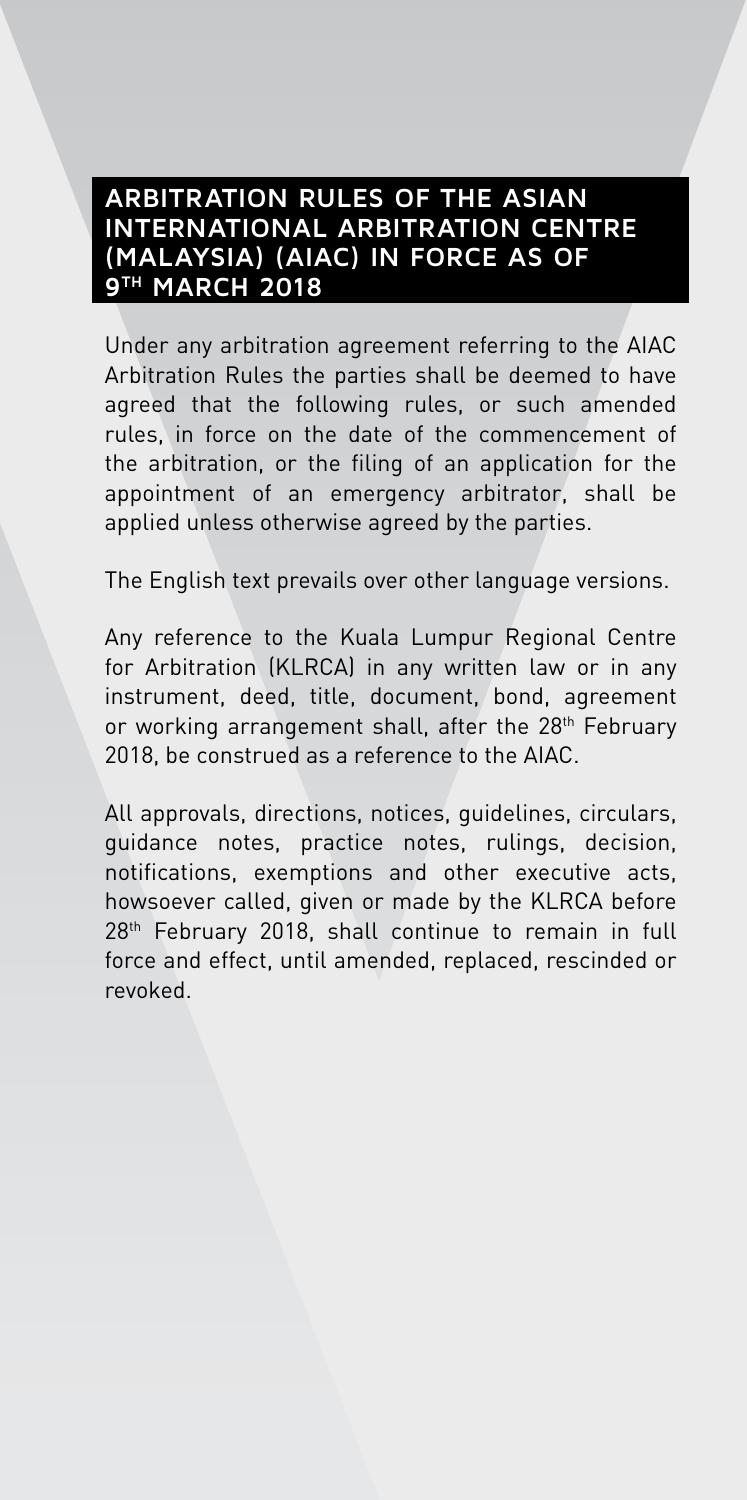#### **Guide to the AIAC Arbitration Rules** 8

### **Part I AIAC ARBITRATION RULES**

(Effective as of 9th March 2018)

| Rule 1  | General                          | 11 |
|---------|----------------------------------|----|
| Rule 2  | Commencement of Arbitration      | 12 |
| Rule 3  | Notifications                    | 13 |
| Rule 4  | Appointment                      | 13 |
| Rule 5  | Challenge to the Arbitrators     | 15 |
| Rule 6  | Powers of the Arbitral Tribunal  | 16 |
| Rule 7  | Seat of Arbitration              | 18 |
| Rule 8  | Interim Measures                 | 18 |
| Rule 9  | Joinder of Parties               | 19 |
| Rule 10 | Consolidation of Proceedings and |    |
|         | Concurrent Hearings              | 21 |
| Rule 11 | Facilities                       | 23 |
| Rule 12 | Awards                           | 23 |
| Rule 13 | Costs                            | 25 |
| Rule 14 | Deposits                         | 27 |
| Rule 15 | <b>Mediation to Arbitration</b>  | 29 |
| Rule 16 | Confidentiality                  | 29 |
| Rule 17 | No Liability                     | 30 |
| Rule 18 | Non-reliances                    | 30 |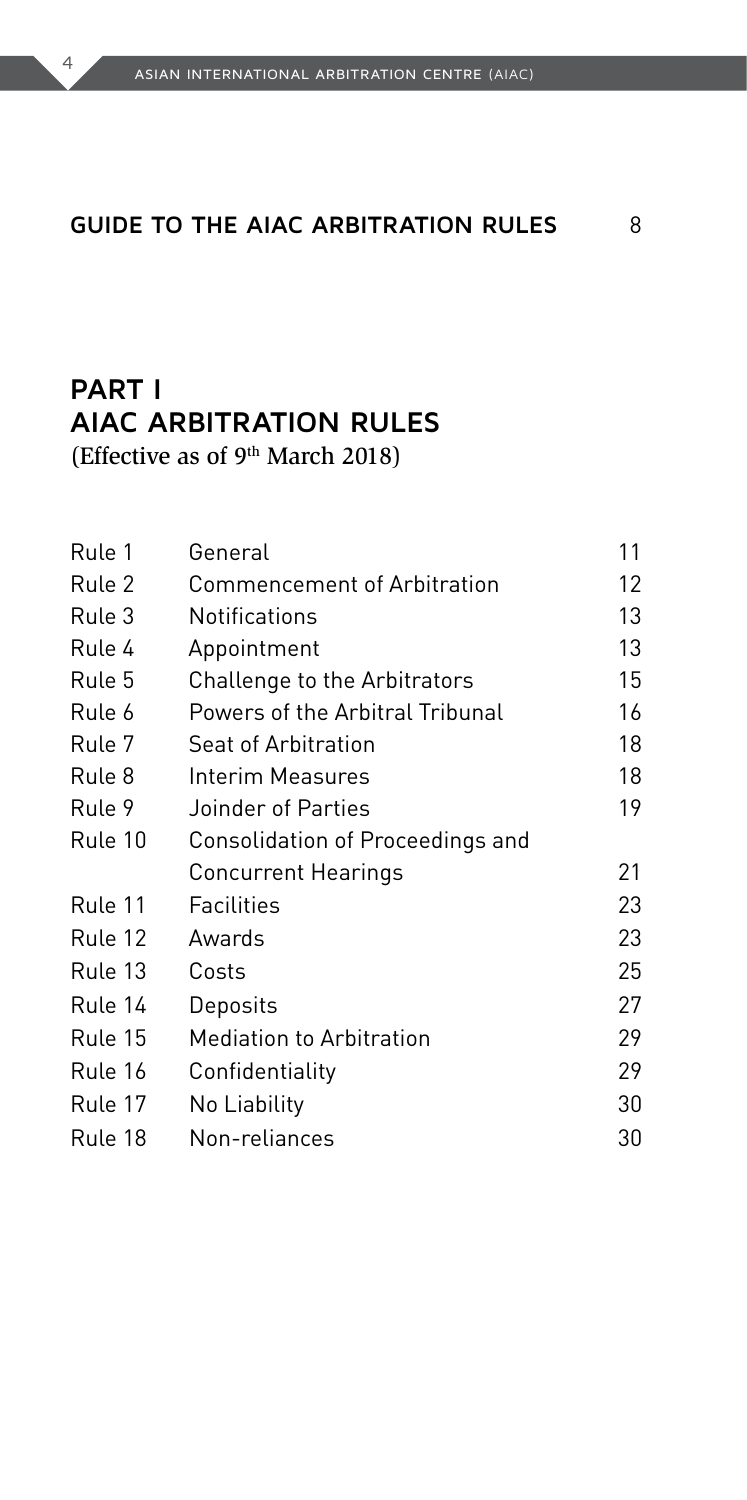### **Part II UNCITRAL ARBITRATION RULES**

(As revised in 2013)

#### **Section I Introductory Rules**

| Article 1 | Scope of Application                     | 32 |
|-----------|------------------------------------------|----|
| Article 2 | Notice and Calculation of                |    |
|           | Periods of Time                          | 33 |
| Article 3 | Notice of Arbitration                    | 34 |
| Article 4 | Response to the Notice of Arbitration 36 |    |
| Article 5 | Representation and Assistance            | 37 |
| Article 6 | Designating and Appointing               |    |
|           | Authorities                              | 38 |

#### **Section II Composition of the Arbitral Tribunal**

| Article 7  | Number of Arbitrators                         | 40 |
|------------|-----------------------------------------------|----|
|            | Article 8 to 10 Appointment of Arbitrators    | 40 |
|            | Article 11 to 13 Disclosures by and Challenge |    |
|            | of Arbitrators                                | 43 |
| Article 14 | Replacement of An Arbitrator                  | 44 |
| Article 15 | Repetition of Hearings in the                 |    |
|            | Event of the Replacement of                   |    |
|            | An Arbitrator                                 | 45 |
| Article 16 | <b>Exclusion of Liability</b>                 | 45 |
|            |                                               |    |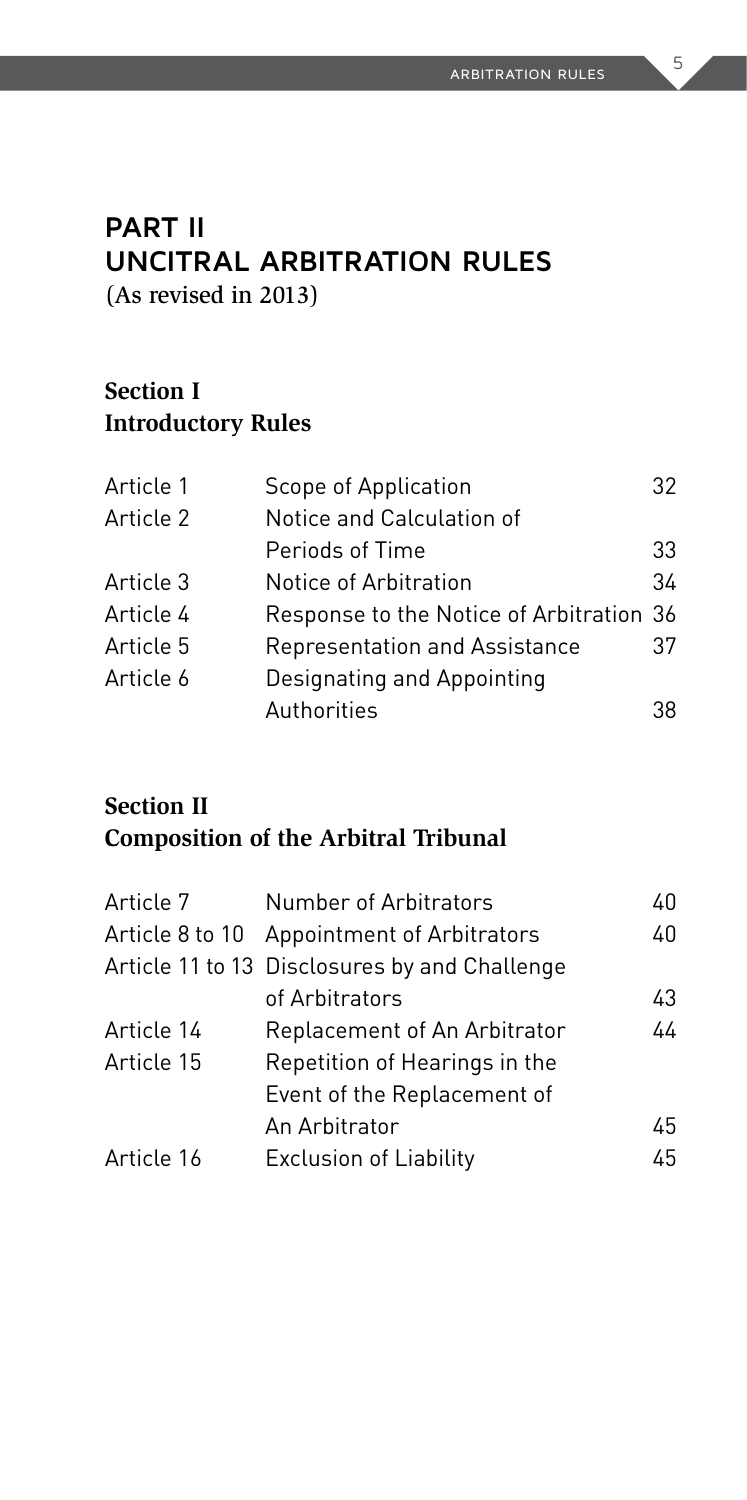#### **Section III Arbitral Proceedings**

| Article 17 | <b>General Provisions</b>                         | 46 |
|------------|---------------------------------------------------|----|
| Article 18 | <b>Place of Arbitration</b>                       | 47 |
| Article 19 | Language                                          | 48 |
| Article 20 | <b>Statement of Claim</b>                         | 48 |
| Article 21 | <b>Statement of Defence</b>                       | 49 |
| Article 22 | Amendments to the Claim or Defence                | 50 |
| Article 23 | Pleas as to the Jurisdiction of                   |    |
|            | the Arbitral Tribunal                             | 51 |
| Article 24 | <b>Further Written Statements</b>                 | 52 |
| Article 25 | Periods of Time                                   | 52 |
| Article 26 | Interim Measures                                  | 52 |
| Article 27 | Evidence                                          | 54 |
| Article 28 | Hearings                                          | 55 |
| Article 29 | <b>Experts Appointed by the Arbitral Tribunal</b> | 56 |
| Article 30 | Default                                           | 57 |
| Article 31 | Closure of Hearings                               | 58 |
| Article 32 | Waiver of Right to Object                         | 58 |

#### **Section IV The Award**

| Article 33 | Decisions                                   | 59 |
|------------|---------------------------------------------|----|
|            | Article 34 Form and Effect of the Award     | 59 |
| Article 35 | Applicable Law, Amiable Compositeur         | 60 |
|            | Article 36 Settlement or Other Grounds for  |    |
|            | Termination                                 | 60 |
| Article 37 | Interpretation of the Award                 | 61 |
| Article 38 | Correction of the Award                     | 62 |
| Article 39 | Additional Award                            | 62 |
|            | Article 40 Definition of Costs              | 63 |
|            | Article 41 Fees and Expenses of Arbitrators | 64 |
|            | Article 42 Allocation of Costs              | 66 |
| Article 43 | Deposit of Costs                            | 66 |
|            |                                             |    |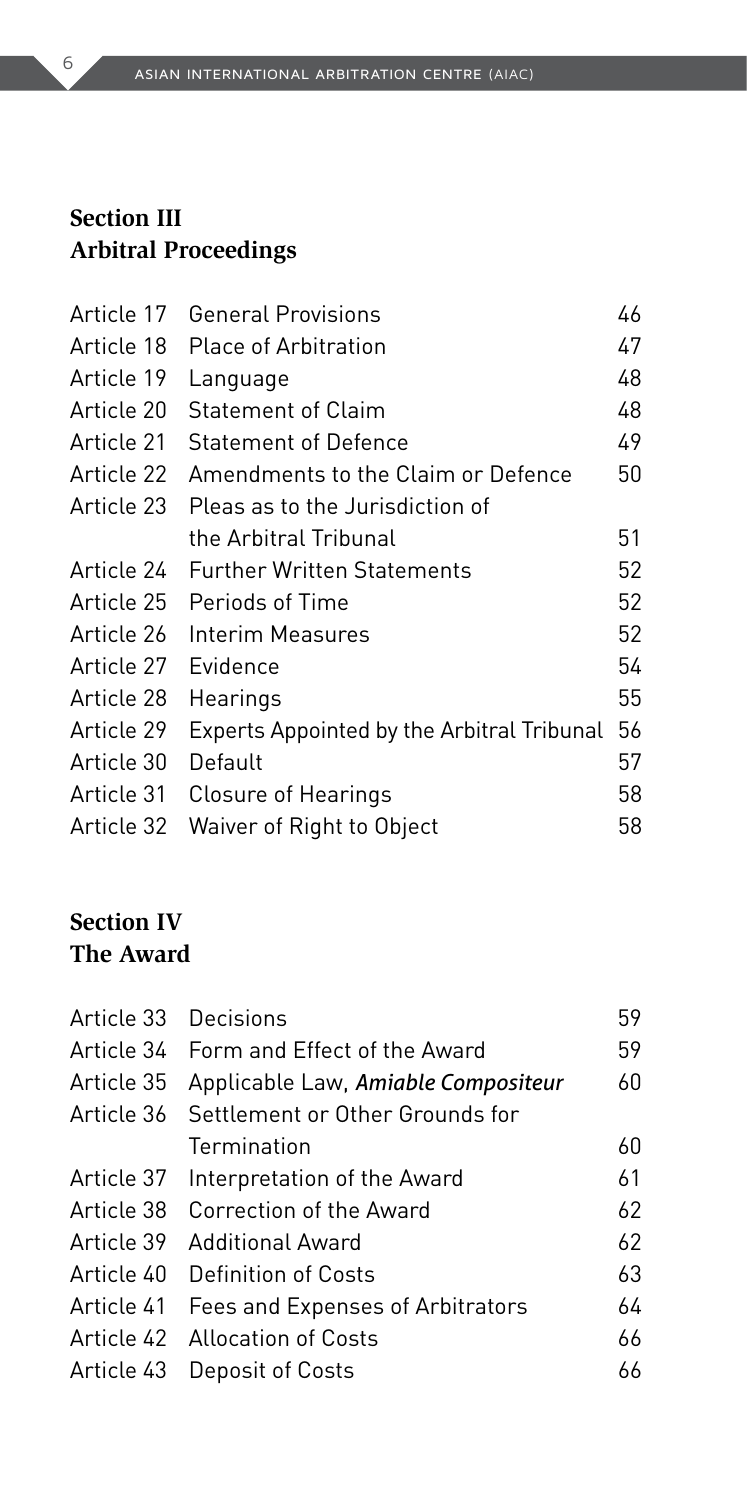#### **Part III SCHEDULES**

| Schedule 1               | Arbitrator's Fees and<br>AIAC Administrative Fees                     | 69       |
|--------------------------|-----------------------------------------------------------------------|----------|
|                          | A. International Arbitration<br><b>B. Domestic Arbitration</b>        | 69<br>70 |
| Schedule 2<br>Schedule 3 | Note on Fees, Expenses and Deposits 71<br><b>Emergency Arbitrator</b> | 76       |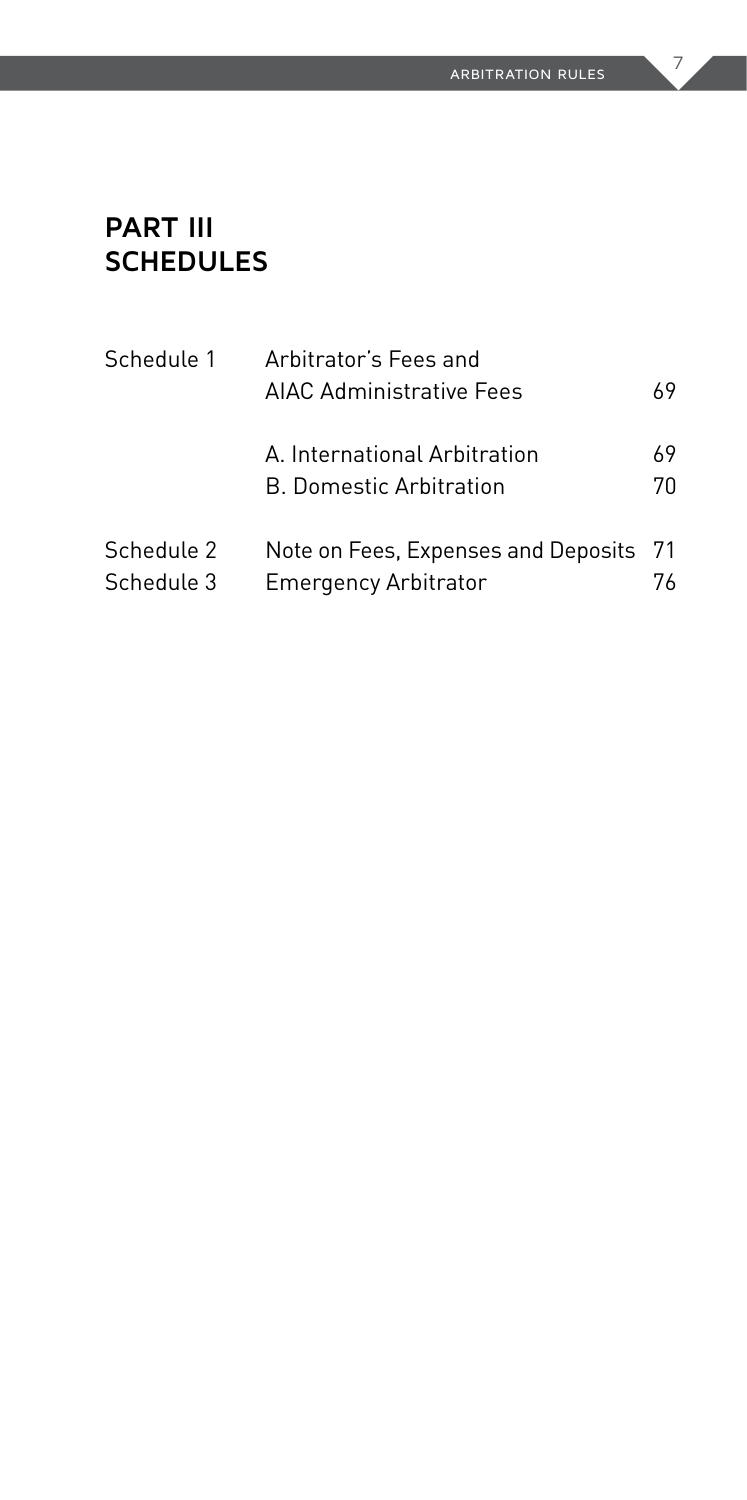#### **Guide to the AIAC Arbitration Rules**

- 1. The English text prevails over other language versions.
- 2. Definitions used in the AIAC Arbitration Rules:

**"AIAC"** means the Asian International Arbitration Centre (Malaysia);

 **"arbitral tribunal"** means a sole arbitrator or a panel of arbitrators appointed pursuant to the AIAC Arbitration Rules;

 **"Article"** or **"Articles"** shall refer to the numbered provisions of the UNCITRAL Arbitration Rules as contained in Part II of the AIAC Arbitration Rules;

 **"award"** means a decision of the arbitral tribunal and includes any final, interim or partial award and any award on costs or interest but does not include interlocutory orders;

 **"days"** means calendar days and includes weekends and public holidays;

 **"Director"** means the Director of the Asian International Arbitration Centre;

 **"domestic arbitration"** means any arbitration which is not an international arbitration;

 **"GST"** means Goods and Services Tax as prescribed by law;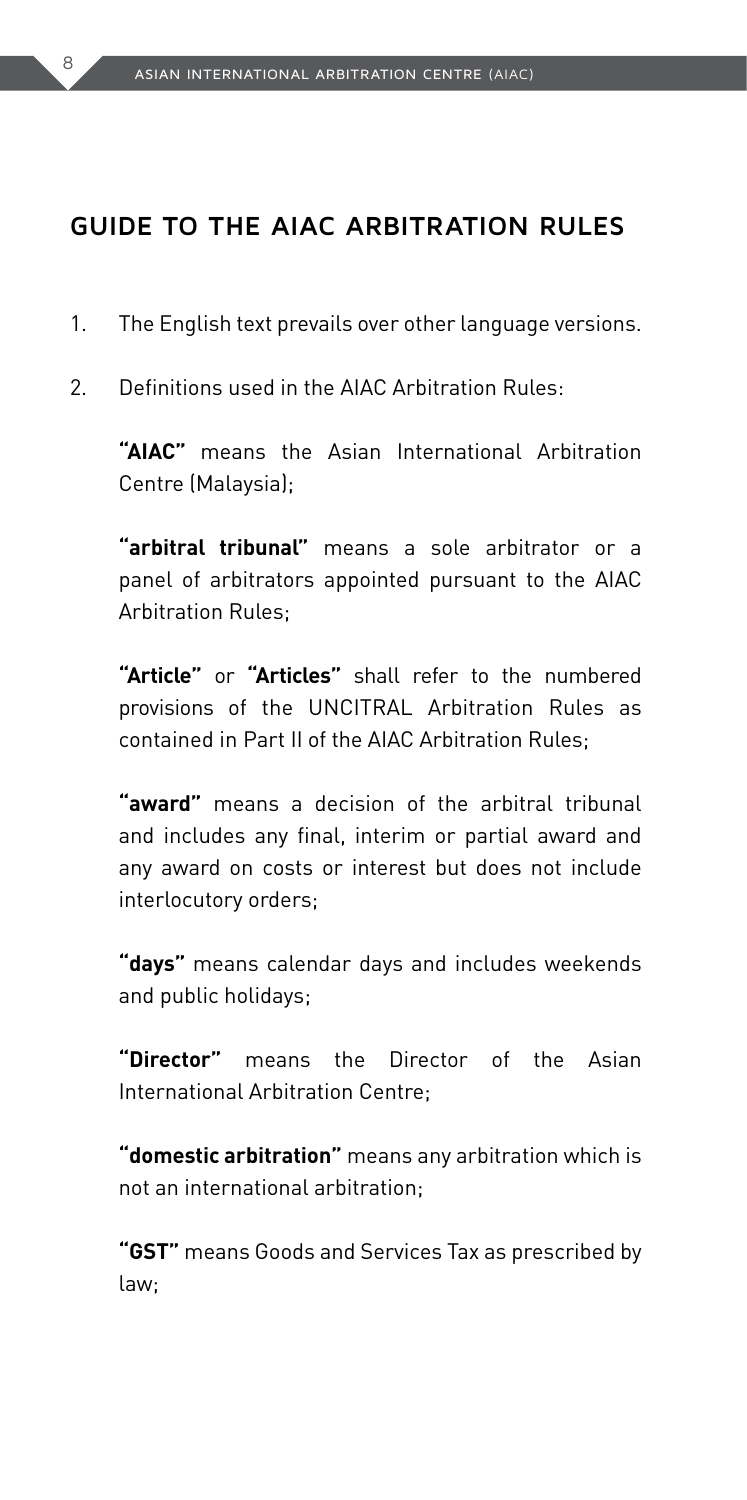**"international arbitration"** means an arbitration where –

- (a) one of the parties to an arbitration agreement, at the time of the conclusion of that agreement, has its place of business in any State other than Malaysia;
- (b) one of the following is situated in any State other than Malaysia in which the parties have their places of business:
	- (i) the seat of arbitration if determined in, or pursuant to, the arbitration agreement;
	- (ii) any place where a substantial part of the obligations of any commercial or other relationship is to be performed or the place with which the subject matter of the dispute is most closely connected; or
- (c) the parties have expressly agreed that the subject matter of the arbitration agreement relates to more than one State.

 **"Party"** or **"Parties"** means a party or parties to an arbitration agreement or, in any case where an arbitration does not involve all parties to the arbitration agreement, means a party or parties to the arbitration;

 **"Rule"** or **"Rules"** shall refer to the numbered provisions of the AIAC Arbitration Rules.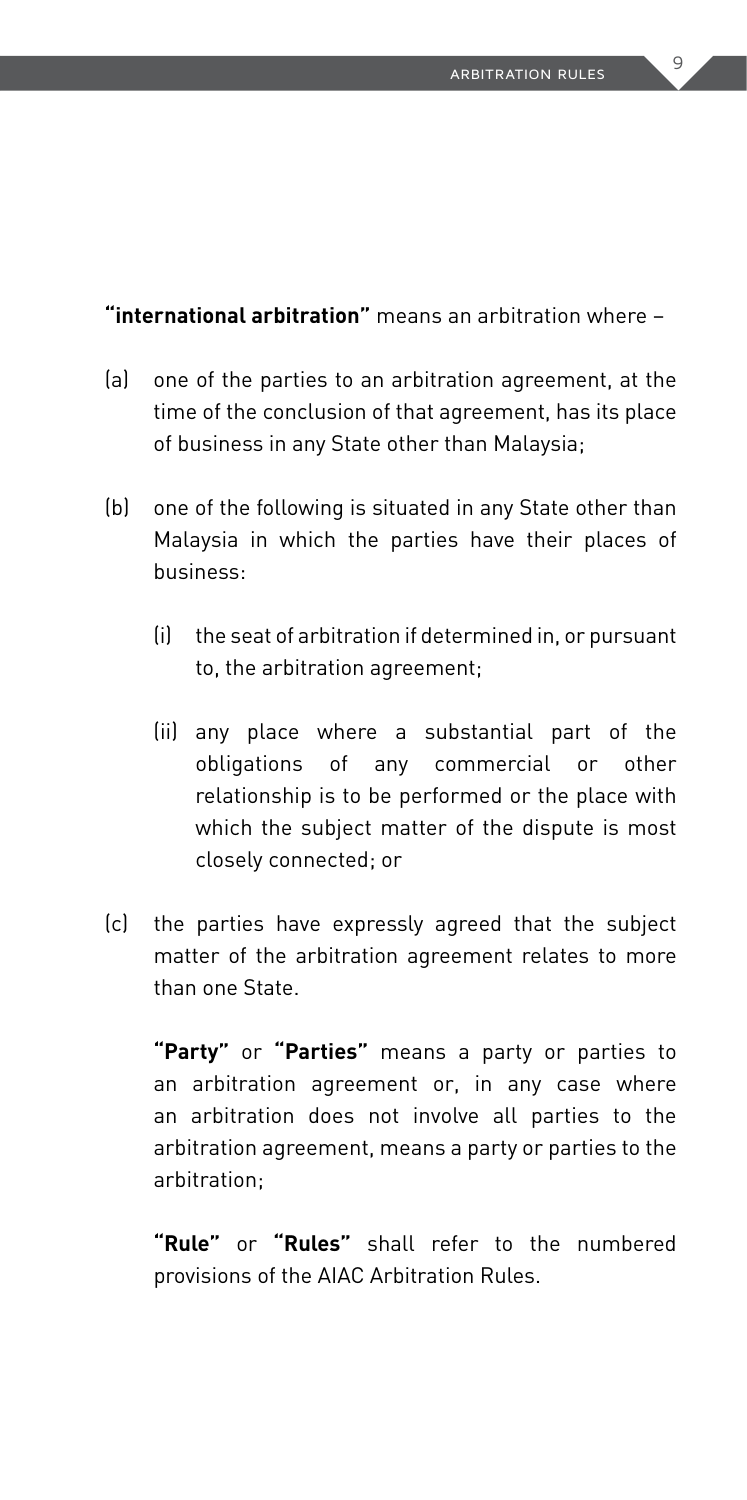# **Part I** AIAC **ARBITRATION** RULES

**(Effective as of 9th March 2018)**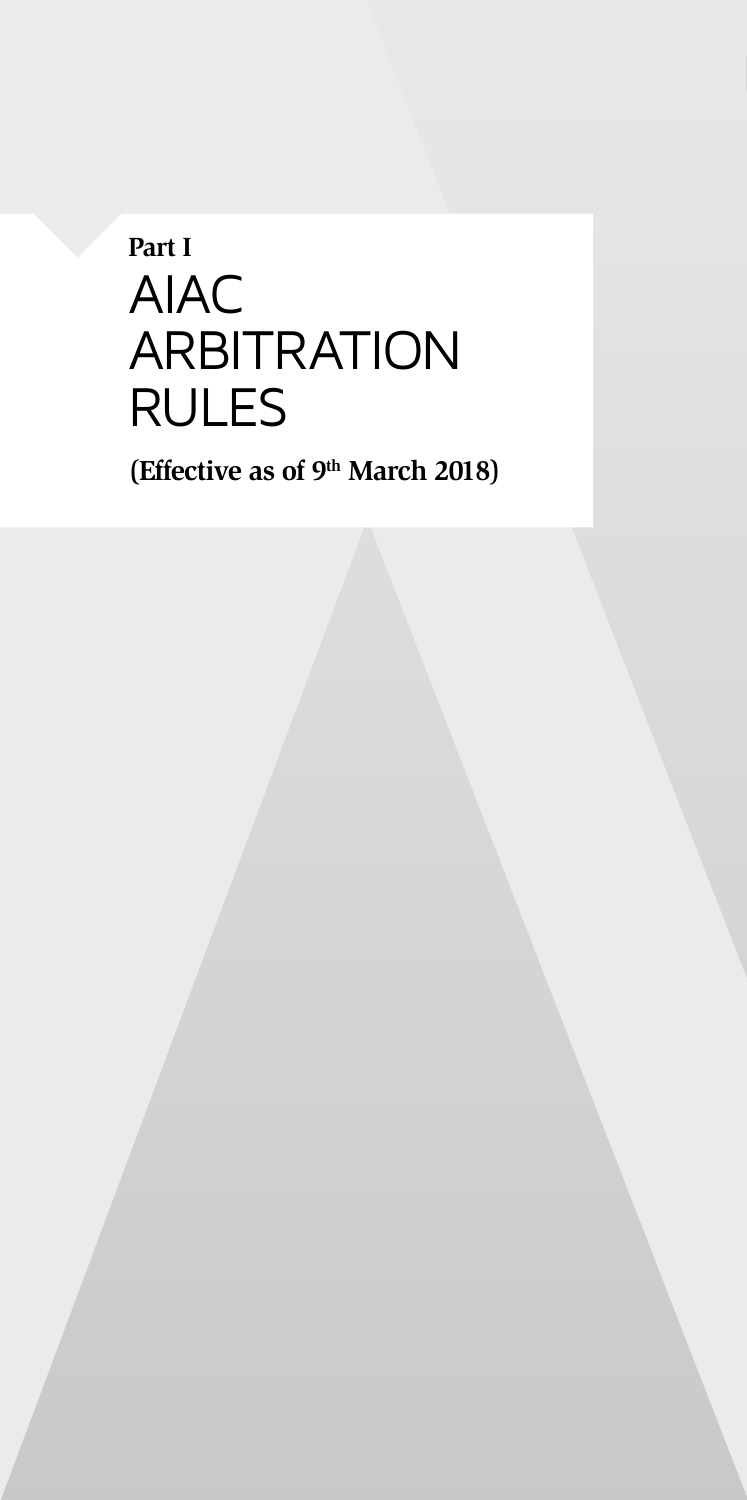#### **Introductory Provisions**

1. The AIAC Arbitration Rules consist of the following parts: Part I - AIAC Arbitration Rules, Part II - UNCITRAL Arbitration Rules (as revised in 2013) and Part III - Schedules.

#### **Rule 1 General**

- 1. Where Parties have agreed in writing to arbitrate their disputes in accordance with the AIAC Arbitration Rules, then:
	- (a) such disputes shall be settled or resolved by arbitration in accordance with the AIAC Arbitration Rules;
	- (b) the arbitration shall be conducted and administered by the AIAC in accordance with the AIAC Arbitration Rules; and
	- (c) if the seat of arbitration is Malaysia, Section 41, Section 42, Section 43 and Section 46 of the Malaysian Arbitration Act 2005 (as amended) shall not apply.
- 2. The AIAC Arbitration Rules applicable to the arbitration shall be those in force at the time of commencement of the arbitration unless otherwise agreed by the Parties.
- 3. To the extent that there is a conflict between Part I and Part II of the AIAC Arbitration Rules, the provisions in Part I shall prevail.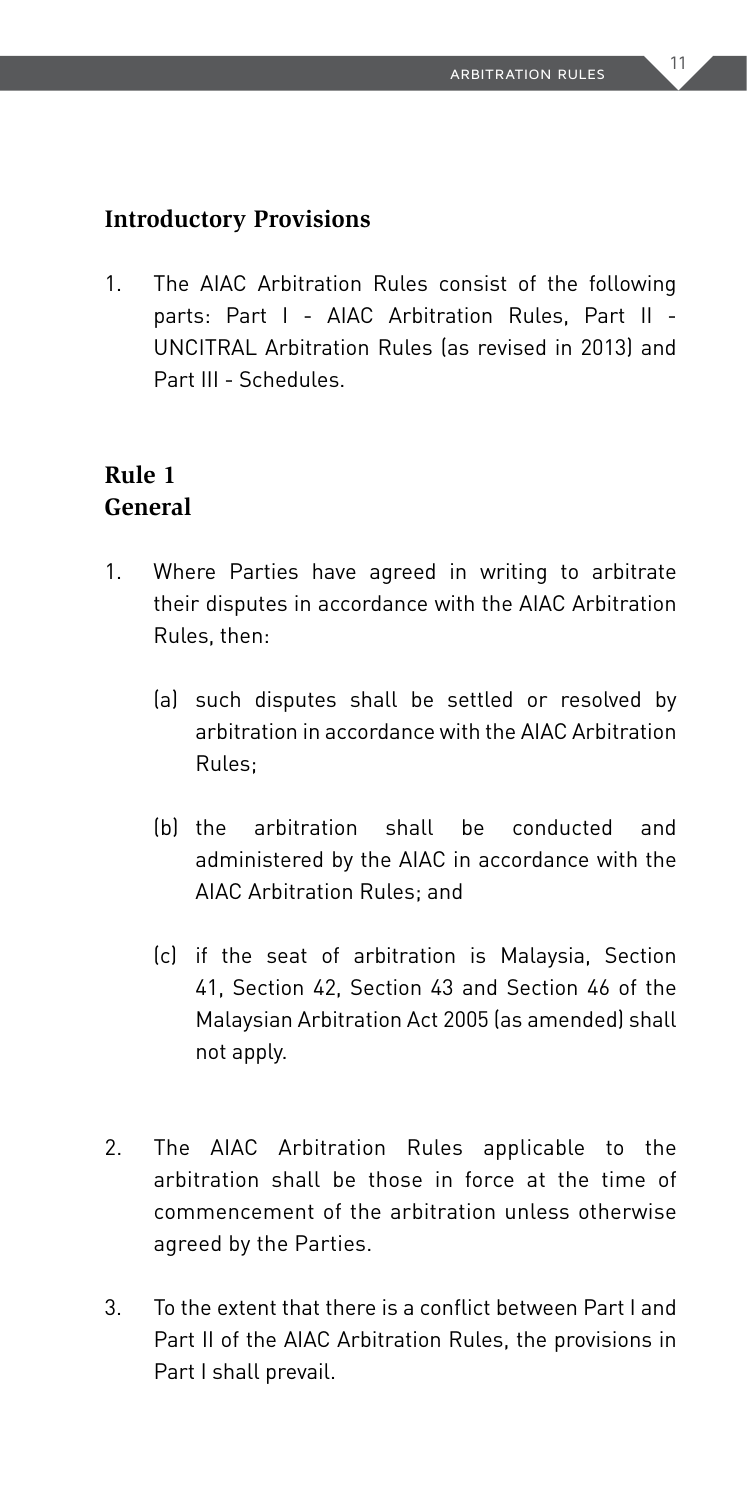#### **Rule 2 Commencement of Arbitration**

- 1. The Party or Parties initiating arbitration under the AIAC Arbitration Rules shall submit a request in writing to commence arbitration (the "Commencement Request") to the Director. The Commencement Request shall be accompanied by the following:
	- (a) a copy of the written arbitration clause or a separate arbitration agreement;
	- (b) a copy of the contractual documentation in which the arbitration clause is contained or in respect of which the arbitration arises;
	- (c) a copy of the notice of arbitration as described in Article 3 accompanied by a confirmation that it has been or is being served on all other Parties by one or more means of service to be identified in such confirmation; and
	- (d) a proof of payment of the non-refundable registration fee amounting to USD795.00, or its equivalent in another currency, in international arbitration and RM1,590.00 in domestic arbitration.1
- 2. The date on which the Director has received the Commencement Request with all accompanying documentation shall be treated as the date on which the arbitration has commenced. The AIAC will notify the Parties of the date of commencement of arbitration.

<sup>1</sup> The amounts are inclusive of 6% GST.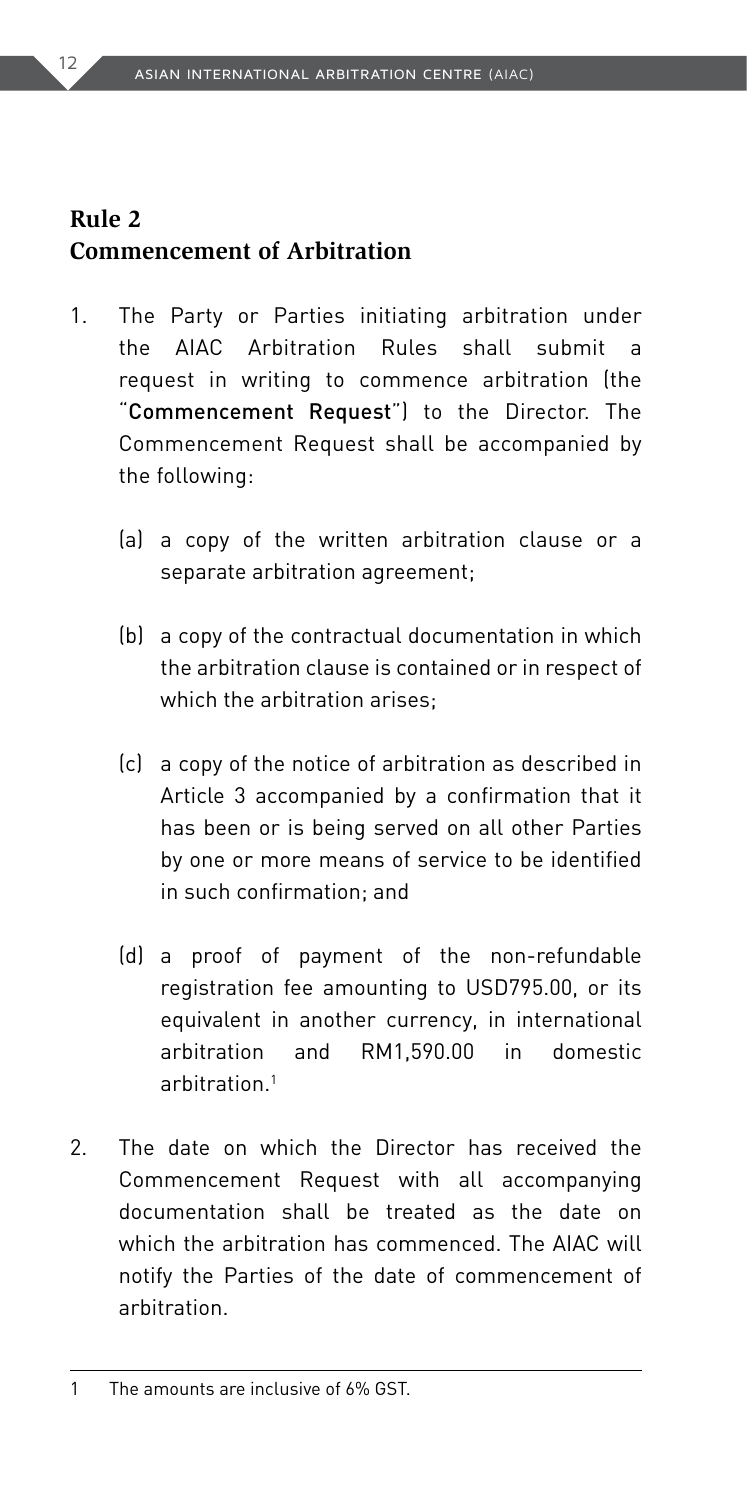#### **Rule 3 Notifications**

All documents served on the other Party pursuant to Articles 3, 4, 20, 21, 22, 23 and 24 shall be served on the Director at the same time or immediately thereafter.

#### **Rule 4 Appointment**

- 1. Where the Parties have agreed to the AIAC Arbitration Rules, the Director shall be the appointing authority.
- 2. The Parties are free to determine the number of arbitrators.
- 3. If the Parties fail to determine the number of arbitrators and the Director does not determine the number having regard to the circumstances of the case, the arbitral tribunal shall:
	- (a) in the case of an international arbitration, consist of three arbitrators; and
	- (b) in the case of a domestic arbitration, consist of a sole arbitrator.
- 4. If the Parties have agreed that a sole arbitrator is to be appointed, the procedure for the appointment, unless the Parties have agreed otherwise, shall be:
	- (a) the Parties are free to agree on the sole arbitrator; or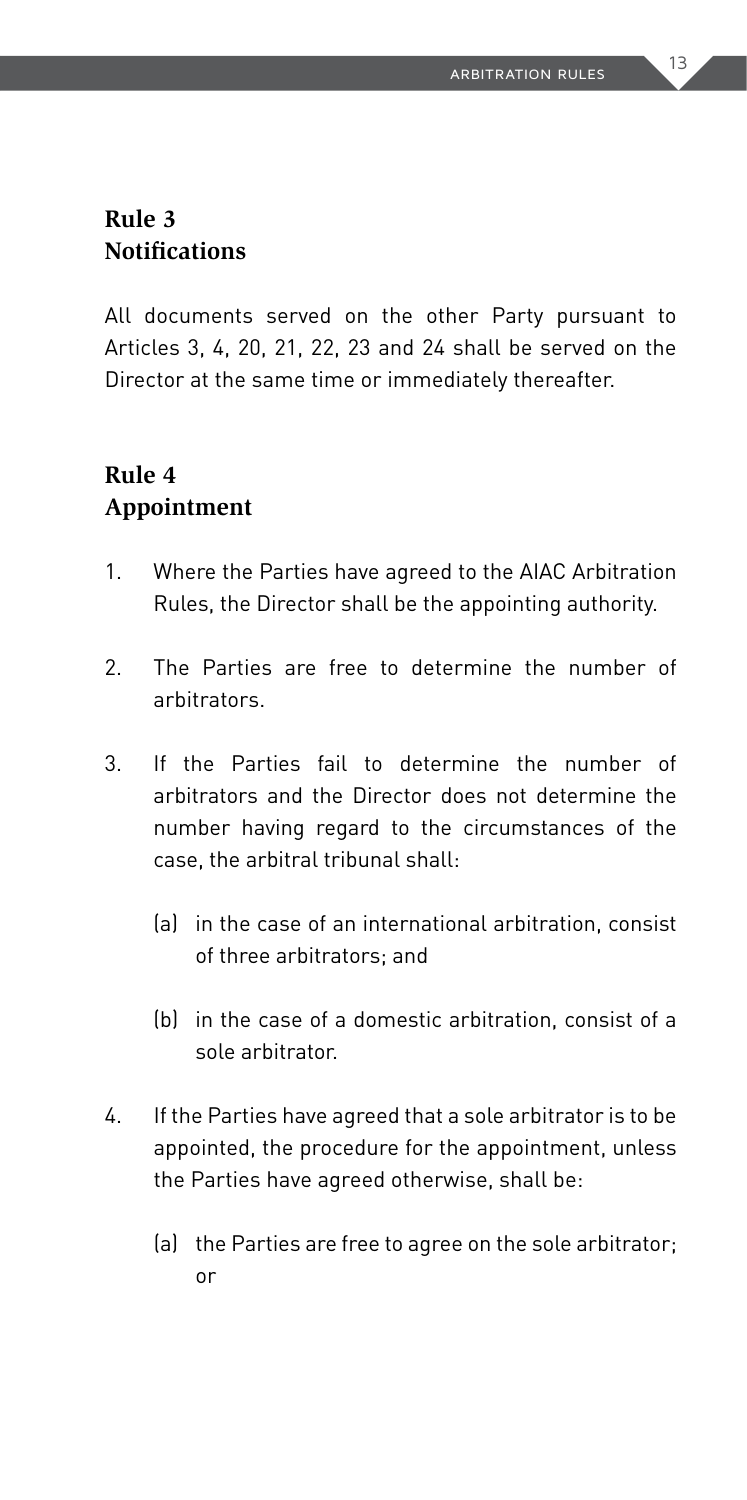- (b) if within 30 days of the other Party's receipt of the notice of arbitration, the Parties have not reached an agreement on the appointment of the sole arbitrator, any Party may request for the sole arbitrator to be appointed by the Director.
- 5. If the Parties have agreed that three arbitrators are to be appointed, the procedure for the appointment, unless the Parties have agreed otherwise, shall be:
	- (a) each Party shall appoint one arbitrator, and the two appointed arbitrators shall choose the third arbitrator, who will act as the presiding arbitrator of the arbitral tribunal;
	- (b) if within 30 days after the receipt of a Party's notification of the appointment of an arbitrator the other Party has not notified the first Party of the arbitrator it has appointed, the first Party may request the Director to appoint the second arbitrator; and
	- (c) if within 30 days after the appointment of the second arbitrator the two arbitrators have not agreed on the choice of the presiding arbitrator, the presiding arbitrator shall be appointed by the Director.
- 6. If the Director upon the request of a Party is to appoint a sole arbitrator, a member of the arbitral tribunal or an emergency arbitrator, the Director shall appoint the arbitrator in accordance with the AIAC Arbitration Rules. In doing so, the Director at his own discretion may seek such information from the Parties as the Director deems appropriate and exercise other powers as vested in the Director by the AIAC Arbitration Rules.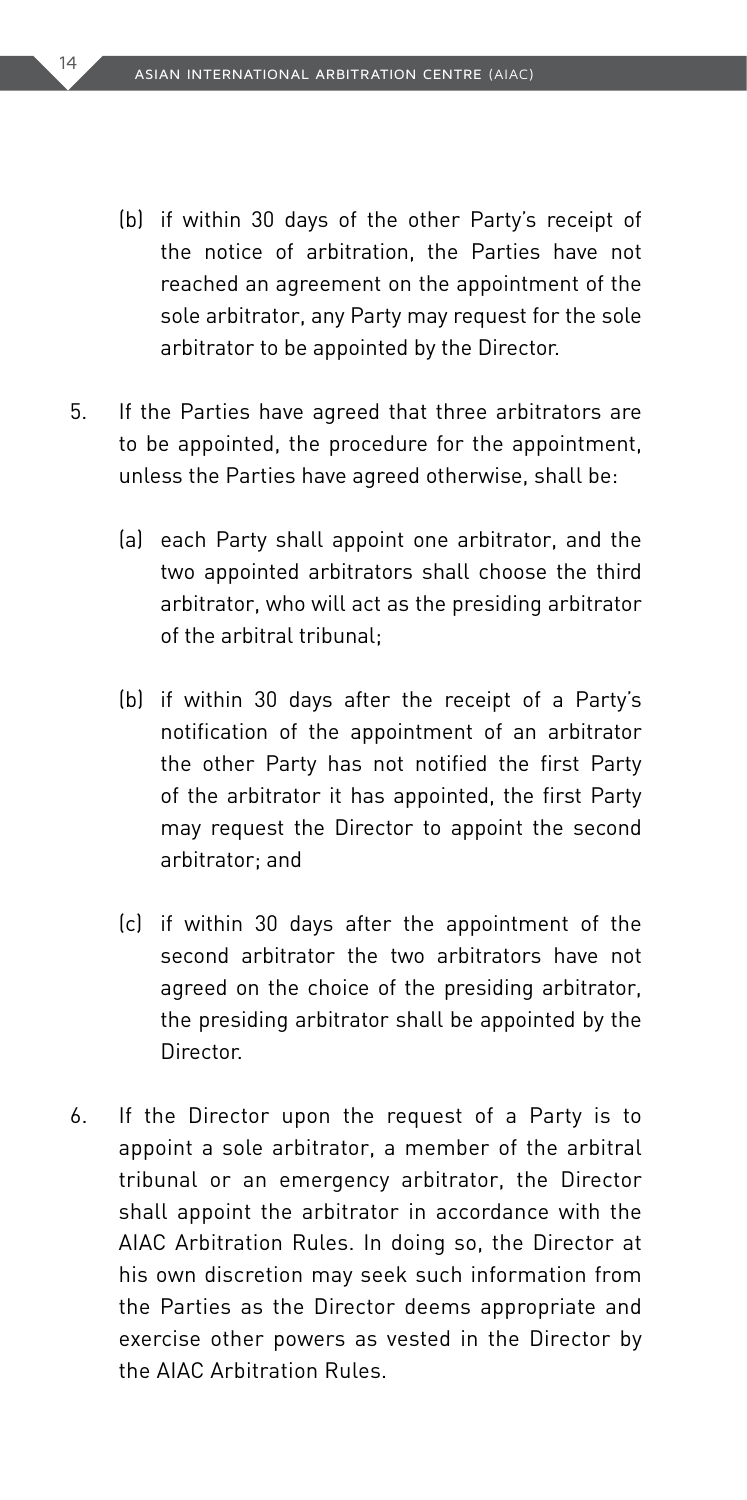7. Where the Parties have agreed that any arbitrator is to be appointed by one or more Parties, or by any authority agreed by the Parties, including where the arbitrators have already been appointed, that agreement shall be treated as an agreement to nominate an arbitrator under the AIAC Arbitration Rules and shall be subject to confirmation by the Director at his own discretion.

#### **Rule 5 Challenge to the Arbitrators**

- 1. An arbitrator may be challenged if circumstances exist that give rise to justifiable doubts as to the arbitrator's impartiality or independence, or if the arbitrator does not possess any requisite qualification on which the Parties agreed.
- 2. A Party may challenge the arbitrator nominated by that Party only for reasons which the Party becomes aware of after the appointment has been made.
- 3. A challenge to an arbitrator shall be made by sending a notice of challenge within 15 days after having received the notice of appointment of the challenged arbitrator or within 15 days after the circumstances mentioned in Rule 5(1) became known to that Party.
- 4. The notice of challenge shall be sent simultaneously to the other Parties, to the arbitrator who is challenged, to the other members of the arbitral tribunal, if any, and copied to the Director. The notice shall be in writing and shall state the grounds for the challenge. The notice of challenge shall be accompanied by a proof of payment of a non-refundable fee amounting to USD5,300.00, or its equivalent in another currency, in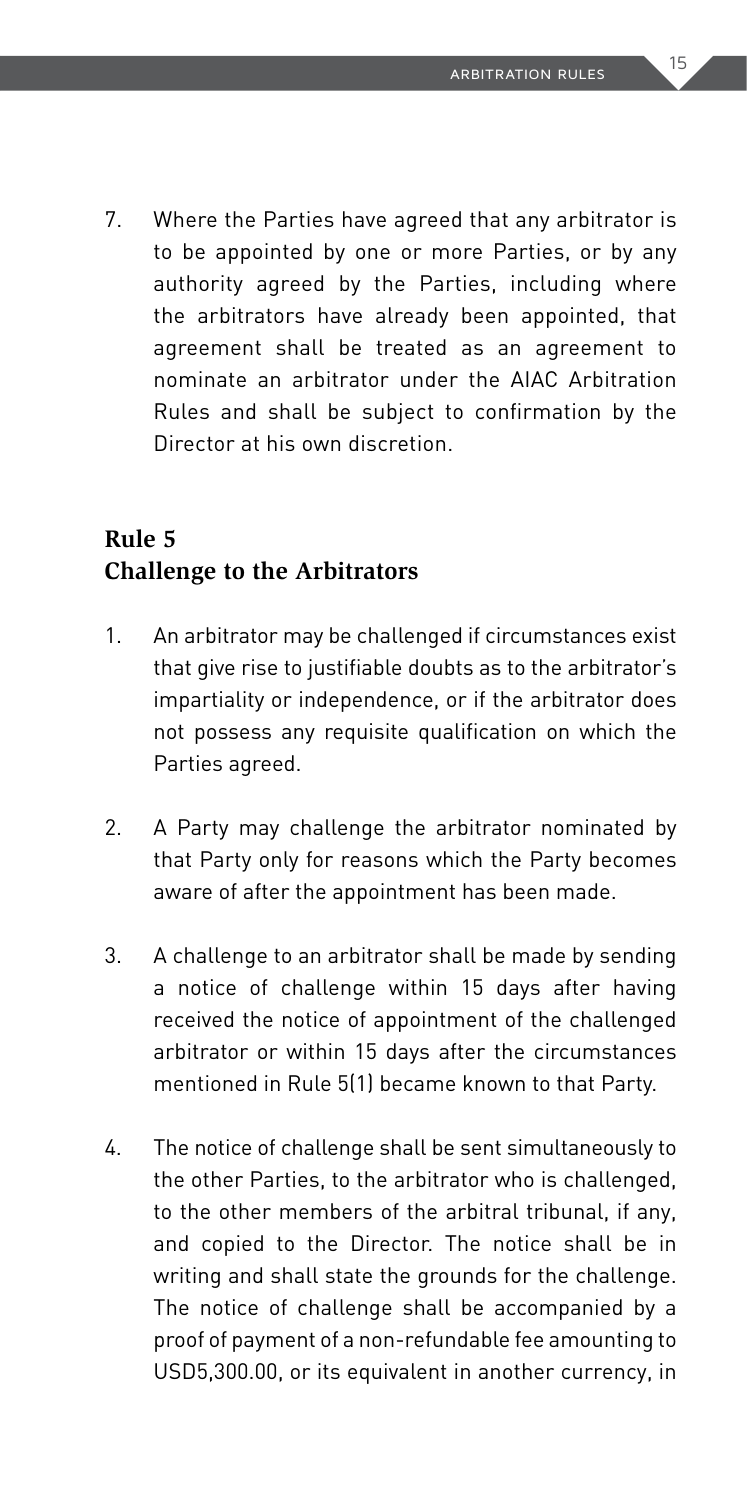international arbitration and RM10,600.00 in domestic arbitration.<sup>2</sup>

- 5. The Director may order suspension of the arbitration until the challenge is resolved.
- 6. If an arbitrator is challenged by one Party, the other Party may agree to the challenge. The challenged arbitrator may also withdraw from office. In neither case does this imply acceptance of the validity of the grounds for the challenge.
- 7. If within 15 days after having received the notice of challenge, the other Party does not agree to the challenge and the arbitrator who is being challenged does not withdraw voluntarily, the Director shall decide on the challenge in writing and state reasons for the decision.
- 8. If required pursuant to Rule 5(6) or Rule 5(7), the substitute arbitrator shall be appointed in accordance with the procedure provided in Rule 4.

#### **Rule 6 Powers of the Arbitral Tribunal**

The arbitral tribunal may conduct the arbitration in such manner as it deems appropriate. In particular, the arbitral tribunal may, unless otherwise agreed by the Parties:

(a) limit or extend the time available for each Party to present its case;

<sup>2</sup> The amounts are inclusive of 6% GST.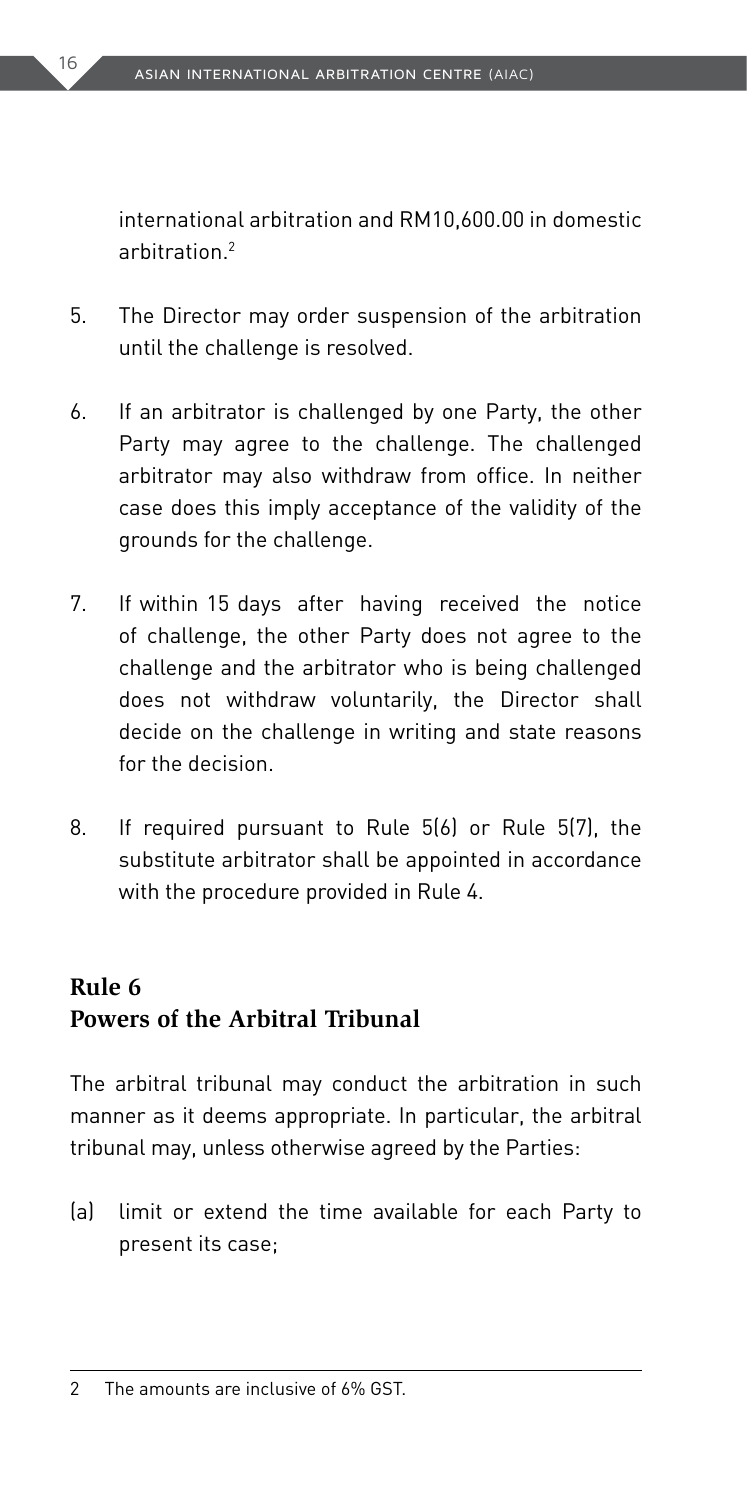- (b) conduct such enquiries as may appear to the arbitral tribunal to be necessary or expedient, including whether and to what extent the arbitral tribunal shall itself take the initiative in identifying relevant issues applicable to the dispute;
- (c) conduct enquiries by inviting Parties to make their respective submissions on such issues;
- (d) order the Parties to make any property items, goods or sites in their possession or control, which the arbitral tribunal deems relevant to the case, available for inspection;
- (e) order any Party to produce any documents in its possession or control which the arbitral tribunal deems relevant to the case, and to supply these documents and/or their copies to the arbitral tribunal and to the other Parties; and
- (f) decide whether or not to apply any rules of evidence as to the admissibility, relevance or weight of any material tendered by a Party on any issue of fact or expert opinion, and to decide the time, manner and form in which such material shall be exchanged between the Parties and presented to the arbitral tribunal.
- (g) award simple or compound interest from such date, at such rate and with such rest as the arbitral tribunal considers appropriate, for any period ending not later than the date of payment on the whole or any part of–
	- (i) any sum which is awarded by the arbitral tribunal in the arbitral proceedings;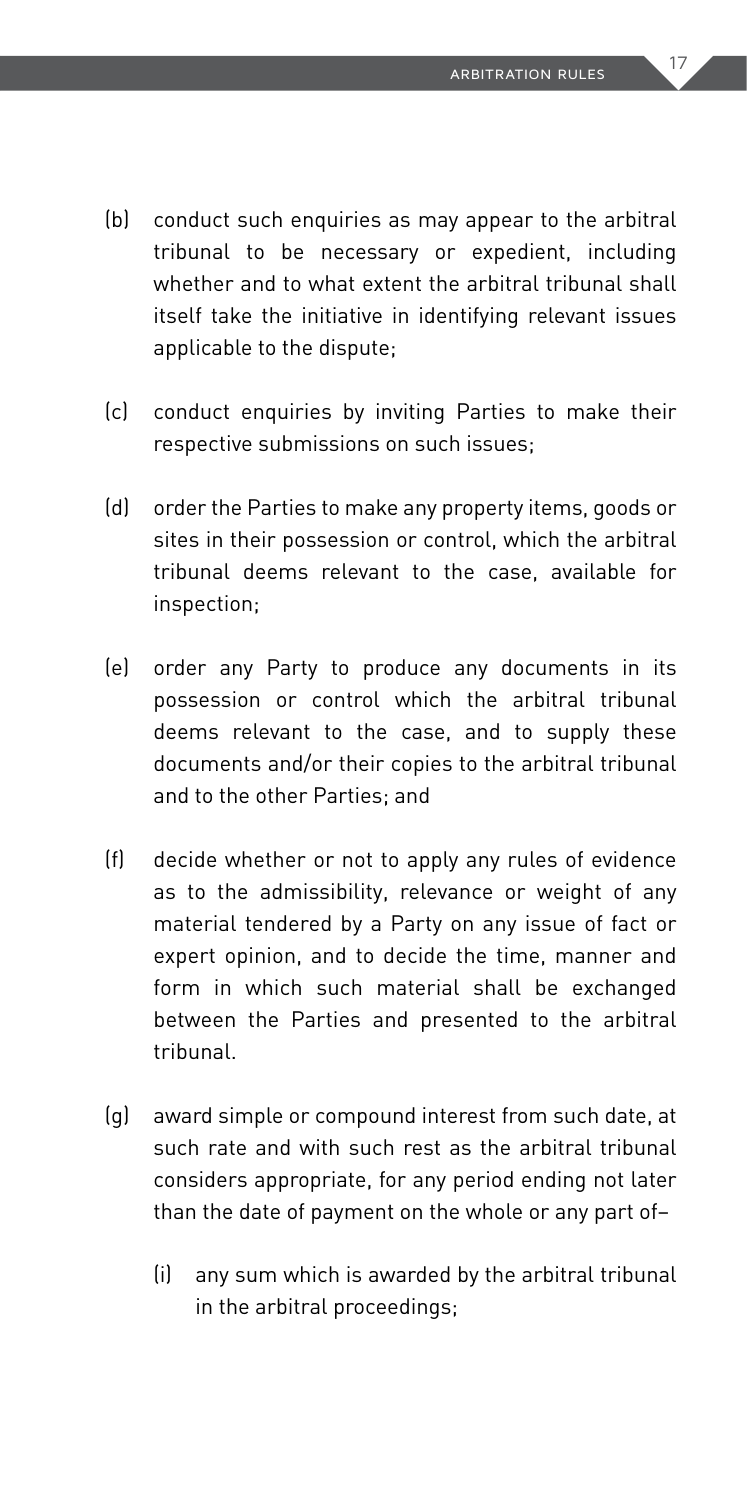- (ii) any sum which is in issue in the arbitral proceedings but is paid before the date of the award; or
- (iii) costs awarded or ordered by the arbitral tribunal in the arbitral proceedings.

#### **Rule 7 Seat of Arbitration**

- 1. The Parties may agree on the seat of arbitration. Failing such agreement, the seat of arbitration shall be Kuala Lumpur, Malaysia unless the arbitral tribunal determines, having regard to the circumstances of the case, that another seat is more appropriate.
- 2. Unless otherwise agreed by the Parties, the arbitral tribunal may also meet at any location it deems appropriate for any purpose, including hearings.
- 3. Unless otherwise agreed by the Parties, if any hearing, meeting, or deliberation is held elsewhere than at the seat of arbitration, the arbitration shall be deemed to have taken place at the seat of arbitration.

#### **Rule 8 Interim Measures**

- 1. The arbitral tribunal may, at the request of a Party, grant interim measures pursuant to Article 26.
- 2. A Party in need of urgent interim measures prior to the constitution of the arbitral tribunal may submit a request to appoint an emergency arbitrator to the Director pursuant to Schedule 3.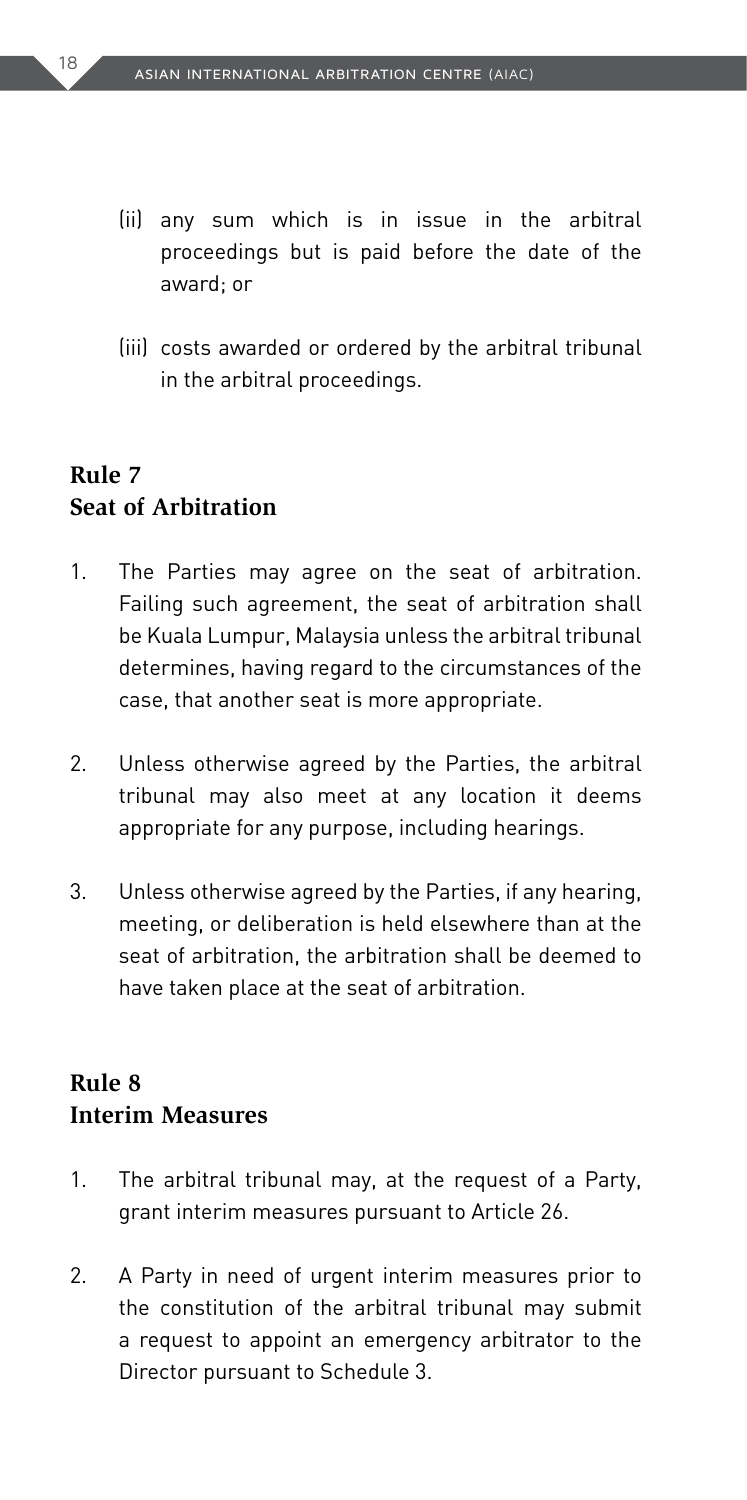#### **Rule 9 Joinder of Parties**

- 1. Any Party to an arbitration or any third party (the "Additional Party") may request one or more Additional Parties to be joined as a party to the arbitration (the "Request for Joinder"), provided that all parties to the arbitration and the Additional Party give their consent in writing to the joinder, or provided that such Additional Party is *prima facie* bound by the arbitration agreement. The Request for Joinder will be determined by the arbitral tribunal or, prior to the constitution of the arbitral tribunal, by the Director.
- 2. If a Request for Joinder is granted, the date on which the complete Request for Joinder is received by the arbitral tribunal or, prior to the constitution of the arbitral tribunal, by the Director, shall be deemed to be the date of the commencement of the arbitration in respect of the Additional Party.
- 3. The Request for Joinder shall be submitted to the arbitral tribunal or, prior to the constitution of the arbitral tribunal, to the Director. The Request for Joinder shall include:
	- (a) the names and contact details of the Additional Party;
	- (b) whether the Additional Party is to be joined as a Claimant or a Respondent;
	- (c) a copy of any relevant agreements, in particular, of any written arbitration clause or a separate arbitration agreement;
	- (d) a brief description of the legal and factual basis supporting such joinder; and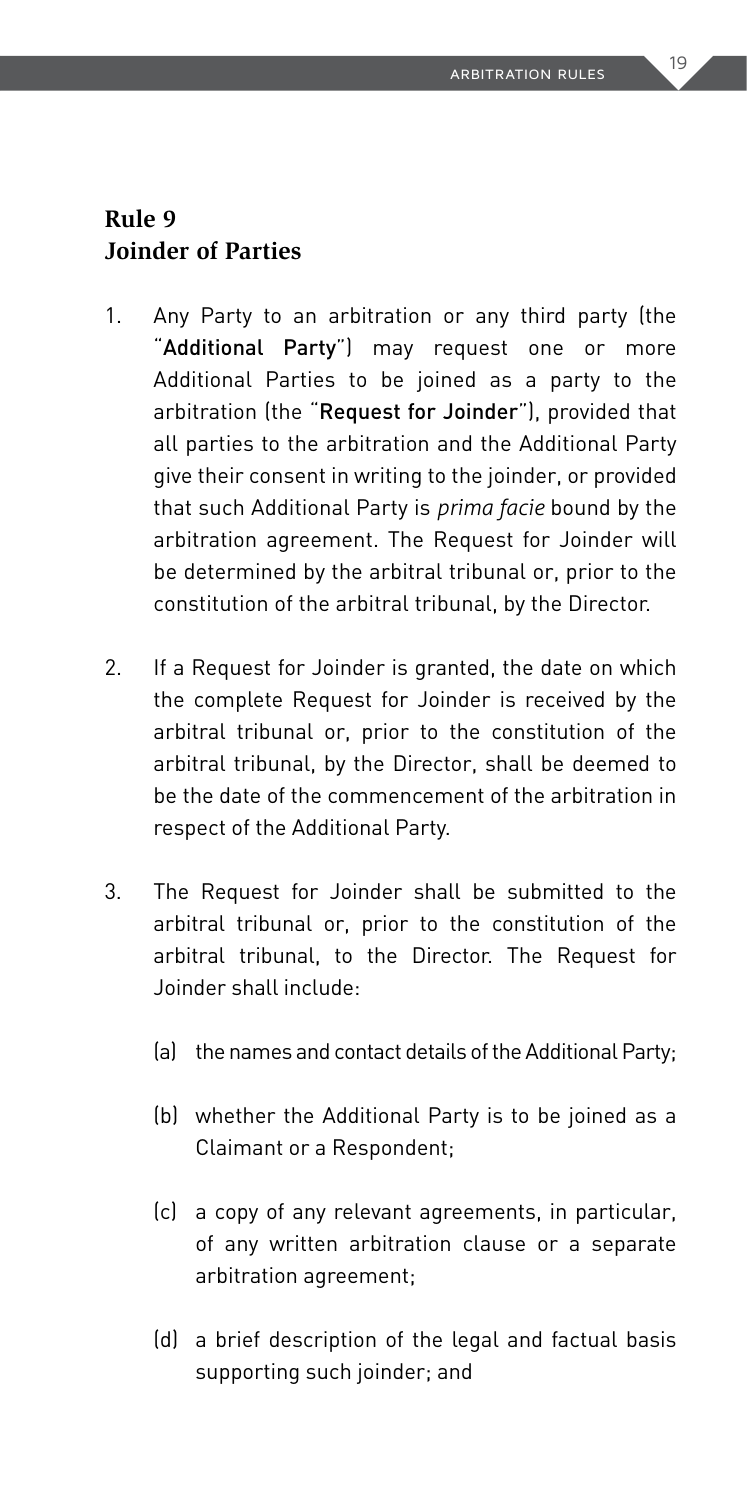- (e) a confirmation that the Request for Joinder has been or is being served on all Parties and the Additional Party, by one or more means of service to be identified in such confirmation.
- 4. Any Party and any Additional Party that receives a Request for Joinder shall, within 15 days of receipt, submit to the arbitral tribunal or, prior to the constitution of the arbitral tribunal, to the Director, a Response to the Request for Joinder indicating their consent or objection to the Request for Joinder.
- 5 In deciding whether to grant, in whole or in part, the Request for Joinder, the arbitral tribunal shall consult all Parties and any Additional Party, and shall have regard to any relevant circumstances.
- 6. If the Director receives the Request for Joinder prior to the constitution of the arbitral tribunal, the Director shall decide whether to grant, in whole or in part, the Request for Joinder. In deciding whether to grant the Request for Joinder, the Director shall consult all Parties and any Additional Party, and shall have regard to any relevant circumstances.
- 7. Notwithstanding a decision of the Director pursuant to Rule 9(6), the arbitral tribunal may decide on a Request for Joinder, either on its own initiative or upon the application of any party or Additional Party pursuant to Rule 9(1).
- 8. If the Additional Party is joined to the arbitration before the date on which the arbitral tribunal is constituted, the Director shall appoint the arbitral tribunal and may release any arbitrators already appointed. In these circumstances, all Parties shall be deemed to have waived their right to nominate an arbitrator.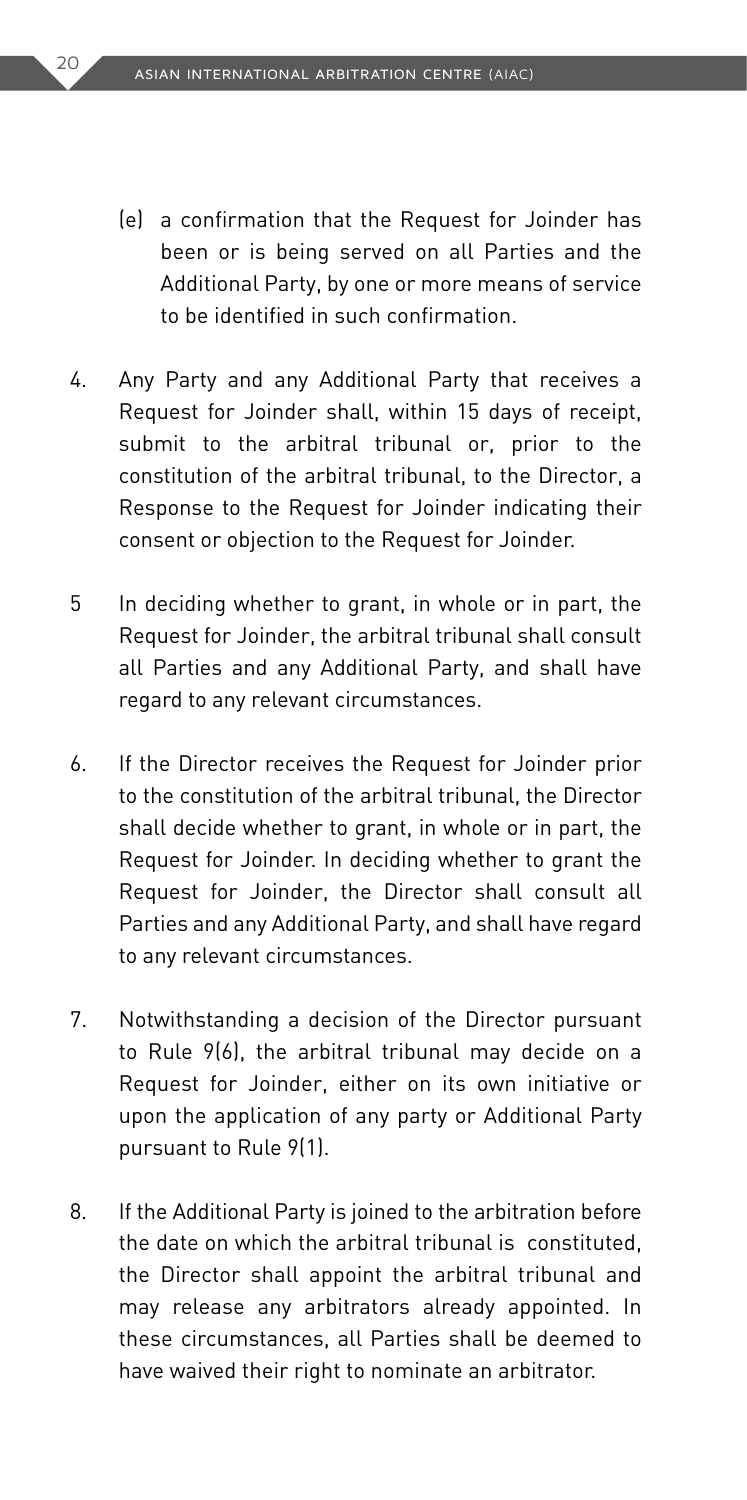9. The Parties irrevocably waive their rights to any form of appeal, review or recourse to any court or other judicial authority, on the basis of any decision to join or not to join an Additional Party to the arbitration, to the validity and/or enforcement of any award made by the arbitral tribunal, insofar as such waiver can validly be made.

#### **Rule 10 Consolidation of Proceedings and Concurrent Hearings**

- 1. Upon the request of any Party or, if the Director deems it appropriate, the Director may consolidate two or more arbitrations into one arbitration, if:
	- (a) the Parties have agreed to consolidation;
	- (b) all claims in the arbitrations are made under the same arbitration agreement; or
	- (c) the claims are made under more than one arbitration agreement, the dispute arises in connection with the same legal relationships, and the Director deems the arbitration agreements to be compatible.
- 2. In deciding whether to consolidate, the Director shall consult all Parties and any appointed arbitrators, and shall have regard to any relevant circumstances including, but not limited to:
	- (a) the stage of the pending arbitrations and whether any arbitrators have been nominated or appointed;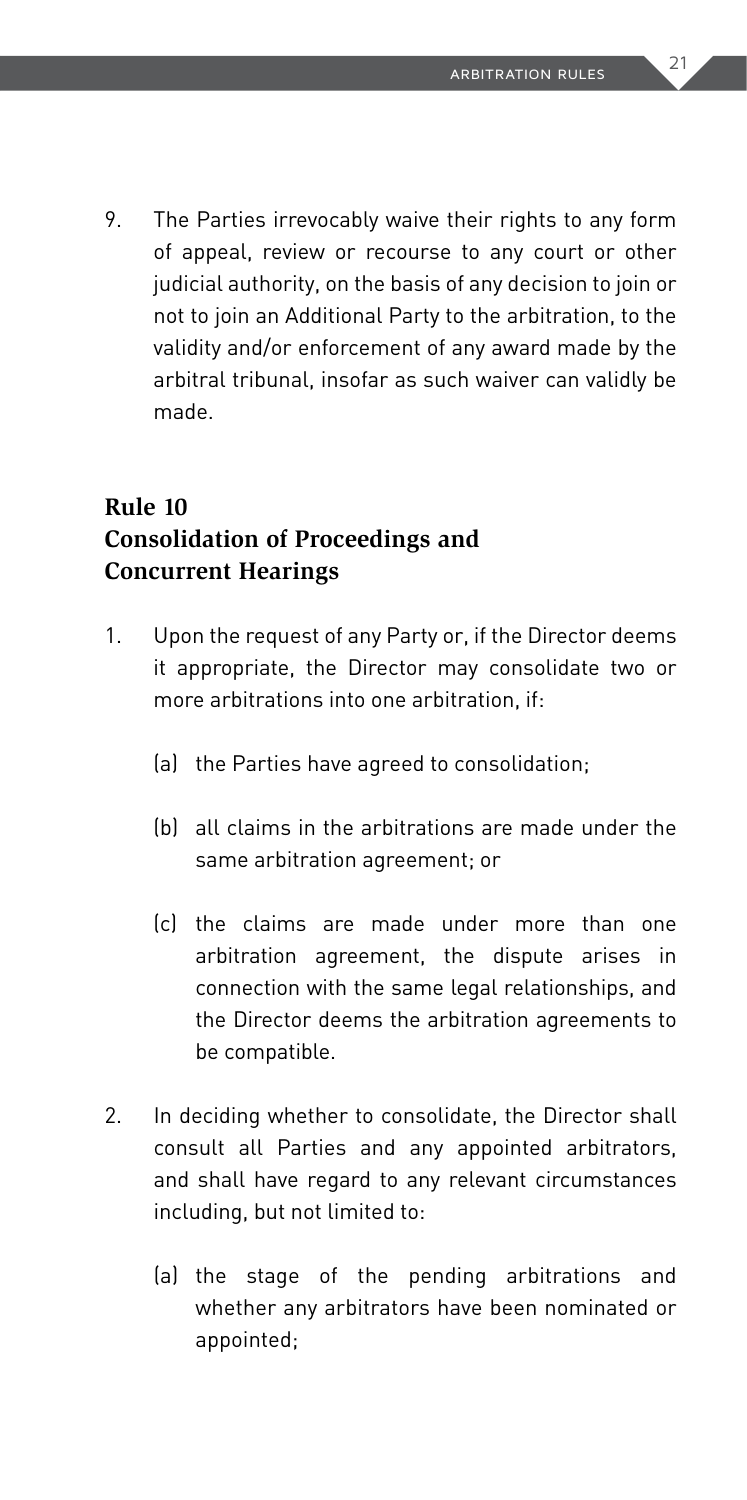- (b) any prejudice that may be caused to any of the Parties; and
- (c) the efficiency and expeditiousness of the proceedings.
- 3. When the arbitrations are consolidated, they shall be consolidated into the arbitration that commenced first, unless otherwise agreed by the Parties.
- 4. Within 15 days of being notified of a decision by the Director to consolidate two or more arbitrations, all Parties may agree on the arbitrators to be appointed, if any, to the consolidated arbitration and/or the process of such appointment. Failing such agreement, any Party may request the Director to appoint the arbitral tribunal, in which case, the Director may release any arbitrators appointed prior to the consolidation decision. In these circumstances, all Parties shall be deemed to have waived their right to nominate an arbitrator.
- 5. The Parties irrevocably waive their rights to any form of appeal, review or recourse to any court or other judicial authority, on the basis of any decision to consolidate or not to consolidate arbitrations, to the validity and/or enforcement of any award made by the arbitral tribunal, insofar as such waiver can validly be made.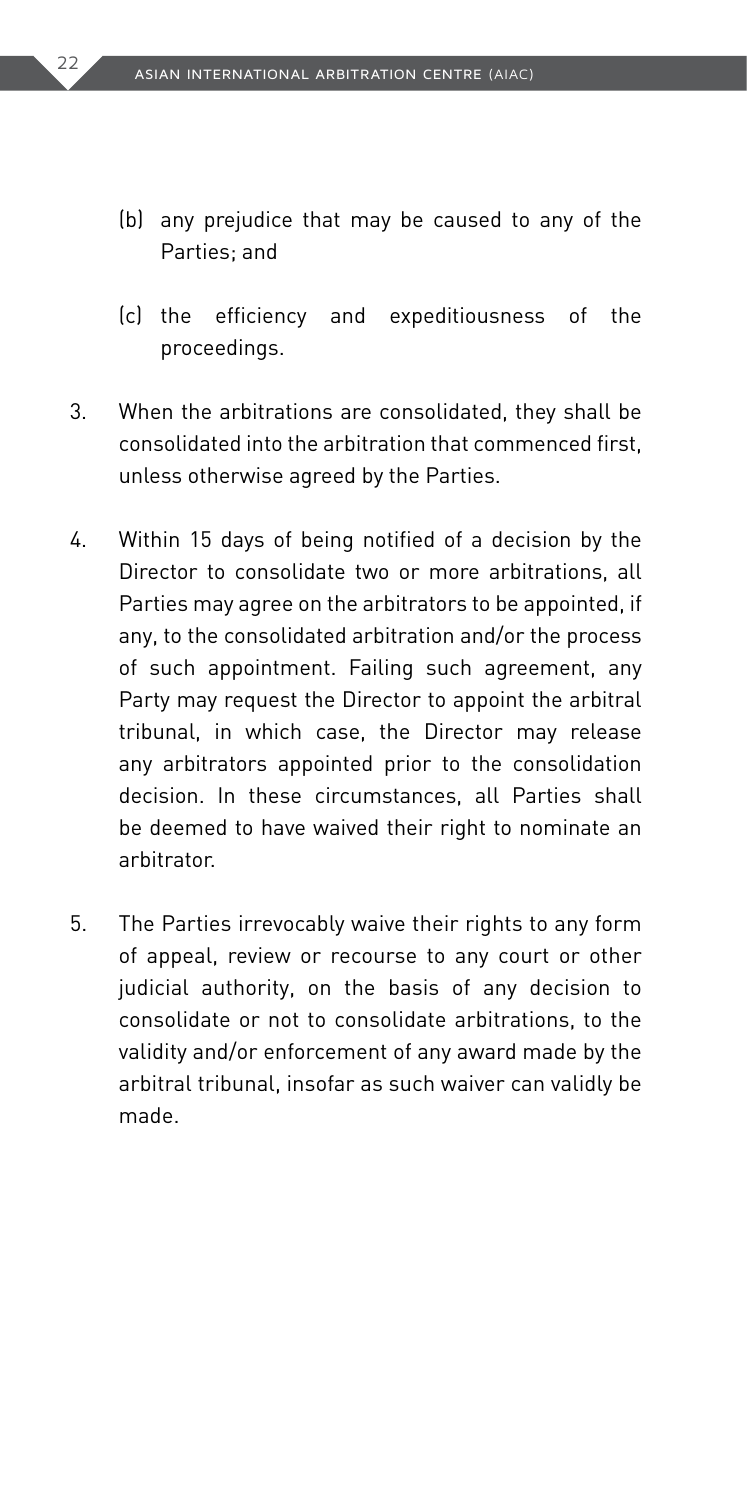#### **Rule 11 Facilities**

The Director shall, at the request of the arbitral tribunal or either Party, make available or arrange for such facilities and assistance for the conduct of the arbitral proceedings as may be required, including suitable accommodation for sittings of the arbitral tribunal, secretarial assistance, transcription services, video or tele conferencing and interpretation facilities. The costs of such additional facilities shall be borne in equal shares by the Parties unless otherwise agreed by the Parties.

#### **Rule 12 Technical Review and Awards**

- 1. Following the final oral or written submissions, the arbitral tribunal shall declare the proceedings closed. The arbitral tribunal's declaration and the date on which the proceedings are closed shall be communicated in writing to the Parties and to the Director. After this date, the Parties may not submit any further evidence or make any further submission with respect to the matters to be decided in the award.
- 2. The arbitral tribunal shall, before signing the award, submit its draft of the final award (the "Draft Final Award"), to the Director within three months for a technical review. The time limit shall start to run from the date when the arbitral tribunal declares the proceedings closed pursuant to Rule 12(1).
- 3. The time limit may be extended by the arbitral tribunal with the consent of the Parties and upon consultation with the Director. The Director may further extend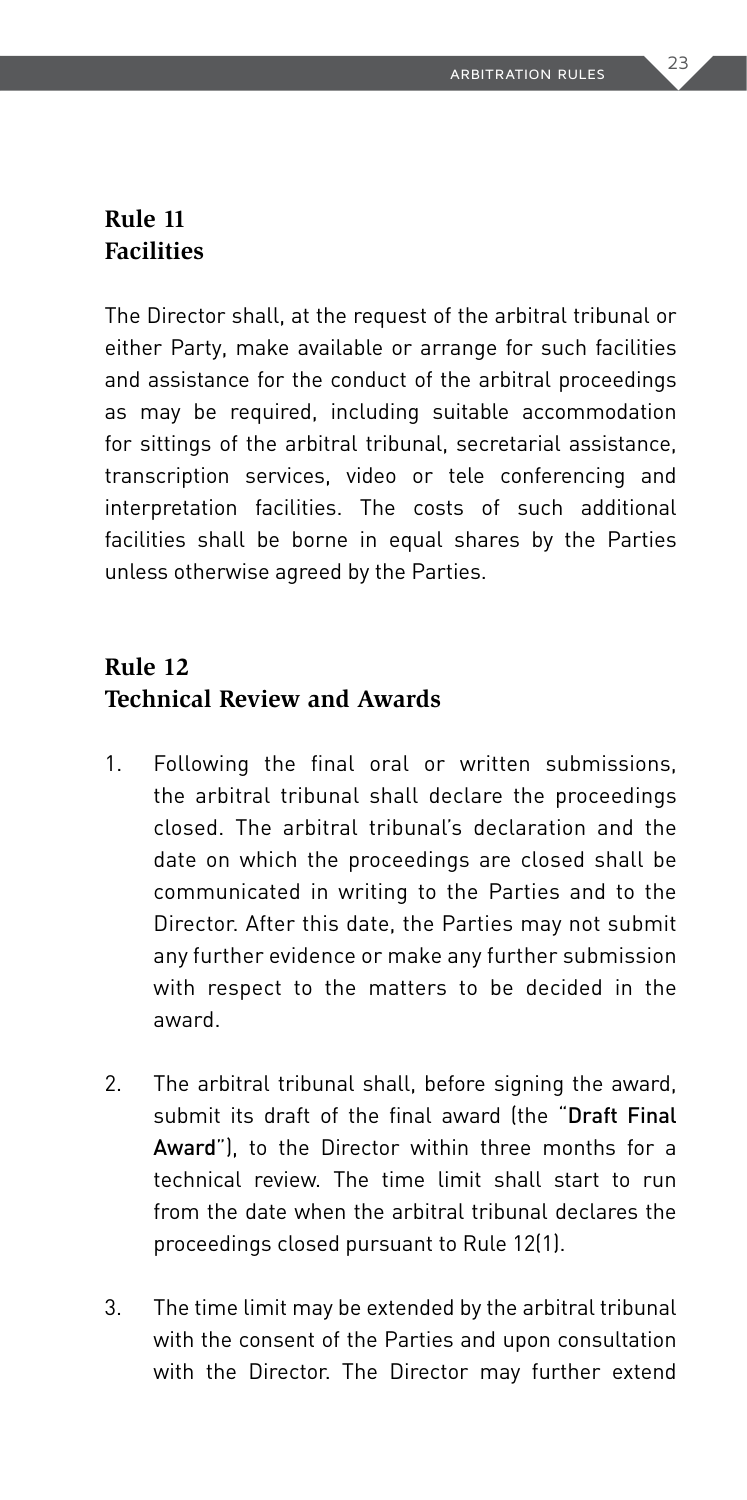the time limit in the absence of consent between the Parties if deemed necessary.

- 4. The Director may, as soon as practicable and without affecting the arbitral tribunal's liberty of decision, draw the arbitral tribunal's attention to any perceived irregularity as to the form of the award and any errors in the calculation of interest and costs.
- 5. If there are no perceived irregularities pursuant to Rule 12(4), the Director shall notify the arbitral tribunal in writing that the technical review has been completed.
- 6. If there are perceived irregularities pursuant to Rule 12(4), the arbitral tribunal shall resubmit the Draft Final Award to the Director within 10 days from the date on which the arbitral tribunal is notified of such irregularities. The time limit for the arbitral tribunal to consider any irregularities under Rule 12(4) may be extended by the Director. Upon completion of the technical review, the Director shall notify the arbitral tribunal in writing of the completion of the technical review.
- 7. The arbitral tribunal shall deliver sufficient copies of the award to the Director. The award shall only be released to the Parties by the Director upon full settlement of the costs of arbitration.
- 8. The Director shall notify the Parties of its receipt of the award from the arbitral tribunal. The award shall be deemed to have been received by the Parties upon collection by hand by an authorised representative or upon delivery by registered post.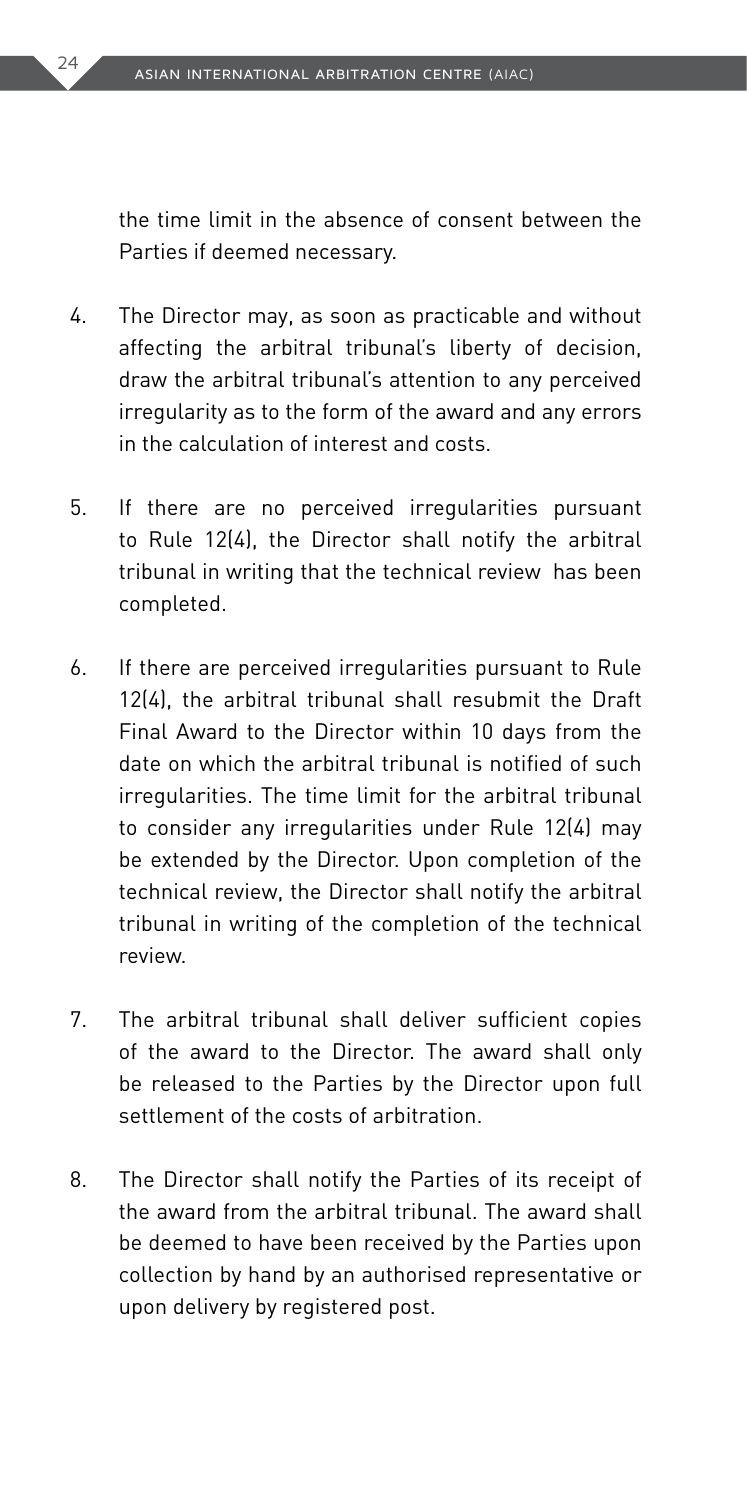- 9. If the Parties reach a settlement after the arbitration has commenced, the arbitral tribunal shall, if so requested by the Parties, record the settlement in the form of an award made by the consent of the Parties. If the Parties do not require a consent award, the parties shall inform the Director that a settlement has been reached. Notwithstanding the settlement reached, the arbitration shall only be deemed concluded and the arbitral tribunal discharged upon full settlement of the costs of arbitration.
- 10. By agreeing to arbitration under the AIAC Arbitration Rules, the Parties undertake to carry out the award immediately and without delay, and they also irrevocably waive their rights to any form of appeal, review or recourse to any court or other judicial authority insofar as such waiver may be validly made, and the Parties further agree that an award shall be final and binding on the Parties from the date it is made.

#### **Rule 13 Costs**

- 1. The term "costs" as specified in Article 40 shall also include the expenses reasonably incurred by the AIAC in connection with the arbitration, the administrative fees of the AIAC as well as the costs of the facilities made available by the AIAC under Rule 11.
- 2. Unless otherwise agreed by the Parties and the arbitral tribunal pursuant to Rule 13(4), the fees of the arbitral tribunal shall be fixed by the Director in accordance with Schedule 1.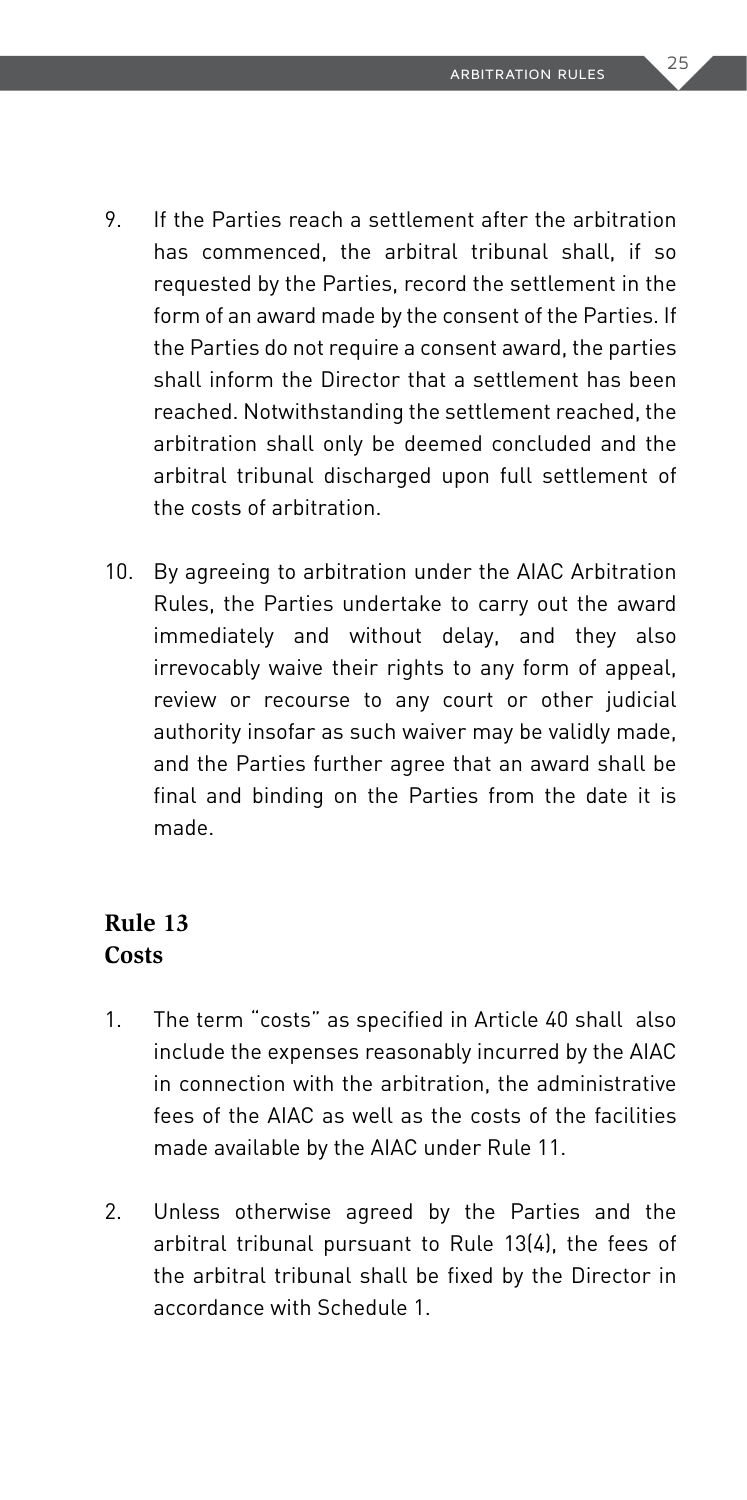- 3. Unless otherwise agreed upon by Parties in writing, Schedule 1(A) shall apply to international arbitrations (USD scale) and Schedule 1(B) shall apply to domestic arbitrations (RM scale).
- 4. Notwithstanding the above, all Parties and arbitral tribunal are at liberty to agree on the fees and expenses of the arbitral tribunal within the period of time of 30 days from the appointment of the arbitral tribunal (the "Fee Agreement"). The arbitral tribunal shall inform the Director that the Fee Agreement has been executed. If the Fee Agreement is executed after the 30 day period has expired, the Fee Agreement shall be subject to approval by the Director.
- 5. The AIAC administrative fees shall be fixed by the Director in accordance with Schedule 1. Unless otherwise agreed by the Parties, Schedule 1(A) shall apply to international arbitrations and Schedule 1(B) shall apply to domestic arbitrations.
- 6. The costs of arbitration may, in exceptional, unusual or unforeseen circumstances, be adjusted from time to time at the discretion of the Director.
- 7. The arbitrator's fees and the AIAC administrative fees under Schedule 1 are determined based on the amount in dispute. For the purpose of calculating the amount in dispute, the value of any counterclaim and/ or set-off will be taken into account.
- 8. Where a claim or counterclaim does not state a monetary amount, an appropriate value for the claim or counterclaim shall be settled by the Director in consultation with the arbitral tribunal and the Parties for the purpose of computing the arbitrator's fees and the administrative fees.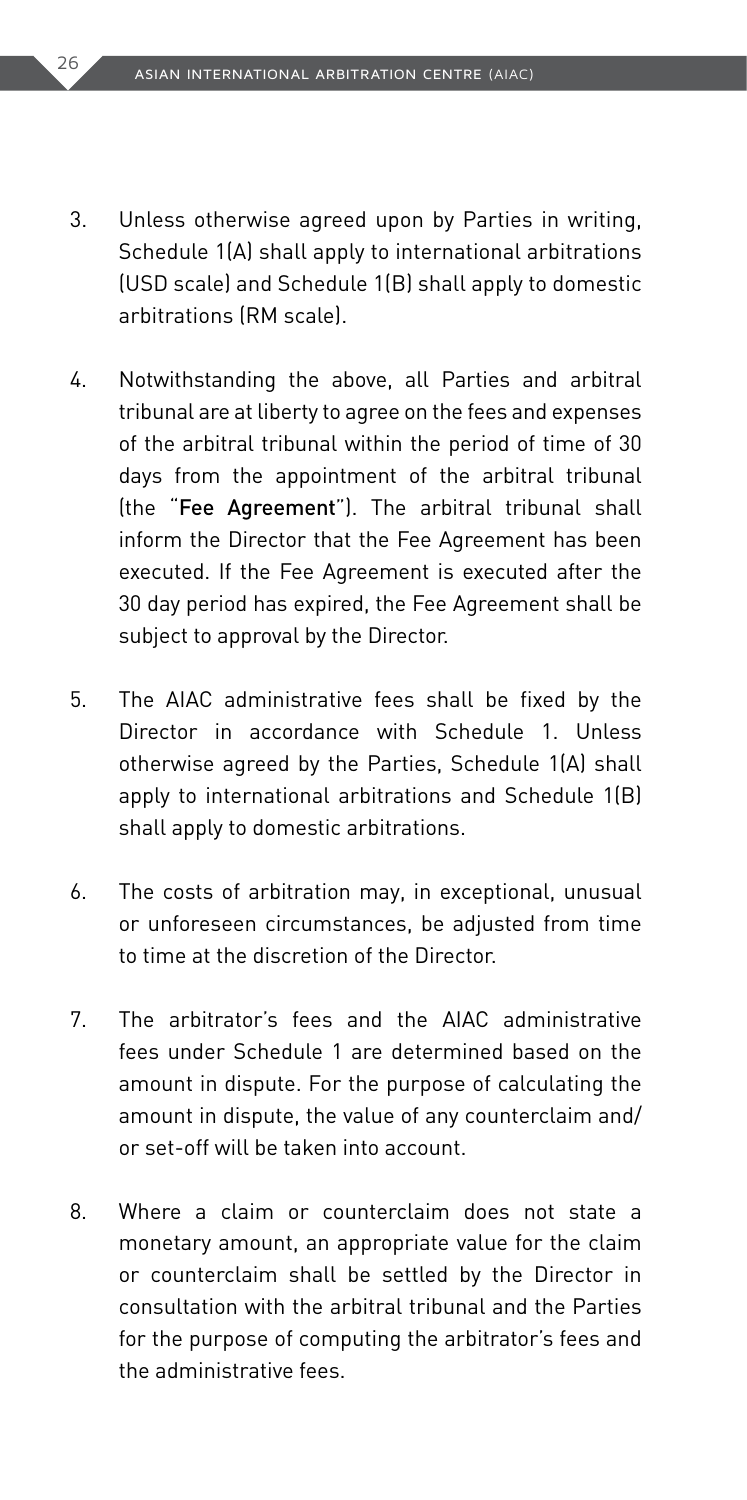9. The arbitral tribunal may determine the proportion of costs to be borne by the Parties.

#### **Rule 14 Deposits**

In lieu of the provisions of Article 43, the following provisions shall apply:

- 1. After the arbitration has commenced in accordance with Rule 2, the Director shall fix a provisional advance deposit in an amount intended to cover the costs of the arbitration. Any such provisional advance deposit shall be paid by the Parties in equal shares and will be considered as a partial payment by the Parties of any deposits of costs fixed by the Director under Rule 14.
- 2. Such provisional advance deposit shall be payable within 21 days upon receiving the request from the AIAC.
- 3. In the event that any of the Parties fails to pay such deposit, the Director shall give the other Party an opportunity to make the required payment within a specified period of time. The arbitral tribunal shall not proceed with the arbitral proceedings until such provisional advance deposit is paid in full.
- 4. Upon fixing of the fees of the arbitral tribunal and administrative costs of arbitration, the Director shall prepare an estimate of the fees and expenses of the arbitral tribunal and the administrative costs of the arbitration which the Parties shall bear in equal shares. Within 21 days of written notification by the AIAC of such estimate, each Party shall deposit its share of the estimate with the AIAC.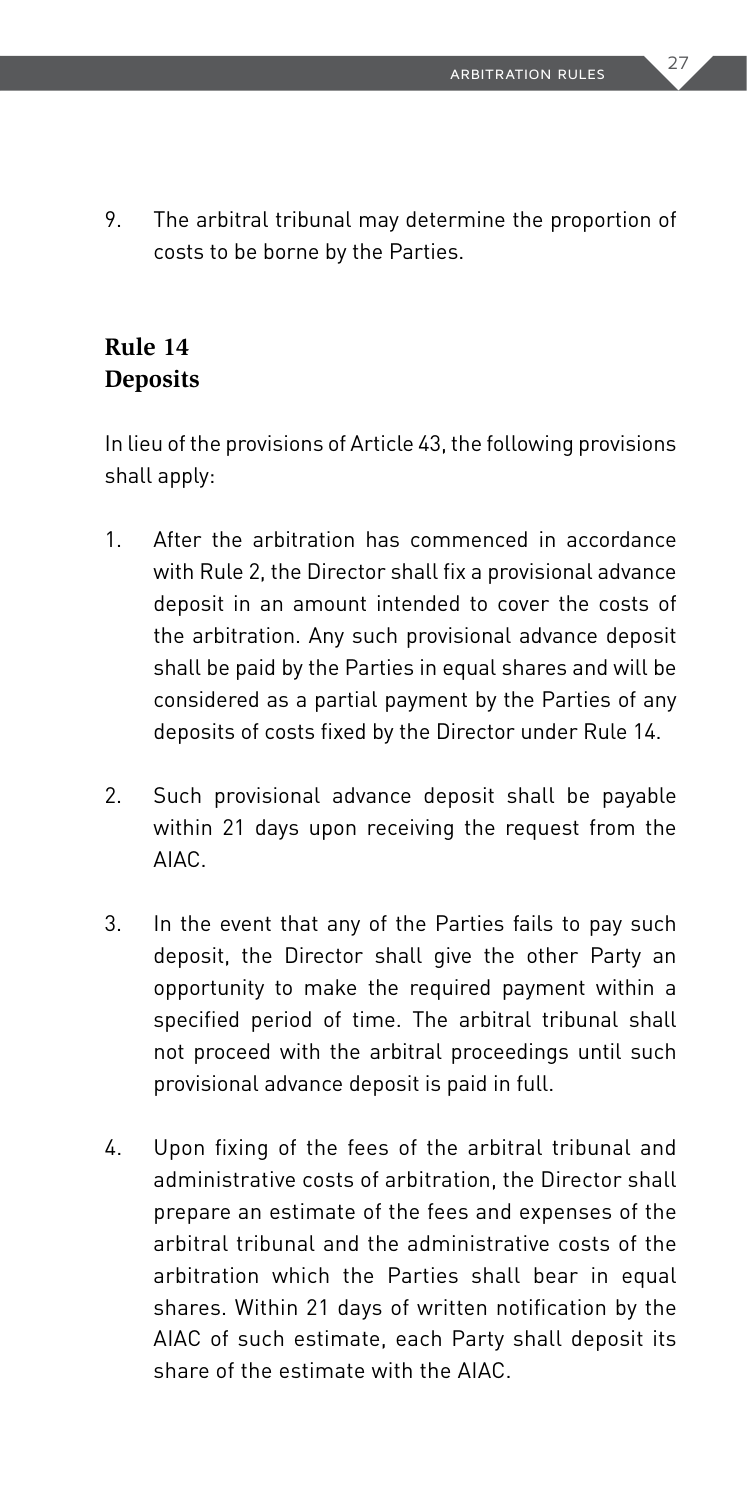- 5. During the course of the arbitral proceedings the AIAC may request further deposits from the Parties which shall be payable within 21 days upon receiving the request from the AIAC.
- 6. Notwithstanding Rule 14(4), where counterclaims are submitted by the Respondent, the Director may fix separate advance deposits on costs for the claims and counterclaims. When the Director has fixed separate advance deposits on costs, each of the Parties shall pay the advance deposit corresponding to its claims.
- 7. If the required deposits are not paid in full, the Director shall give the other Party an opportunity to make the required payment within a specified period of time. If such payment is not made, the arbitral tribunal may, after consultation with the Director, order the suspension or termination of the arbitral proceedings or any part thereof.
- 8. Notwithstanding the above, the Director shall have the discretion to determine the proportion of deposits required to be paid by the Parties.
- 9. The AIAC may apply the deposits towards the administrative fees, fees of the arbitral tribunal and the arbitral tribunal's out-of-pocket and per diem expenses in such a manner and at such times as the Director deems appropriate.
- 10. After the award has been made, the AIAC shall render an accounting of the deposits received to the Parties and return any unexpended balance to the Parties based on the Parties' respective contributions.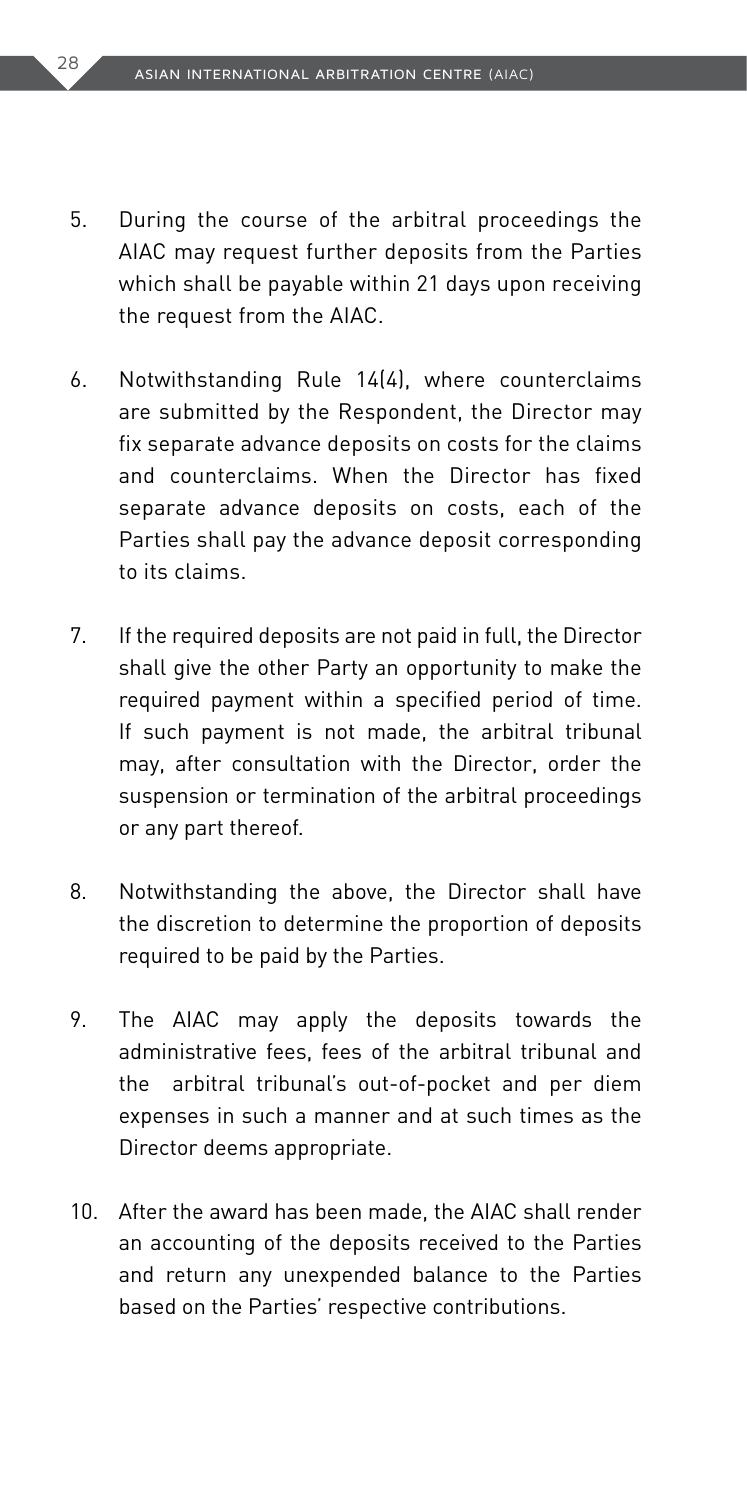#### **Rule 15 Mediation to Arbitration**

If the Parties have referred their dispute to mediation under the AIAC Mediation Rules and they have failed to reach a settlement and/or the mediation has been terminated and thereafter decided to proceed to arbitration under the AIAC Arbitration Rules, then half of the administrative fees paid to the AIAC for the mediation shall be credited towards the AIAC administrative fees in relation to the arbitration.

#### **Rule 16 Confidentiality**

- 1. The arbitral tribunal, the Parties, all experts, all witnesses and the AIAC shall keep confidential all matters relating to the arbitral proceedings, except where disclosure is necessary for implementation and enforcement of the award or to the extent that disclosure may be required of a Party by a legal duty, to protect or pursue a legal right or to challenge an award in bona fide legal proceedings before a court or other judicial authority.
- 2. In this Rule, "matters relating to the arbitral proceedings" means the existence of the proceedings, and the pleadings, evidence and other materials in the arbitration proceedings and all other documents produced by another Party in the proceedings or the award arising from the proceedings, but excludes any matter that is otherwise in the public domain.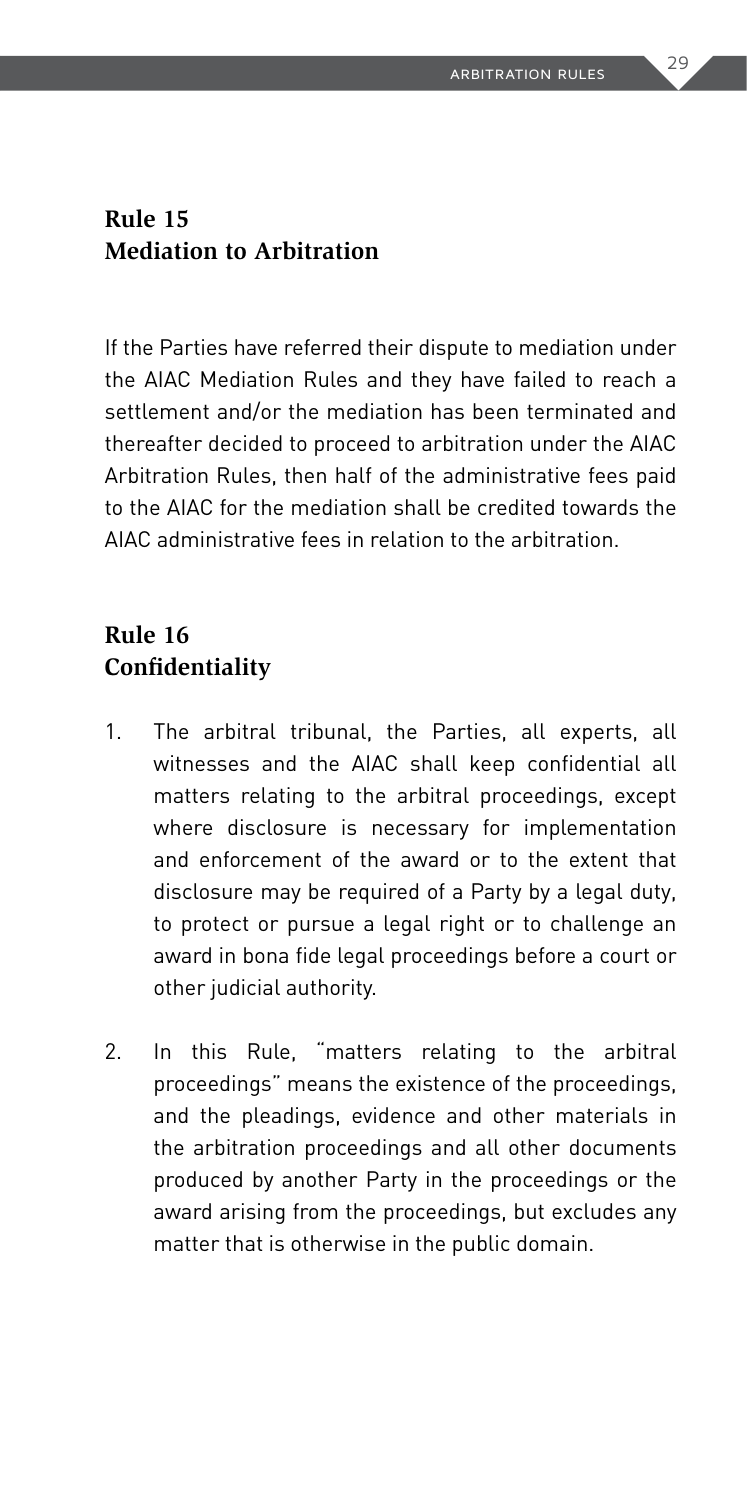#### **Rule 17 No Liability**

Neither the AIAC nor the arbitral tribunal shall be liable for any act or omission related to the conduct of the arbitral proceedings.

#### **Rule 18 Non-reliances**

The Parties and the arbitral tribunal agree that statements or comments whether written or oral made in the course of the arbitral proceedings shall not be relied upon to institute or commence or maintain any action for defamation, libel, slander or any other complaint.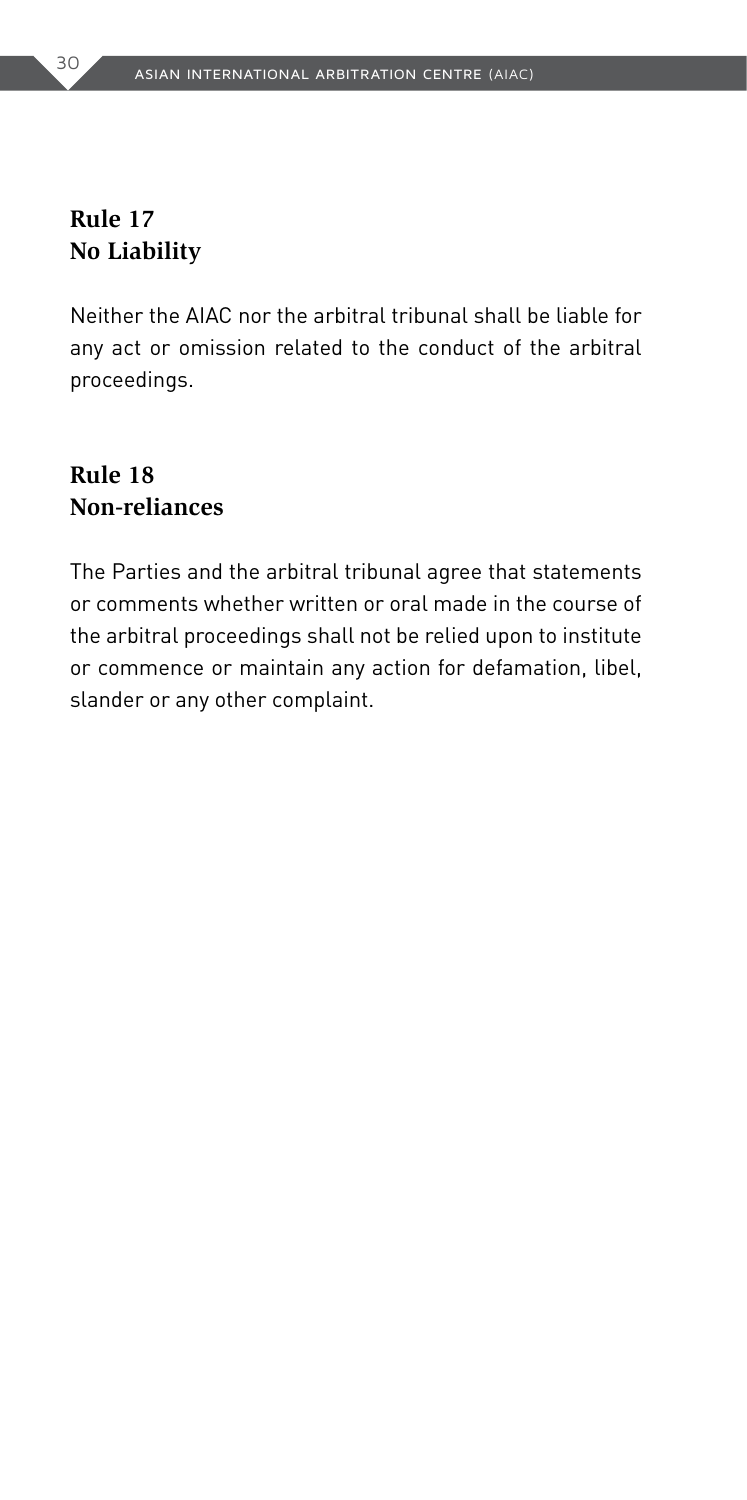## **Part II** UNCITRAL ARBITRATION RULES

**(As revised in 2013)**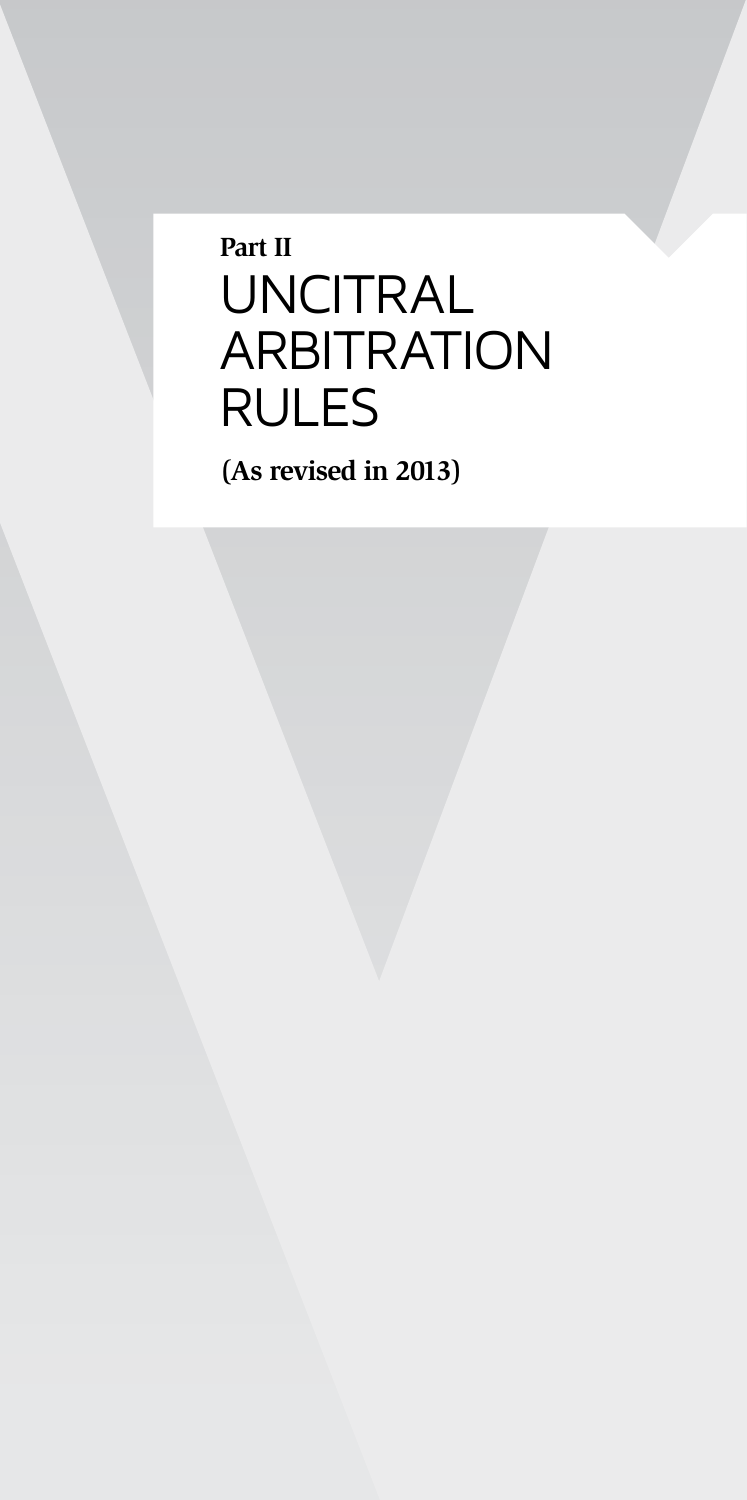#### **Section I INTRODUCTORY RULES**

#### **Article 1 Scope of Application\***

- 1. Where Parties have agreed that disputes between them in respect of a defined legal relationship, whether contractual or not, shall be referred to arbitration under the UNCITRAL Arbitration Rules, then such disputes shall be settled in accordance with these Rules subject to such modification as the Parties may agree.
- 2. The Parties to an arbitration agreement concluded after 15 August 2010 shall be presumed to have referred to the Rules in effect on the date of commencement of the arbitration, unless the Parties have agreed to apply a particular version of the Rules. That presumption does not apply where the arbitration agreement has been concluded by accepting after 15 August 2010 an offer made before that date.
- 3. These Rules shall govern the arbitration except that where any of these Rules is in conflict with a provision of the law applicable to the arbitration from which the Parties cannot derogate, that provision shall prevail.
- 4. For investor-State arbitration initiated pursuant to a treaty providing for the protection of investments or investors, these Rules include the UNCITRAL Rules on Transparency in Treatybased Investor-State Arbitration ("Rules on Transparency"), subject to article 1 of the Rules on Transparency.
- A model arbitration clause for contracts can be found in the annex to the Rules.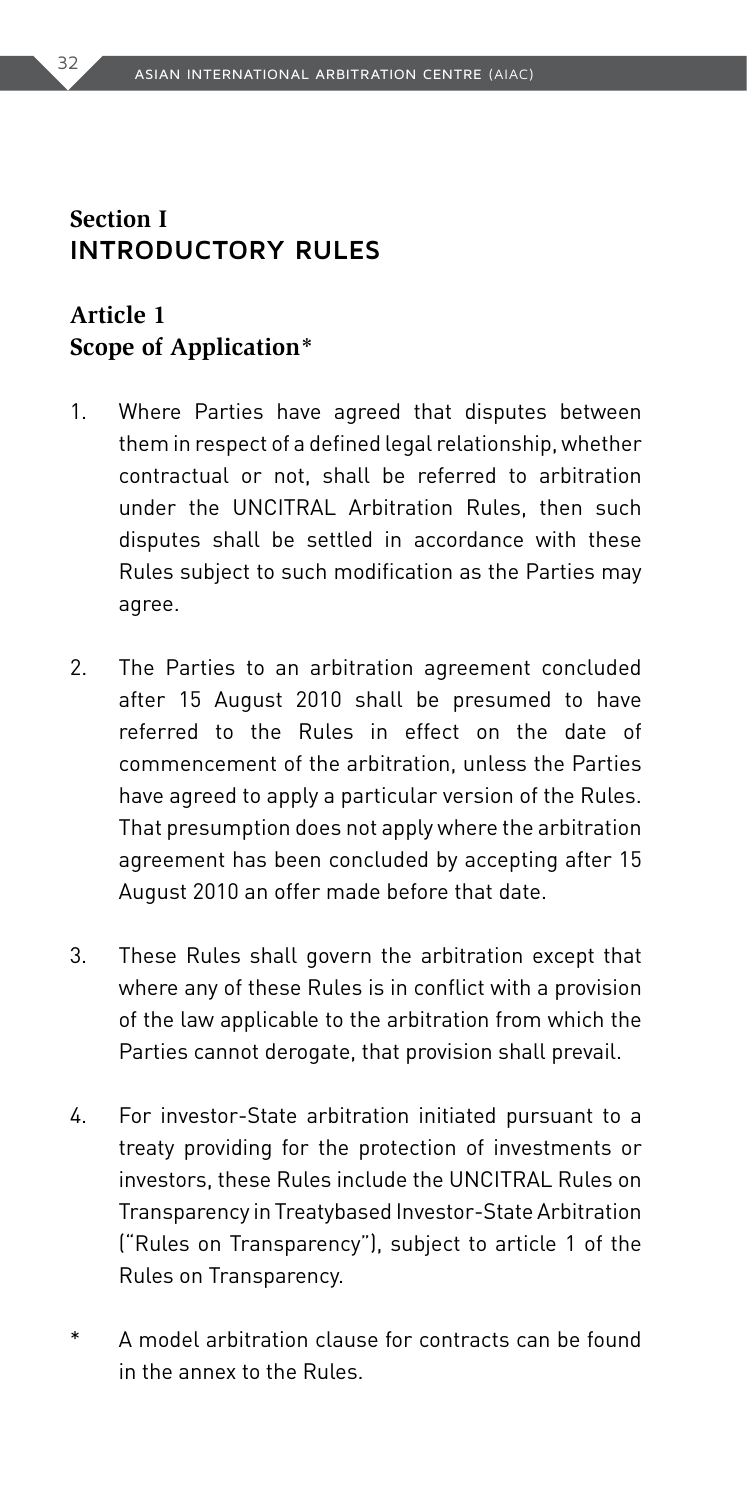#### **Article 2 Notice and Calculation of Periods of Time**

- 1. A notice, including a notification, communication or proposal, may be transmitted by any means of communication that provides or allows for a record of its transmission.
- 2. If an address has been designated by a Party specifically for this purpose or authorised by the arbitral tribunal, any notice shall be delivered to that Party at that address, and if so delivered shall be deemed to have been received. Delivery by electronic means such as facsimile or email may only be made to an address so designated or authorised.
- 3. In the absence of such designation or authorisation, a notice is:
	- (a) Received if it is physically delivered to the addressee; or
	- (b) Deemed to have been received if it is delivered at the place of business, habitual residence or mailing address of the addressee.
- 4. If, after reasonable efforts, delivery cannot be effected in accordance with paragraphs 2 or 3, a notice is deemed to have been received if it is sent to the addressee's last known place of business, habitual residence or mailing address by registered letter or any other means that provides a record of delivery or of attempted delivery.
- 5. A notice shall be deemed to have been received on the day it is delivered in accordance with paragraphs 2, 3 or 4, or attempted to be delivered in accordance with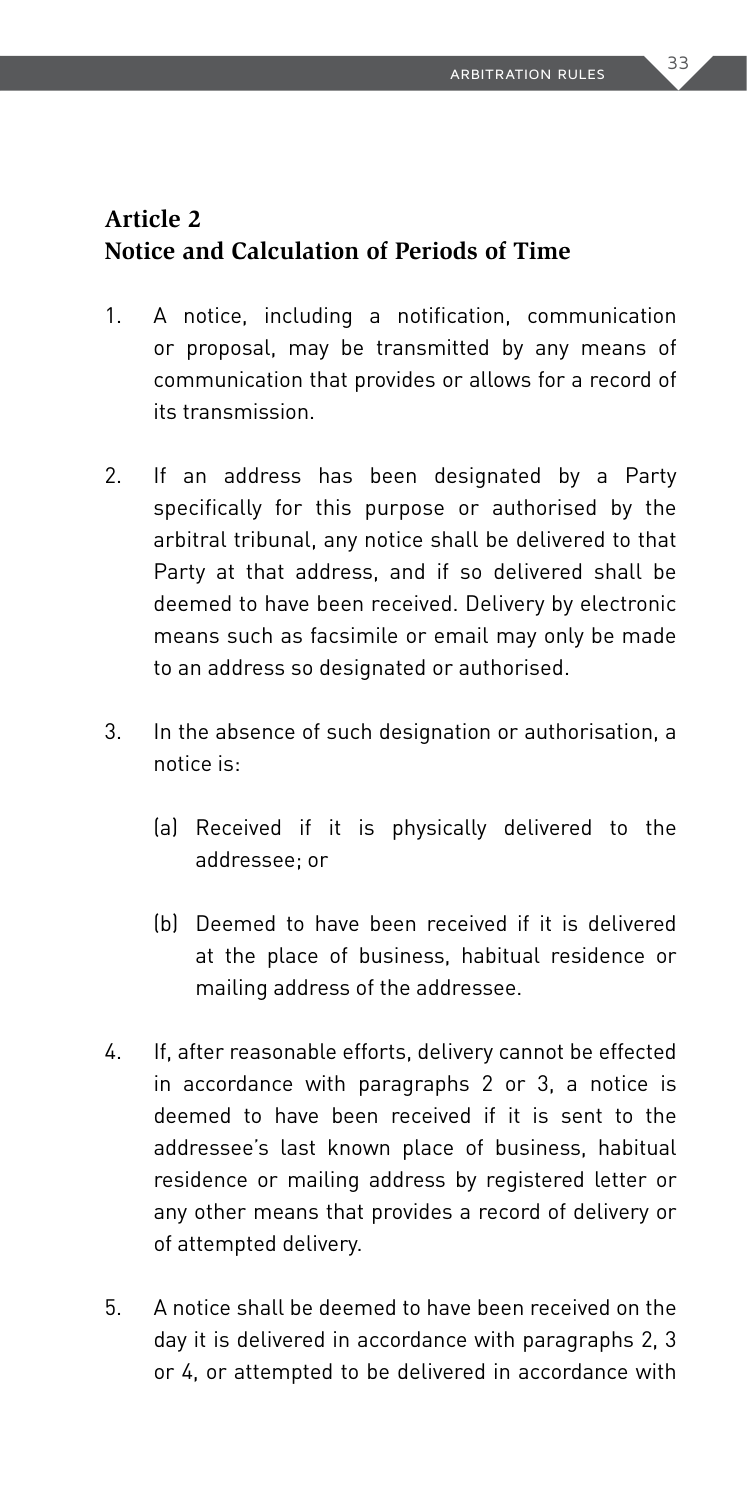paragraph 4. A notice transmitted by electronic means is deemed to have been received on the day it is sent, except that a notice of arbitration so transmitted is only deemed to have been received on the day when it reaches the addressee's electronic address.

6. For the purpose of calculating a period of time under these Rules, such period shall begin to run on the day following the day when a notice is received. If the last day of such period is an official holiday or a nonbusiness day at the residence or place of business of the addressee, the period is extended until the first business day which follows. Official holidays or non business days occurring during the running of the period of time are included in calculating the period.

#### **Article 3 Notice of Arbitration**

- 1. The Party or Parties initiating recourse to arbitration (hereinafter called the "claimant") shall communicate to the other Party or Parties (hereinafter called the "respondent") a notice of arbitration.
- 2. Arbitral proceedings shall be deemed to commence on the date on which the notice of arbitration is received by the respondent.
- 3. The notice of arbitration shall include the following:
	- (a) A demand that the dispute be referred to arbitration;
	- (b) The names and contact details of the Parties;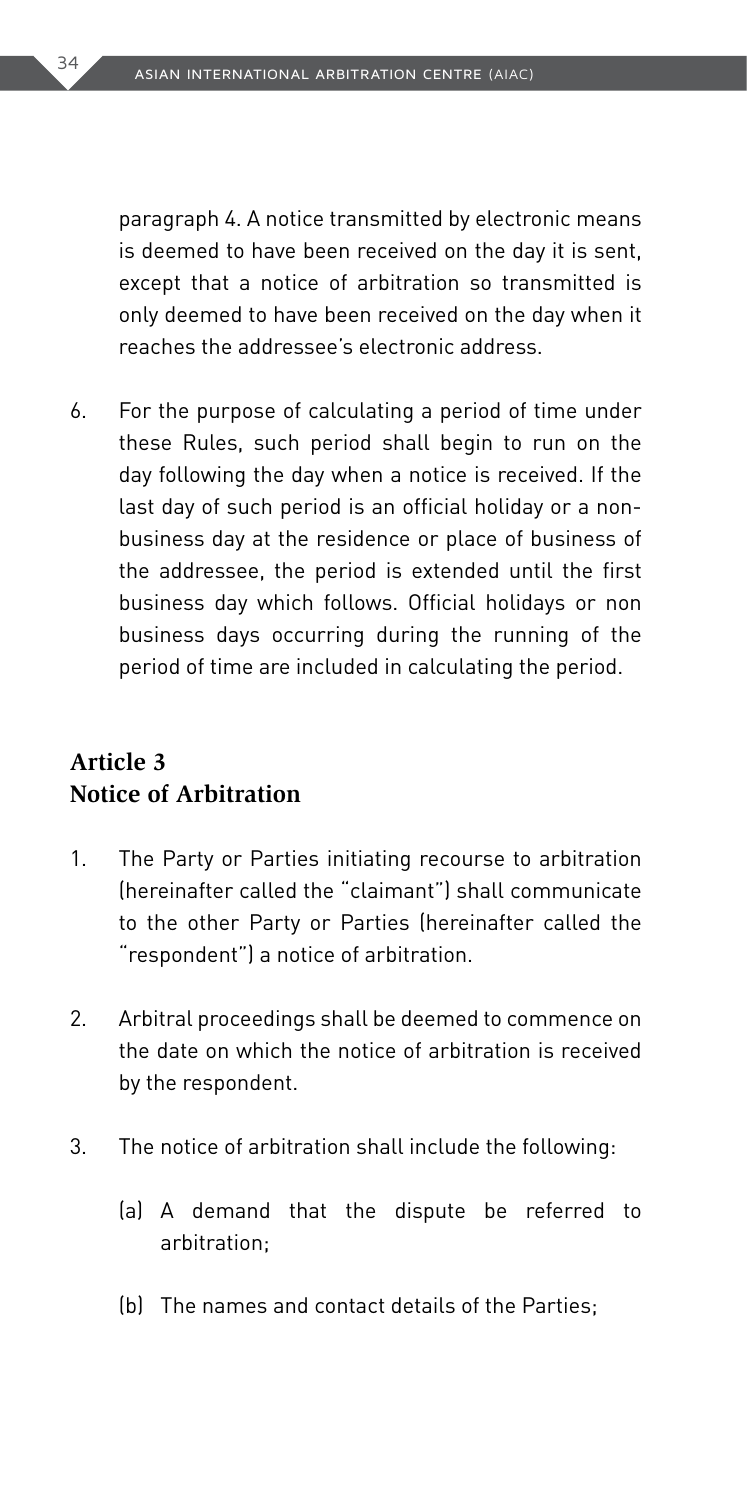- (c) Identification of the arbitration agreement that is invoked;
- (d) Identification of any contract or other legal instrument out of or in relation to which the dispute arises or, in the absence of such contract or instrument, a brief description of the relevant relationship;
- (e) A brief description of the claim and an indication of the amount involved, if any;
- (f) The relief or remedy sought;
- (g) A proposal as to the number of arbitrators, language and place of arbitration, if the Parties have not previously agreed thereon.
- 4. The notice of arbitration may also include:
	- (a) A proposal for the designation of an appointing authority referred to in article 6, paragraph 1;
	- (b) A proposal for the appointment of a sole arbitrator referred to in article 8, paragraph 1;
	- (c) Notification of the appointment of an arbitrator referred to in articles 9 or 10.
- 5. The constitution of the arbitral tribunal shall not be hindered by any controversy with respect to the sufficiency of the notice of arbitration, which shall be finally resolved by the arbitral tribunal.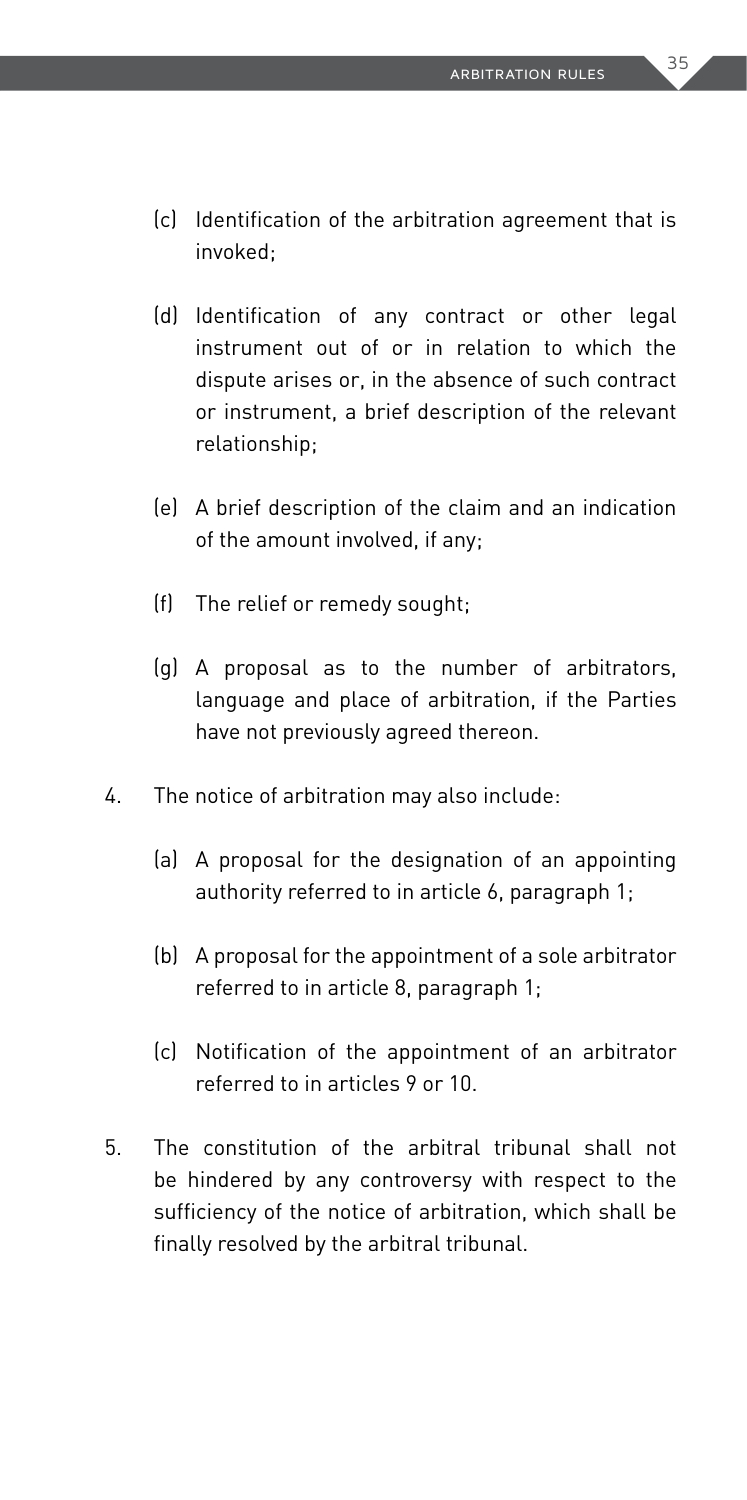### **Article 4 Response to the Notice of Arbitration**

- 1. Within 30 days of the receipt of the notice of arbitration, the respondent shall communicate to the claimant a response to the notice of arbitration, which shall include:
	- (a) The name and contact details of each respondent;
	- (b) A response to the information set forth in the notice of arbitration, pursuant to article 3, paragraphs 3 (c) to (g).
- 2. The response to the notice of arbitration may also include:
	- (a) Any plea that an arbitral tribunal to be constituted under these Rules lacks jurisdiction;
	- (b) A proposal for the designation of an appointing authority referred to in article 6, paragraph 1;
	- (c) A proposal for the appointment of a sole arbitrator referred to in article 8, paragraph 1;
	- (d) Notification of the appointment of an arbitrator referred to in articles 9 or 10;
	- (e) A brief description of counterclaims or claims for the purpose of a set-off, if any, including where relevant, an indication of the amounts involved, and the relief or remedy sought;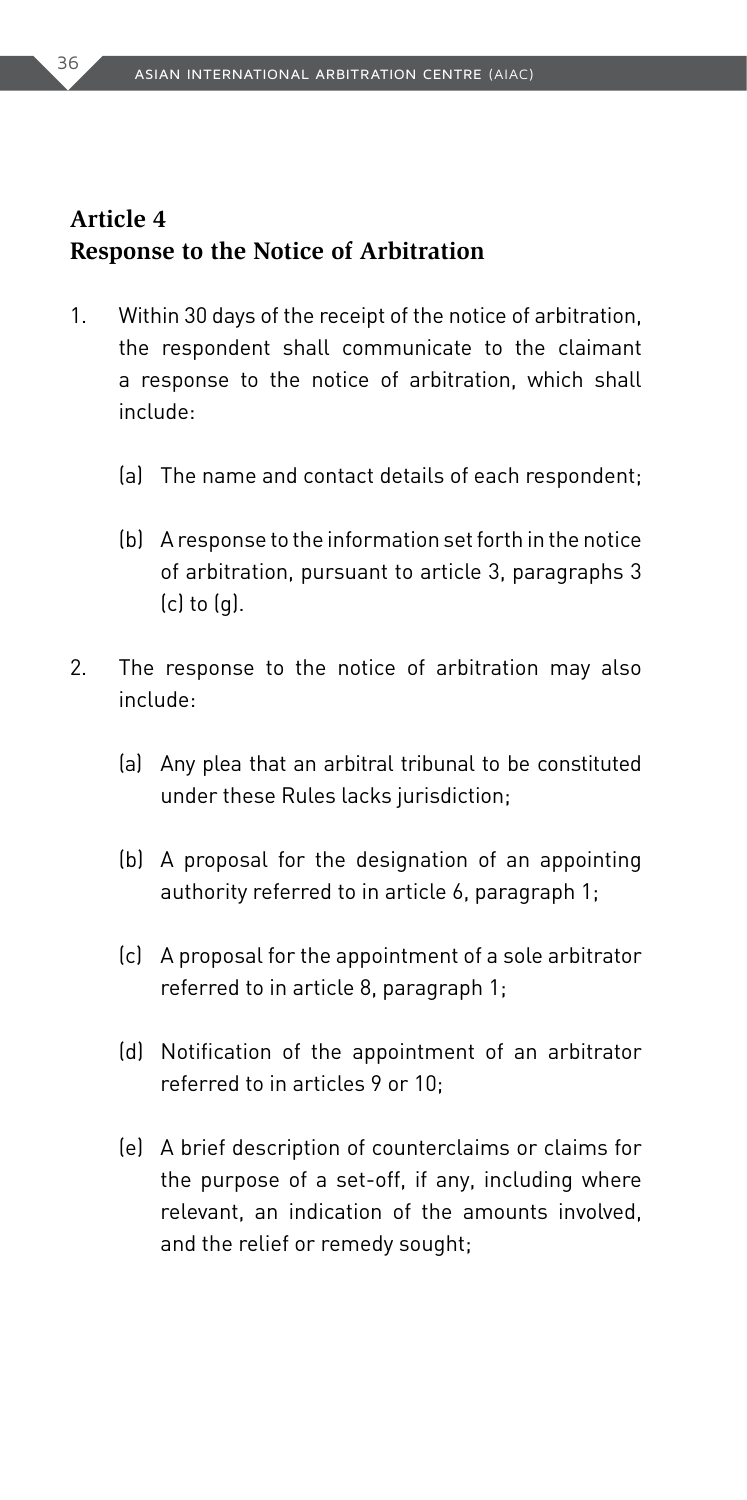- (f) A notice of arbitration in accordance with article 3 in case the respondent formulates a claim against a Party to the arbitration agreement other than the claimant.
- 3. The constitution of the arbitral tribunal shall not be hindered by any controversy with respect to the respondent's failure to communicate a response to the notice of arbitration, or an incomplete or late response to the notice of arbitration, which shall be finally resolved by the arbitral tribunal.

### **Article 5 Representation and Assistance**

Each Party may be represented or assisted by persons chosen by it. The names and addresses of such persons must be communicated to all Parties and to the arbitral tribunal. Such communication must specify whether the appointment is being made for purposes of representation or assistance. Where a person is to act as a representative of a Party, the arbitral tribunal, on its own initiative or at the request of any Party, may at any time require proof of authority granted to the representative in such a form as the arbitral tribunal may determine.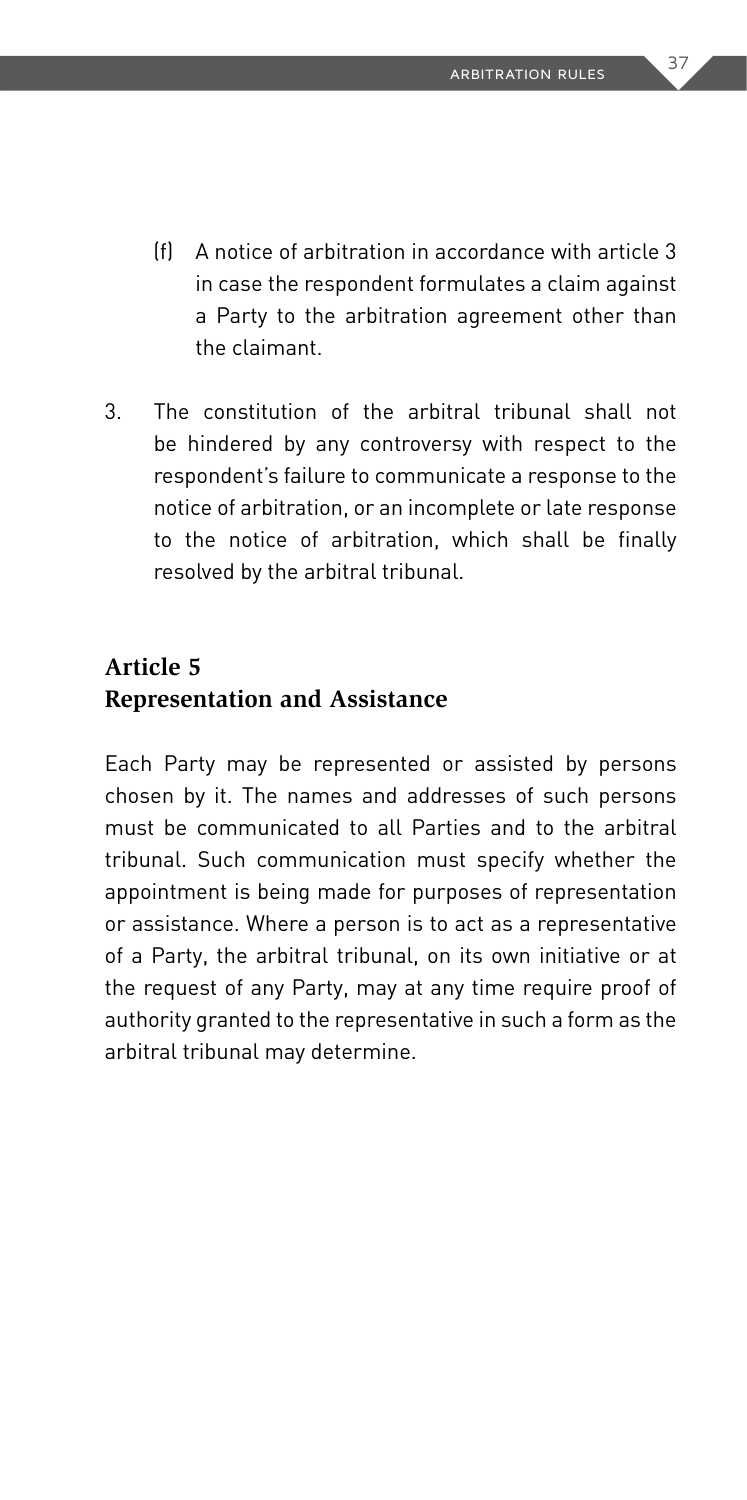### **Article 6 Designating and Appointing Authorities**

- 1. Unless the Parties have already agreed on the choice of an appointing authority, a Party may at any time propose the name or names of one or more institutions or persons, including the Secretary-General of the Permanent Court of Arbitration at The Hague (hereinafter called the "PCA"), one of whom would serve as appointing authority.
- 2. If all Parties have not agreed on the choice of an appointing authority within 30 days after a proposal made in accordance with paragraph 1 has been received by all other Parties, any Party may request the Secretary-General of the PCA to designate the appointing authority.
- 3. Where these Rules provide for a period of time within which a Party must refer a matter to an appointing authority and no appointing authority has been agreed on or designated, the period is suspended from the date on which a Party initiates the procedure for agreeing on or designating an appointing authority until the date of such agreement or designation.
- 4. Except as referred to in article 41, paragraph 4, if the appointing authority refuses to act, or if it fails to appoint an arbitrator within 30 days after it receives a Party's request to do so, fails to act within any other period provided by these Rules, or fails to decide on a challenge to an arbitrator within a reasonable time after receiving a Party's request to do so, any Party may request the Secretary-General of the PCA to designate a substitute appointing authority.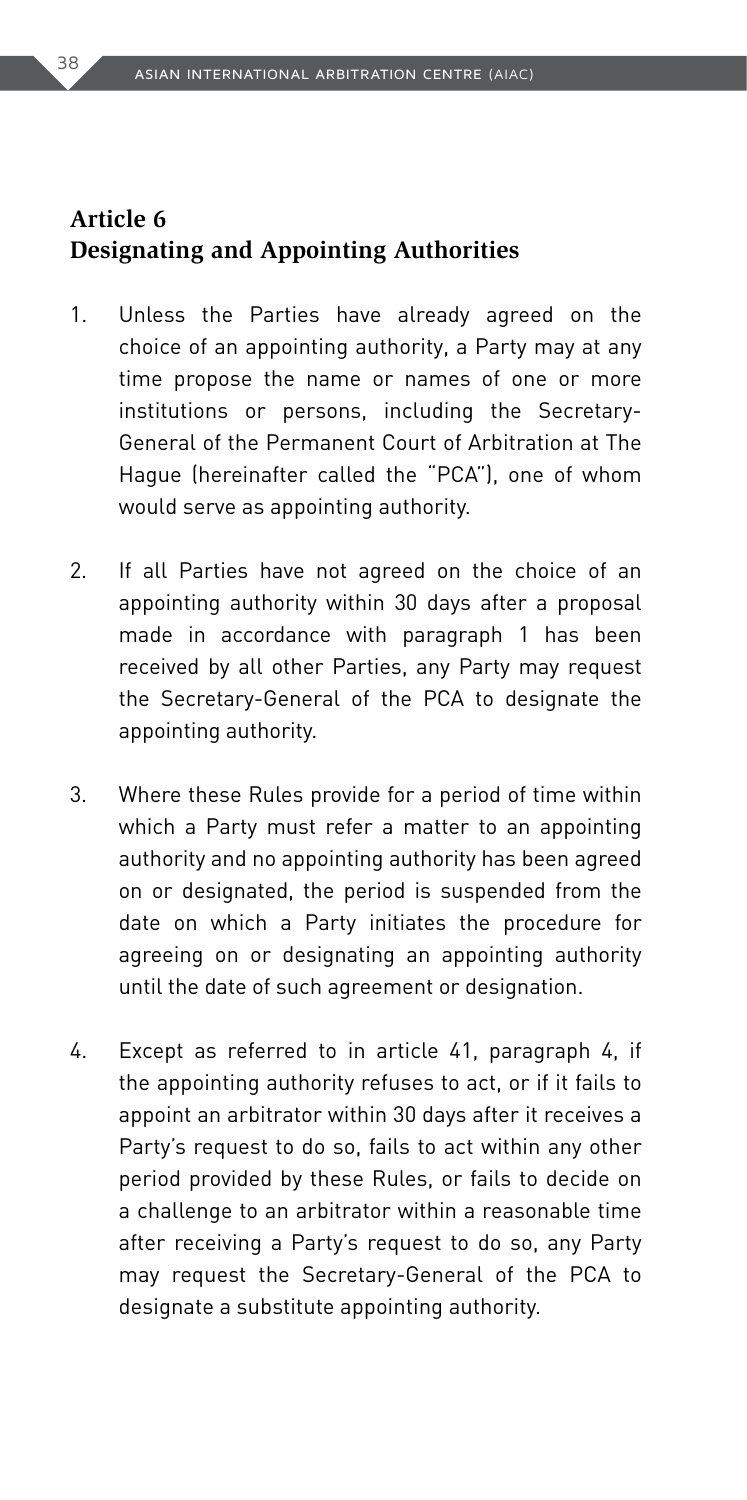- 5. In exercising their functions under these Rules, the appointing authority and the Secretary-General of the PCA may require from any Party and the arbitrators the information they deem necessary and they shall give the Parties and, where appropriate, the arbitrators, an opportunity to present their views in any manner they consider appropriate. All such communications to and from the appointing authority and the Secretary-General of the PCA shall also be provided by the sender to all other Parties.
- 6. When the appointing authority is requested to appoint an arbitrator pursuant to articles 8, 9, 10 or 14, the Party making the request shall send to the appointing authority copies of the notice of arbitration and, if it exists, any response to the notice of arbitration.
- 7. The appointing authority shall have regard to such considerations as are likely to secure the appointment of an independent and impartial arbitrator and shall take into account the advisability of appointing an arbitrator of a nationality other than the nationalities of the Parties.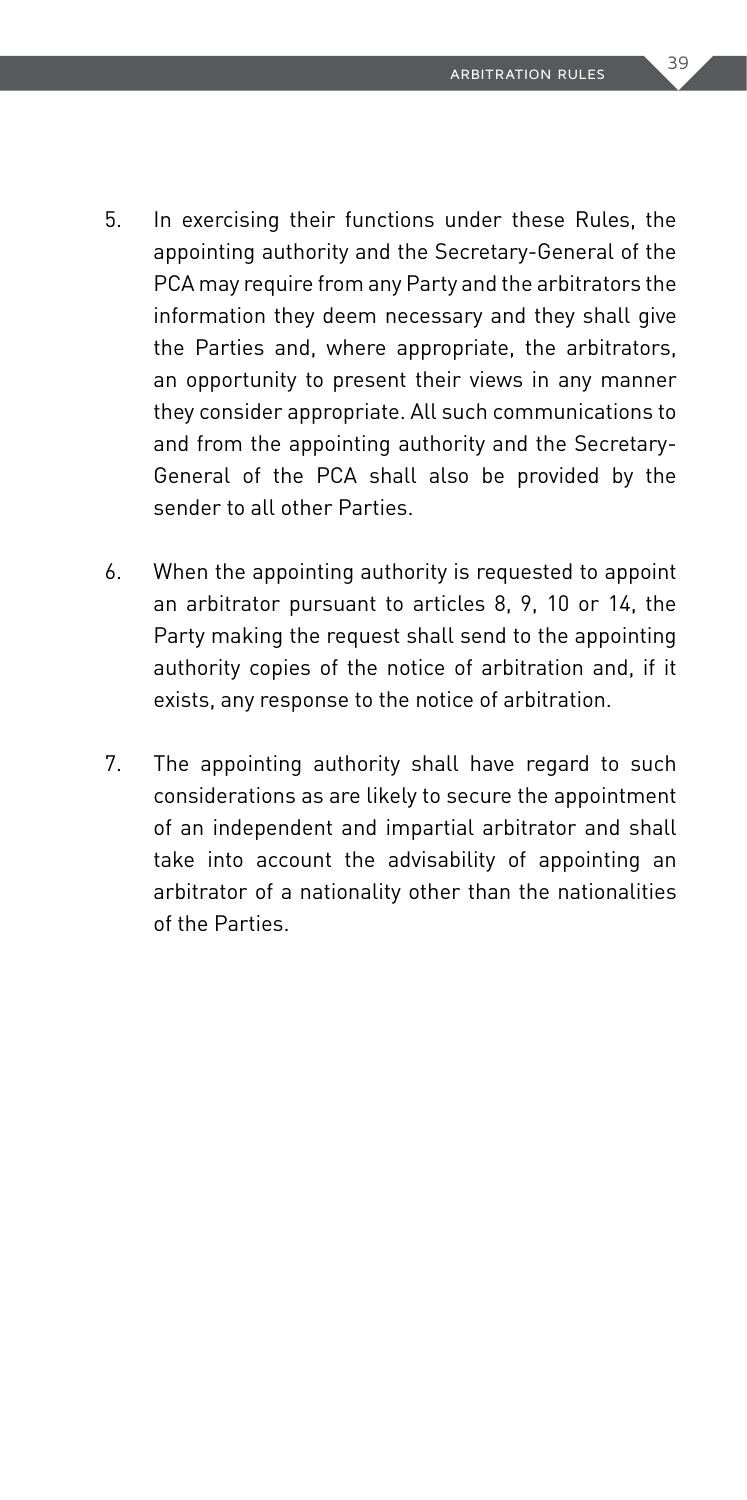# **Section II COMPOSITION OF THE ARBITRAL TRIBUNAL**

# **Article 7 Number of Arbitrators**

- 1. If the Parties have not previously agreed on the number of arbitrators, and if within 30 days after the receipt by the respondent of the notice of arbitration the Parties have not agreed that there shall be only one arbitrator, three arbitrators shall be appointed.
- 2. Notwithstanding paragraph 1, if no other Parties have responded to a Party's proposal to appoint a sole arbitrator within the time limit provided for in paragraph 1 and the Party or Parties concerned have failed to appoint a second arbitrator in accordance with articles 9 or 10, the appointing authority may, at the request of a Party, appoint a sole arbitrator pursuant to the procedure provided for in article 8, paragraph 2 if it determines that, in view of the circumstances of the case, this is more appropriate.

### **Appointment of Arbitrators (Articles 8 to 10)**

#### **Article 8**

1. If the Parties have agreed that a sole arbitrator is to be appointed and if within 30 days after receipt by all other Parties of a proposal for the appointment of a sole arbitrator the Parties have not reached agreement thereon, a sole arbitrator shall, at the request of a Party, be appointed by the appointing authority.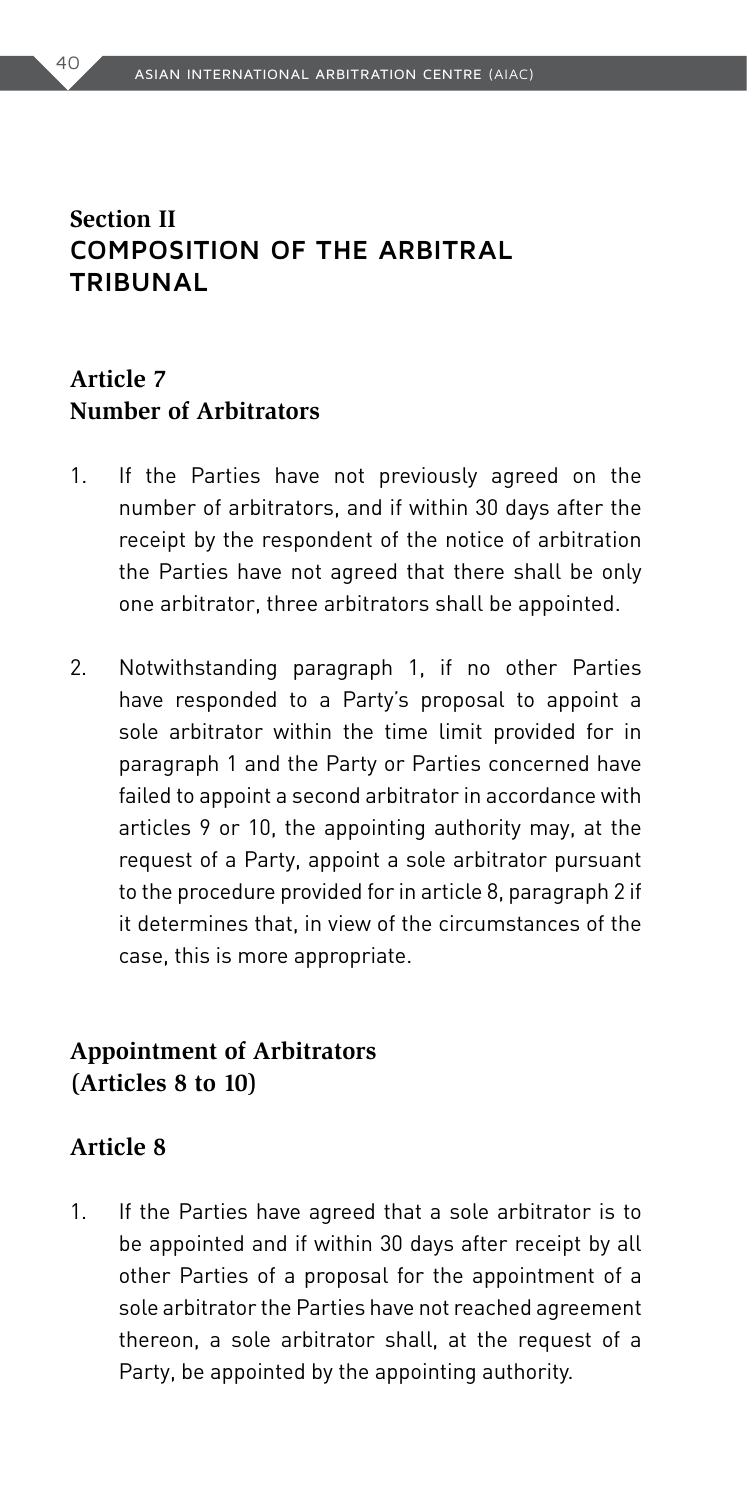- 2. The appointing authority shall appoint the sole arbitrator as promptly as possible. In making the appointment, the appointing authority shall use the following list-procedure, unless the Parties agree that the list-procedure shall not be used or unless the appointing authority determines in its discretion that the use of the list-procedure is not appropriate for the case:
	- (a) The appointing authority shall communicate to each of the Parties an identical list containing at least three names;
	- (b) Within 15 days after the receipt of this list, each Party may return the list to the appointing authority after having deleted the name or names to which it objects and numbered the remaining names on the list in the order of its preference;
	- (c) After the expiration of the above period of time the appointing authority shall appoint the sole arbitrator from among the names approved on the lists returned to it and in accordance with the order of preference indicated by the Parties;
	- (d) If for any reason the appointment cannot be made according to this procedure, the appointing authority may exercise its discretion in appointing the sole arbitrator.

### **Article 9**

1. If three arbitrators are to be appointed, each Party shall appoint one arbitrator. The two arbitrators thus appointed shall choose the third arbitrator who will act as the presiding arbitrator of the arbitral tribunal.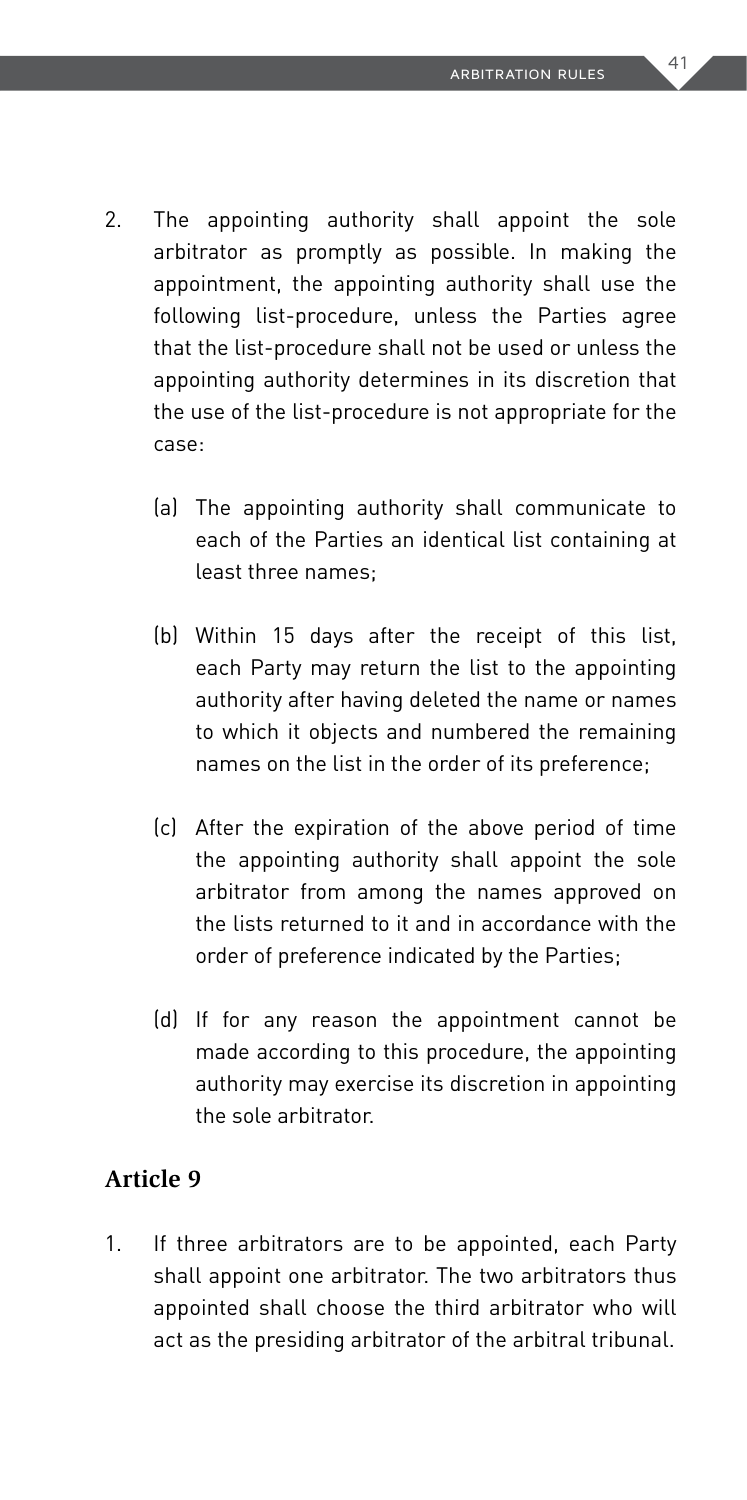- 2. If within 30 days after the receipt of a Party's notification of the appointment of an arbitrator the other Party has not notified the first Party of the arbitrator it has appointed, the first Party may request the appointing authority to appoint the second arbitrator.
- 3. If within 30 days after the appointment of the second arbitrator the two arbitrators have not agreed on the choice of the presiding arbitrator, the presiding arbitrator shall be appointed by the appointing authority in the same way as a sole arbitrator would be appointed under article 8.

#### **Article 10**

- 1. For the purposes of article 9, paragraph 1, where three arbitrators are to be appointed and there are multiple Parties as claimant or as respondent, unless the Parties have agreed to another method of appointment of arbitrators, the multiple Parties jointly, whether as claimant or as respondent, shall appoint an arbitrator.
- 2. If the Parties have agreed that the arbitral tribunal is to be composed of a number of arbitrators other than one or three, the arbitrators shall be appointed according to the method agreed upon by the Parties.
- 3. In the event of any failure to constitute the arbitral tribunal under these Rules, the appointing authority shall, at the request of any Party, constitute the arbitral tribunal and, in doing so, may revoke any appointment already made and appoint or reappoint each of the arbitrators and designate one of them as the presiding arbitrator.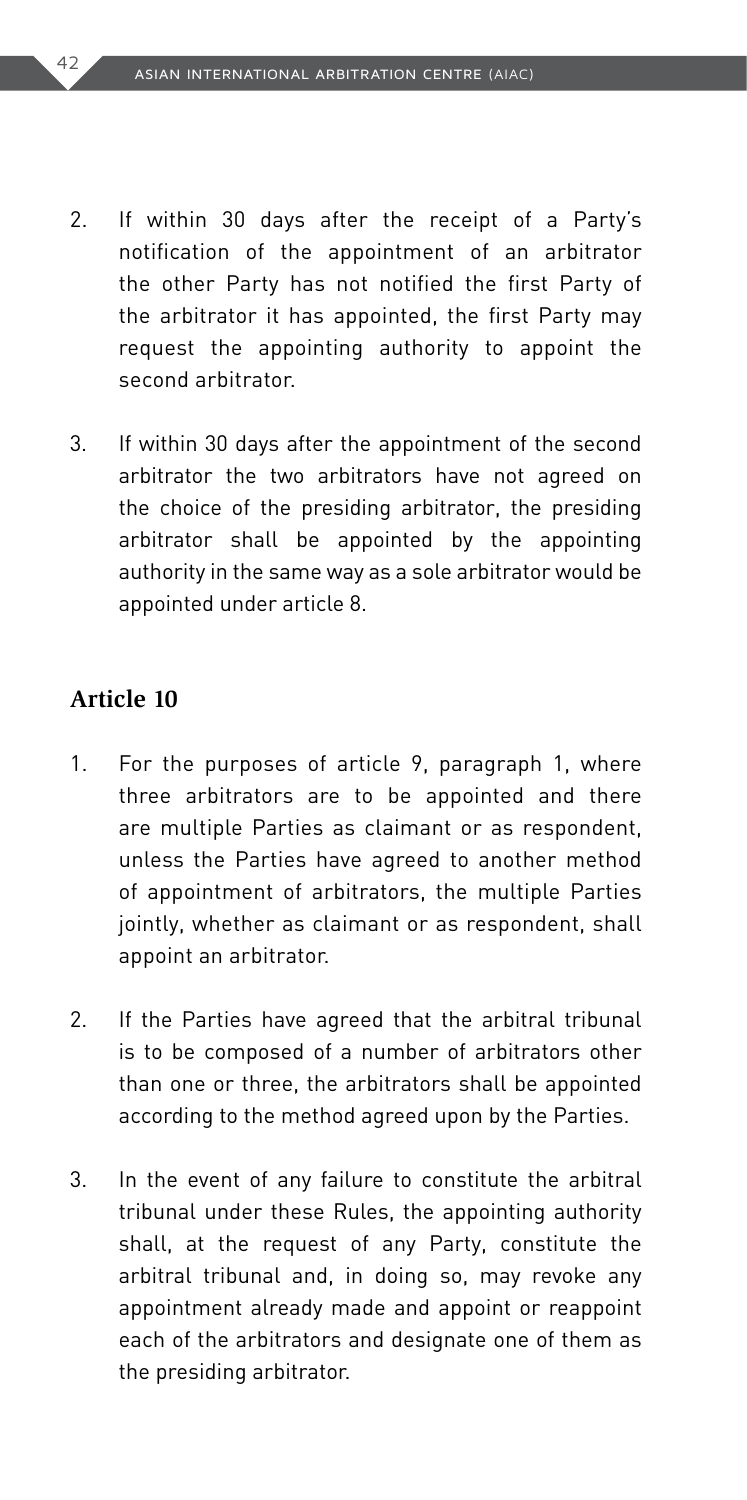# **Disclosures by and Challenge of Arbitrators\*\* (Articles 11 to 13)**

### **Article 11**

When a person is approached in connection with his or her possible appointment as an arbitrator, he or she shall disclose any circumstances likely to give rise to justifiable doubts as to his or her impartiality or independence. An arbitrator, from the time of his or her appointment and throughout the arbitral proceedings, shall without delay disclose any such circumstances to the Parties and the other arbitrators unless they have already been informed by him or her of these circumstances.

\*\* Model statements of independence pursuant to article 11 can be found in the annex to the Rules.

#### **Article 12**

- 1. Any arbitrator may be challenged if circumstances exist that give rise to justifiable doubts as to the arbitrator's impartiality or independence.
- 2. A Party may challenge the arbitrator appointed by it only for reasons of which it becomes aware after the appointment has been made.
- 3. In the event that an arbitrator fails to act or in the event of the de jure or de facto impossibility of his or her performing his or her functions, the procedure in respect of the challenge of an arbitrator as provided in article 13 shall apply.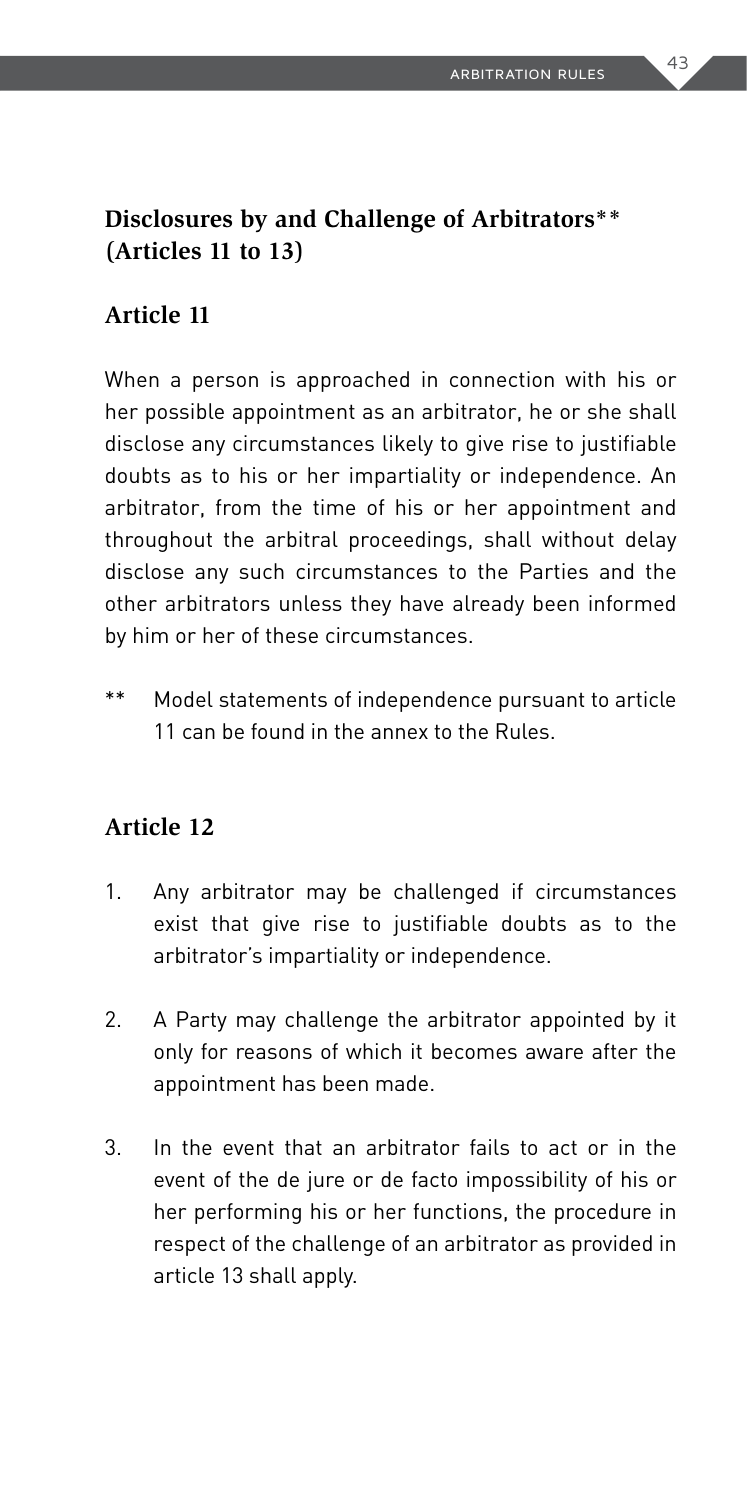#### **Article 13**

- 1. A Party that intends to challenge an arbitrator shall send notice of its challenge within 15 days after it has been notified of the appointment of the challenged arbitrator, or within 15 days after the circumstances mentioned in articles 11 and 12 became known to that Party.
- 2. The notice of challenge shall be communicated to all other Parties, to the arbitrator who is challenged and to the other arbitrators. The notice of challenge shall state the reasons for the challenge.
- 3. When an arbitrator has been challenged by a Party, all Parties may agree to the challenge. The arbitrator may also, after the challenge, withdraw from his or her office. In neither case does this imply acceptance of the validity of the grounds for the challenge.
- 4. If, within 15 days from the date of the notice of challenge, all Parties do not agree to the challenge or the challenged arbitrator does not withdraw, the Party making the challenge may elect to pursue it. In that case, within 30 days from the date of the notice of challenge, it shall seek a decision on the challenge by the appointing authority.

### **Article 14 Replacement of An Arbitrator**

1. Subject to paragraph (2), in any event where an arbitrator has to be replaced during the course of the arbitral proceedings, a substitute arbitrator shall be appointed or chosen pursuant to the procedure provided for in articles 8 to 11 that was applicable to the appointment or choice of the arbitrator being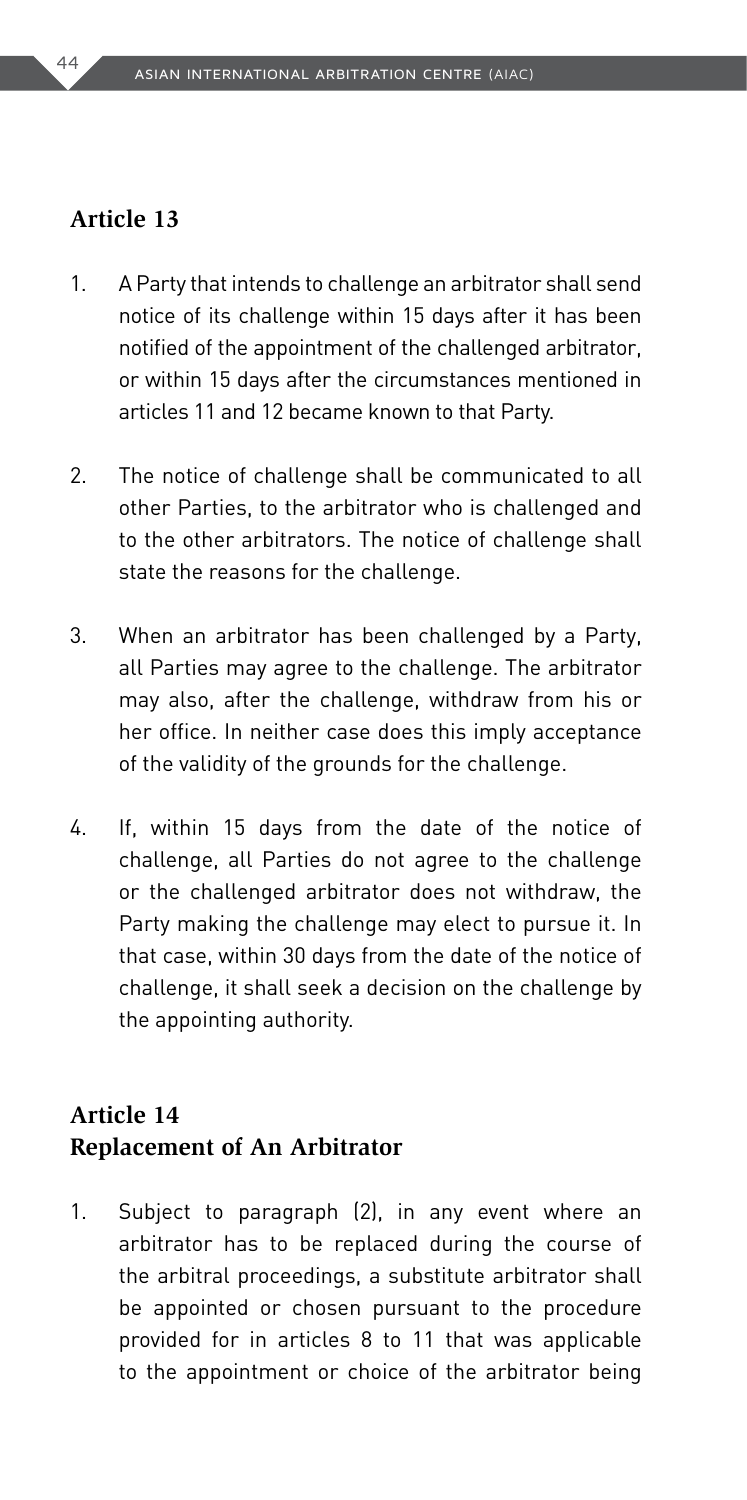replaced. This procedure shall apply even if during the process of appointing the arbitrator to be replaced, a Party had failed to exercise its right to appoint or to participate in the appointment.

2. If, at the request of a Party, the appointing authority determines that, in view of the exceptional circumstances of the case, it would be justified for a Party to be deprived of its right to appoint a substitute arbitrator, the appointing authority may, after giving an opportunity to the Parties and the remaining arbitrators to express their views: (a) appoint the substitute arbitrator; or (b) after the closure of the hearings, authorise the other arbitrators to proceed with the arbitration and make any decision or award.

# **Article 15 Repetition of Hearings in the Event of the Replacement of An Arbitrator**

If an arbitrator is replaced, the proceedings shall resume at the stage where the arbitrator who was replaced ceased to perform his or her functions, unless the arbitral tribunal decides otherwise.

# **Article 16 Exclusion of Liability**

Save for intentional wrongdoing, the Parties waive, to the fullest extent permitted under the applicable law, any claim against the arbitrators, the appointing authority and any person appointed by the arbitral tribunal based on any act or omission in connection with the arbitration.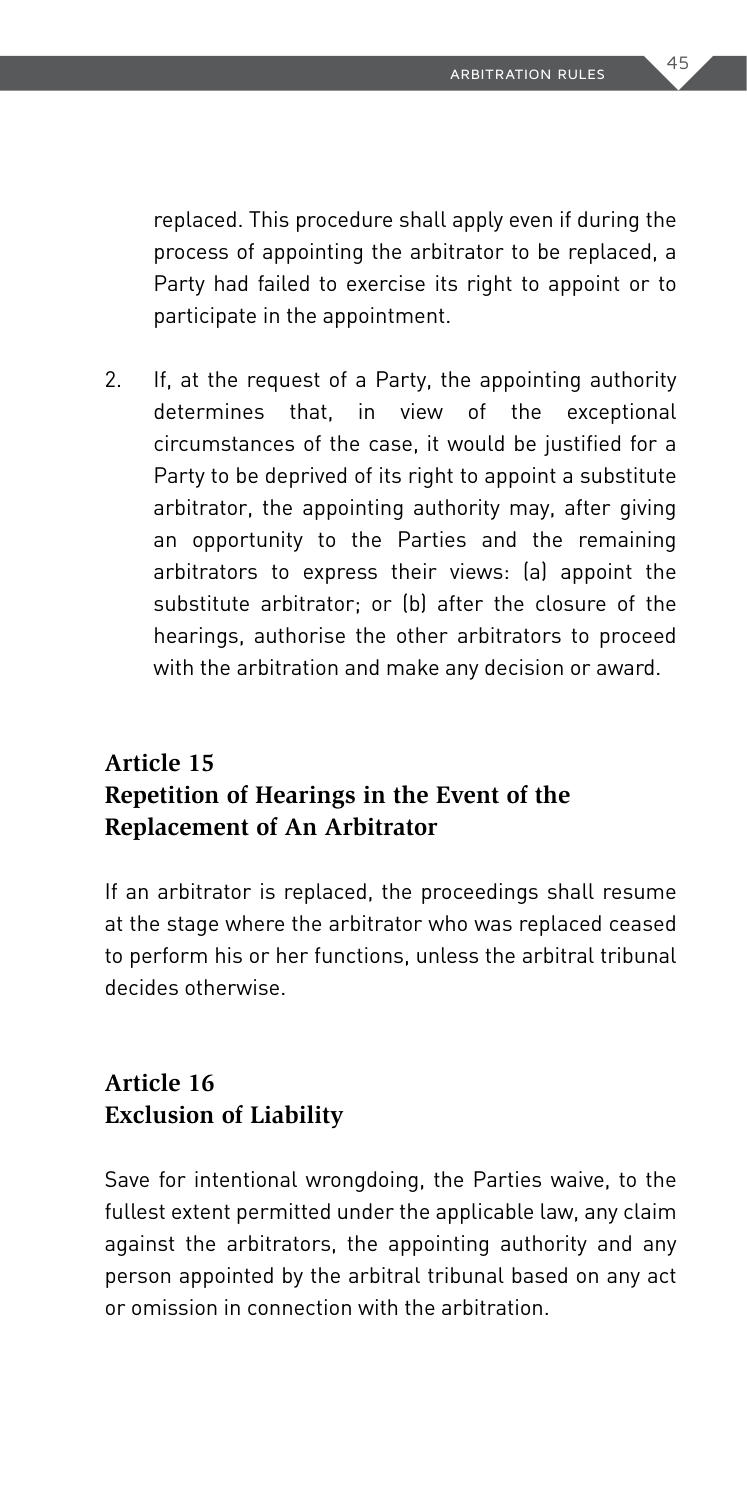### **Section III ARBITRAL PROCEEDINGS**

### **Article 17 General Provisions**

- 1. Subject to these Rules, the arbitral tribunal may conduct the arbitration in such manner as it considers appropriate, provided that the Parties are treated with equality and that at an appropriate stage of the proceedings each Party is given a reasonable opportunity of presenting its case. The arbitral tribunal, in exercising its discretion, shall conduct the proceedings so as to avoid unnecessary delay and expense and to provide a fair and efficient process for resolving the Parties' dispute.
- 2. As soon as practicable after its constitution and after inviting the Parties to express their views, the arbitral tribunal shall establish the provisional timetable of the arbitration. The arbitral tribunal may, at any time, after inviting the Parties to express their views, extend or abridge any period of time prescribed under these Rules or agreed by the Parties.
- 3. If at an appropriate stage of the proceedings any Party so requests, the arbitral tribunal shall hold hearings for the presentation of evidence by witnesses, including expert witnesses, or for oral argument. In the absence of such a request, the arbitral tribunal shall decide whether to hold such hearings or whether the proceedings shall be conducted on the basis of documents and other materials.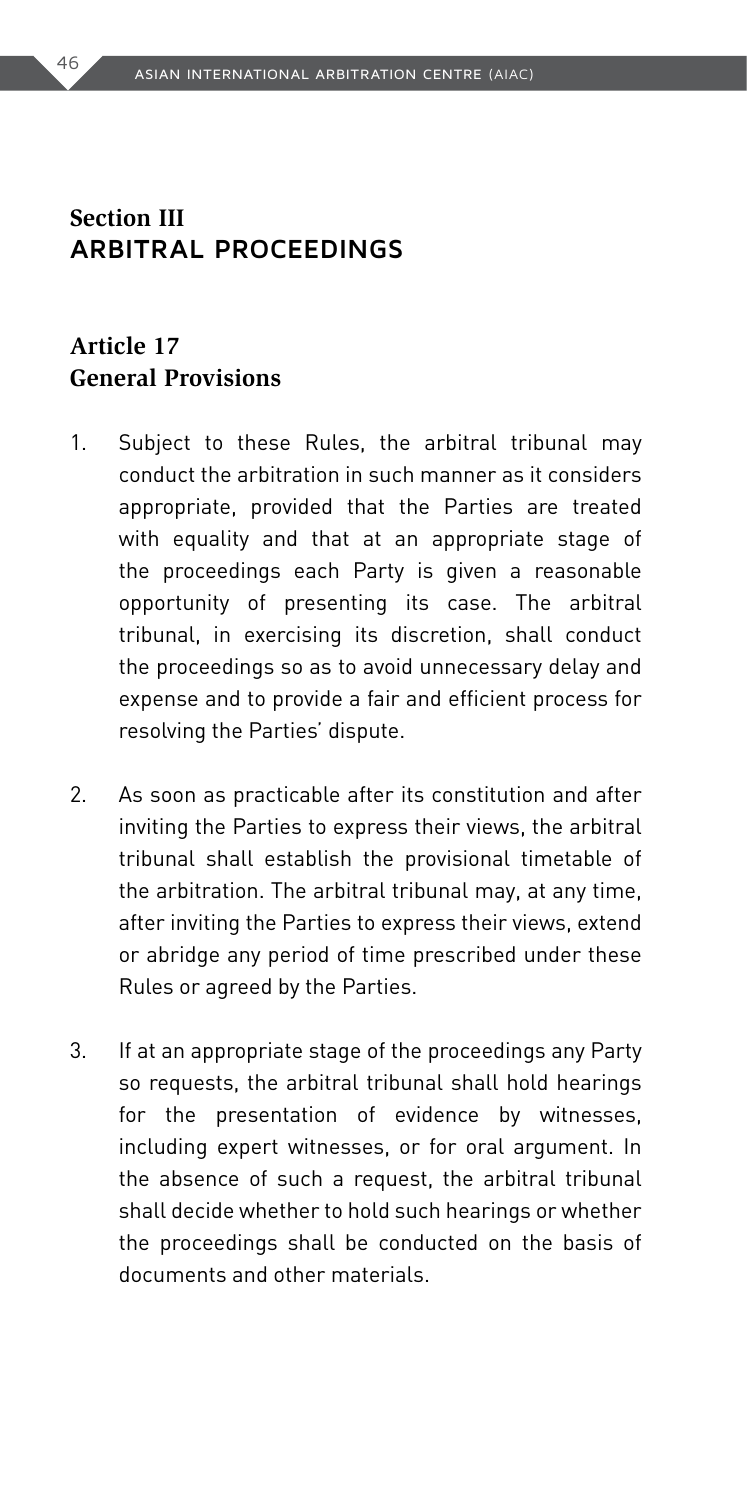- 4. All communications to the arbitral tribunal by one Party shall be communicated by that Party to all other Parties. Such communications shall be made at the same time, except as otherwise permitted by the arbitral tribunal if it may do so under applicable law.
- 5. The arbitral tribunal may, at the request of any Party, allow one or more third persons to be joined in the arbitration as a Party provided such person is a Party to the arbitration agreement, unless the arbitral tribunal finds, after giving all Parties, including the person or persons to be joined, the opportunity to be heard, that joinder shall not be permitted because of prejudice to any of those Parties. The arbitral tribunal may make a single award or several awards in respect of all Parties so involved in the arbitration.

# **Article 18 Place of Arbitration**

- 1. If the Parties have not previously agreed on the place of arbitration, the place of arbitration shall be determined by the arbitral tribunal having regard to the circumstances of the case. The award shall be deemed to have been made at the place of arbitration.
- 2. The arbitral tribunal may meet at any location it considers appropriate for deliberations. Unless otherwise agreed by the Parties, the arbitral tribunal may also meet at any location it considers appropriate for any other purpose, including hearings.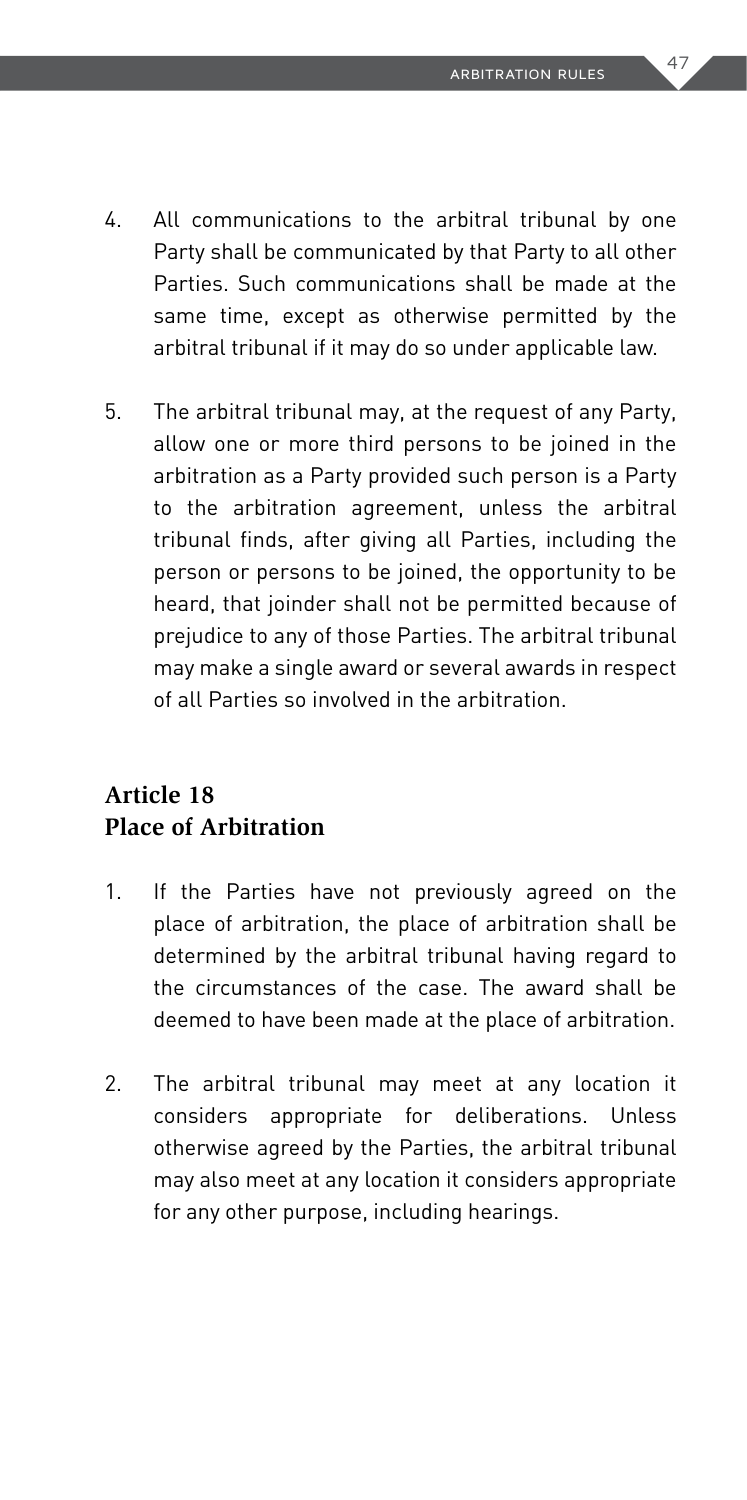### **Article 19 Language**

- 1. Subject to an agreement by the Parties, the arbitral tribunal shall, promptly after its appointment, determine the language or languages to be used in the proceedings. This determination shall apply to the statement of claim, the statement of defence, and any further written statements and, if oral hearings take place, to the language or languages to be used in such hearings.
- 2. The arbitral tribunal may order that any documents annexed to the statement of claim or statement of defence, and any supplementary documents or exhibits submitted in the course of the proceedings, delivered in their original language, shall be accompanied by a translation into the language or languages agreed upon by the Parties or determined by the arbitral tribunal.

### **Article 20 Statement of Claim**

1. The claimant shall communicate its statement of claim in writing to the respondent and to each of the arbitrators within a period of time to be determined by the arbitral tribunal. The claimant may elect to treat its notice of arbitration referred to in article 3 as a statement of claim, provided that the notice of arbitration also complies with the requirements of paragraphs 2 to 4 of this article.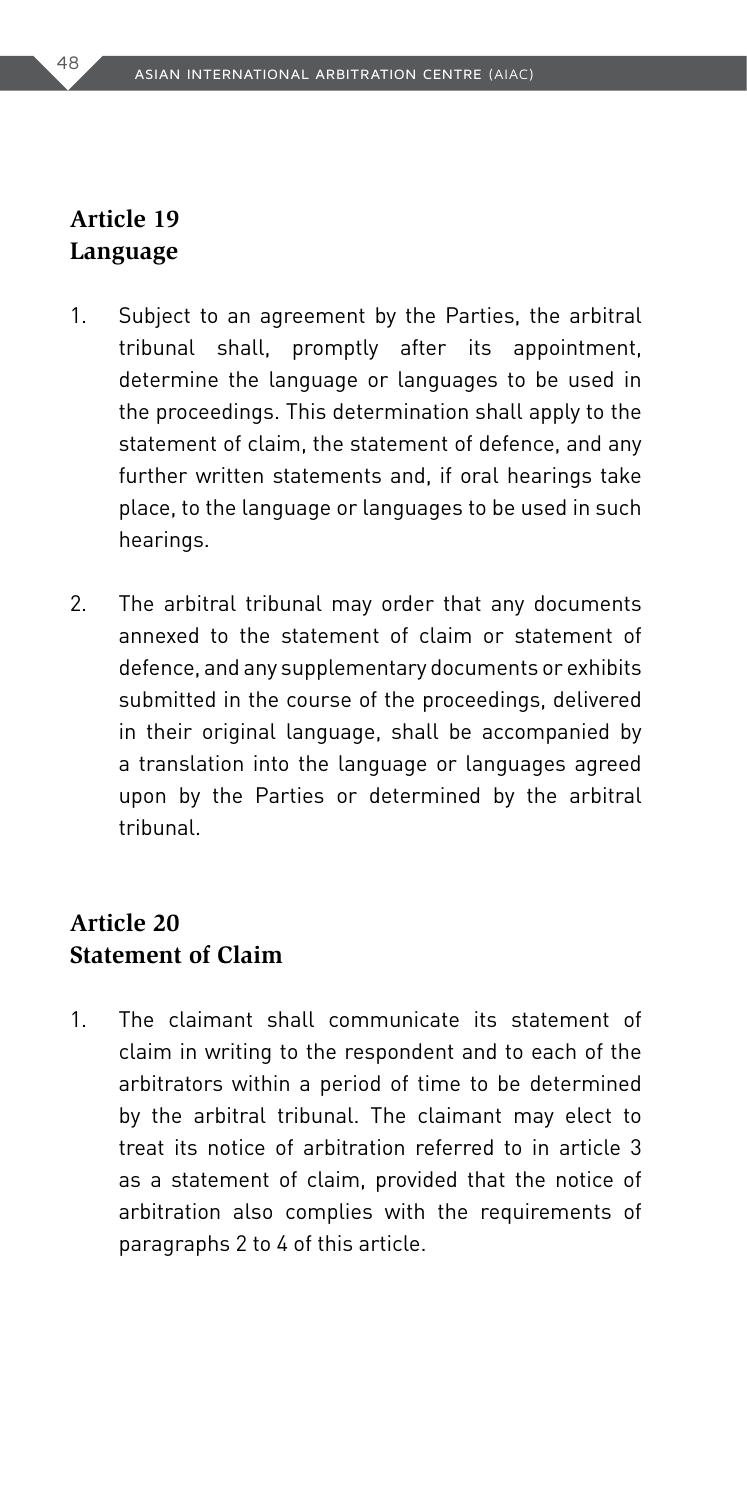- 2. The statement of claim shall include the following particulars:
	- (a) The names and contact details of the Parties;
	- (b) A statement of the facts supporting the claim;
	- (c) The points at issue;
	- (d) The relief or remedy sought;
	- (e) The legal grounds or arguments supporting the claim.
- 3. A copy of any contract or other legal instrument out of or in relation to which the dispute arises and of the arbitration agreement shall be annexed to the statement of claim.
- 4. The statement of claim shall, as far as possible, be accompanied by all documents and other evidence relied upon by the claimant, or contain references to them.

### **Article 21 Statement of Defence**

1. The respondent shall communicate its statement of defence in writing to the claimant and to each of the arbitrators within a period of time to be determined by the arbitral tribunal. The respondent may elect to treat its response to the notice of arbitration referred to in article 4 as a statement of defence, provided that the response to the notice of arbitration also complies with the requirements of paragraph 2 of this article.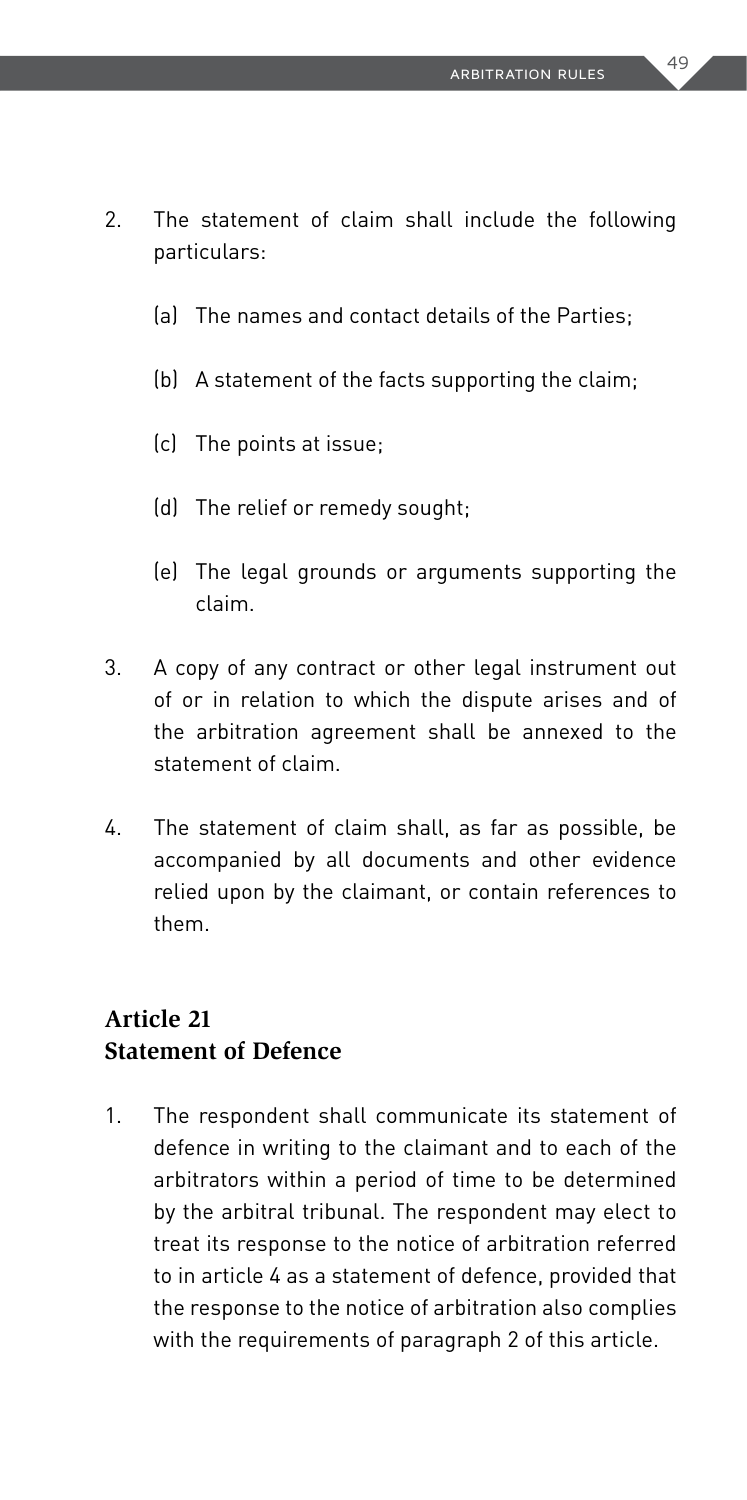- 2. The statement of defence shall reply to the particulars (b) to (e) of the statement of claim (article 20, paragraph 2). The statement of defence shall, as far as possible, be accompanied by all documents and other evidence relied upon by the respondent, or contain references to them.
- 3. In its statement of defence, or at a later stage in the arbitral proceedings if the arbitral tribunal decides that the delay was justified under the circumstances, the respondent may make a counterclaim or rely on a claim for the purpose of a set-off provided that the arbitral tribunal has jurisdiction over it.
- 4. The provisions of article 20, paragraphs 2 to 4 shall apply to a counterclaim, a claim under article 4, paragraph (2) (f) and a claim relied on for the purpose of a set-off.

### **Article 22 Amendments to the Claim or Defence**

During the course of the arbitral proceedings, a Party may amend or supplement its claim or defence, including a counterclaim or a claim for the purpose of a set-off, unless the arbitral tribunal considers it inappropriate to allow such amendment or supplement having regard to the delay in making it or prejudice to other Parties or any other circumstances. However, a claim or defence, including a counterclaim or a claim for the purpose of a set-off, may not be amended or supplemented in such a manner that the amended or supplemented claim or defence falls outside the jurisdiction of the arbitral tribunal.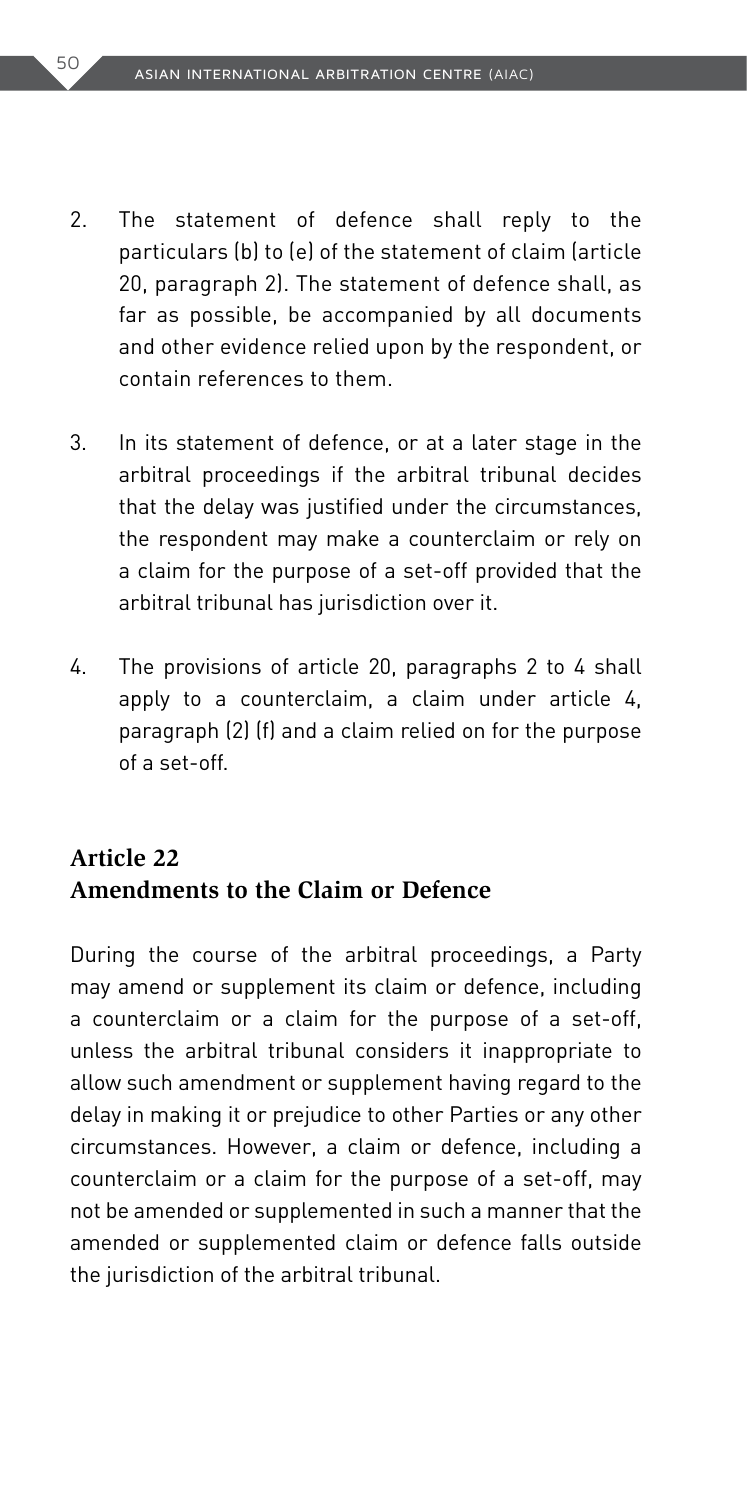# **Article 23 Pleas as to the Jurisdiction of the Arbitral Tribunal**

- 1. The arbitral tribunal shall have the power to rule on its own jurisdiction, including any objections with respect to the existence or validity of the arbitration agreement. For that purpose, an arbitration clause that forms part of a contract shall be treated as an agreement independent of the other terms of the contract. A decision by the arbitral tribunal that the contract is null shall not entail automatically the invalidity of the arbitration clause.
- 2. A plea that the arbitral tribunal does not have jurisdiction shall be raised no later than in the statement of defence or, with respect to a counterclaim or a claim for the purpose of a set-off, in the reply to the counterclaim or to the claim for the purpose of a setoff. A Party is not precluded from raising such a plea by the fact that it has appointed, or participated in the appointment of, an arbitrator. A plea that the arbitral tribunal is exceeding the scope of its authority shall be raised as soon as the matter alleged to be beyond the scope of its authority is raised during the arbitral proceedings. The arbitral tribunal may, in either case, admit a later plea if it considers the delay justified.
- 3. The arbitral tribunal may rule on a plea referred to in paragraph 2 either as a preliminary question or in an award on the merits. The arbitral tribunal may continue the arbitral proceedings and make an award, notwithstanding any pending challenge to its jurisdiction before a court.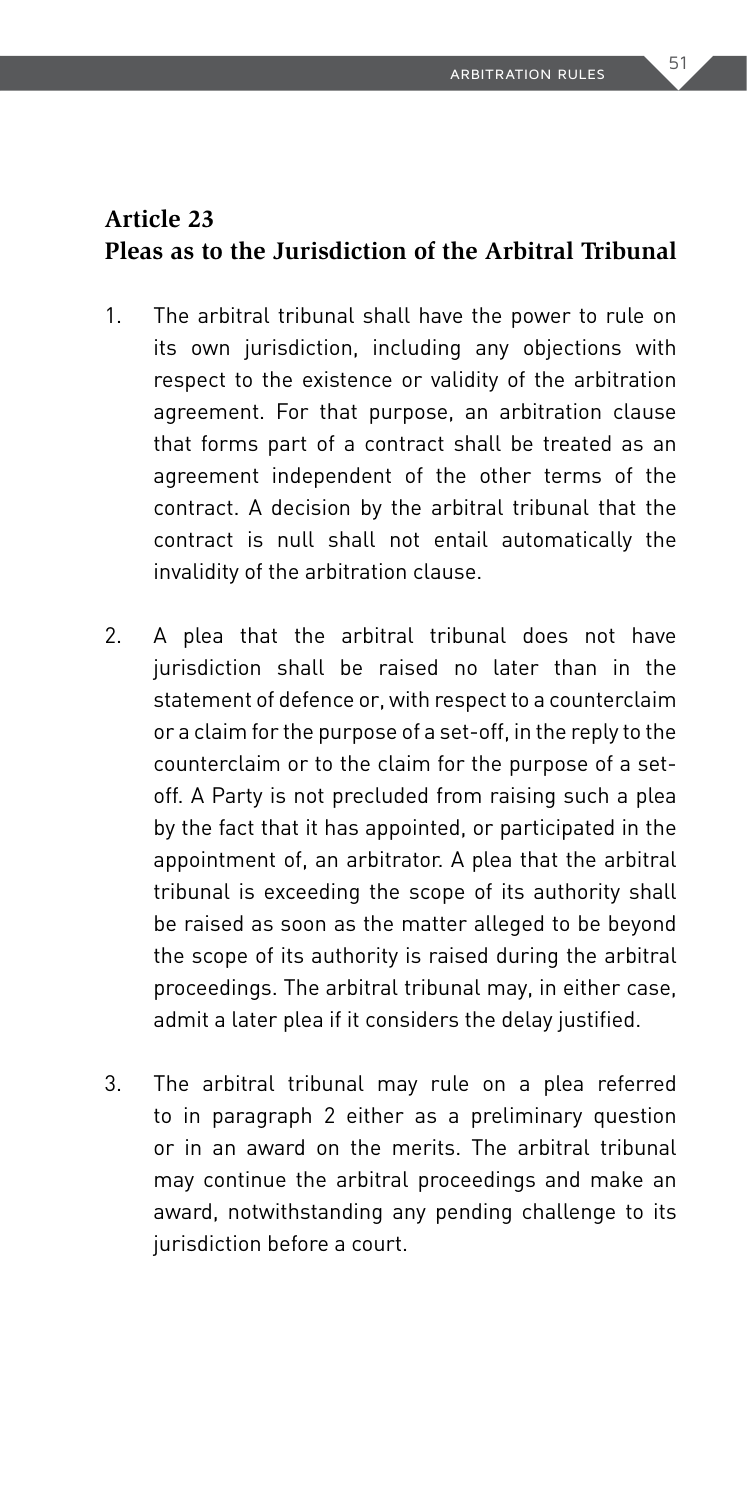### **Article 24 Further Written Statements**

The arbitral tribunal shall decide which further written statements, in addition to the statement of claim and the statement of defence, shall be required from the Parties or may be presented by them and shall fix the periods of time for communicating such statements.

# **Article 25 Periods of Time**

The periods of time fixed by the arbitral tribunal for the communication of written statements (including the statement of claim and statement of defence) shall not exceed 45 days. However, the arbitral tribunal may extend the time limits if it concludes that an extension is justified.

# **Article 26 Interim Measures**

- 1. The arbitral tribunal may, at the request of a Party, grant interim measures.
- 2. An interim measure is any temporary measure by which, at any time prior to the issuance of the award by which the dispute is finally decided, the arbitral tribunal orders a Party, for example and without limitation, to:
	- (a) Maintain or restore the status quo pending determination of the dispute;
	- (b) Take action that would prevent, or refrain from taking action that is likely to cause,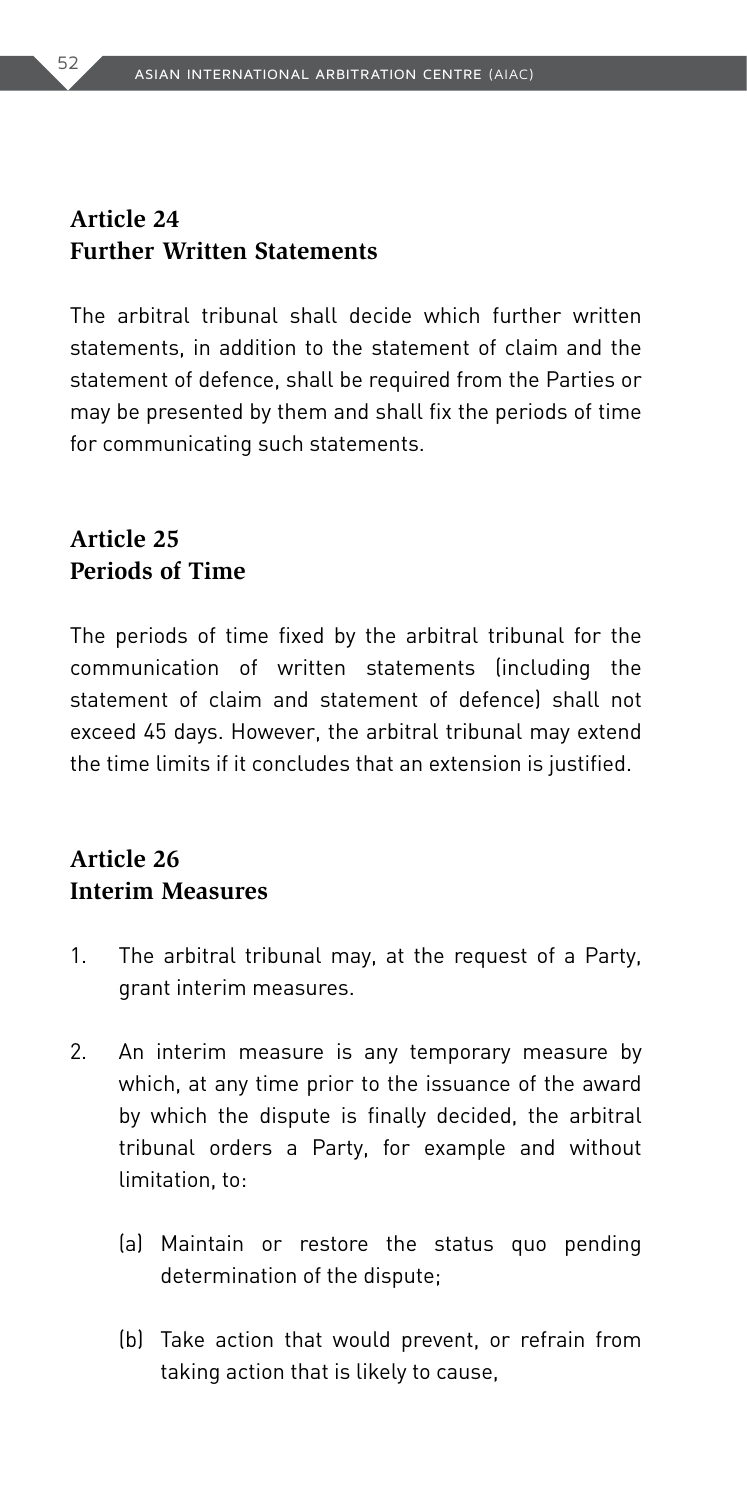- (i) current or imminent harm or
- (ii) prejudice to the arbitral process itself;
- (c) Provide a means of preserving assets out of which a subsequent award may be satisfied; or
- (d) Preserve evidence that may be relevant and material to the resolution of the dispute.
- 3. The Party requesting an interim measure under paragraphs 2 (a) to (c) shall satisfy the arbitral tribunal that:
	- (a) Harm not adequately reparable by an award of damages is likely to result if the measure is not ordered, and such harm substantially outweighs the harm that is likely to result to the Party against whom the measure is directed if the measure is granted; and
	- (b) There is a reasonable possibility that the requesting Party will succeed on the merits of the claim. The determination on this possibility shall not affect the discretion of the arbitral tribunal in making any subsequent determination.
- 4. With regard to a request for an interim measure under paragraph 2 (d), the requirements in paragraphs 3 (a) and (b) shall apply only to the extent the arbitral tribunal considers appropriate.
- 5. The arbitral tribunal may modify, suspend or terminate an interim measure it has granted, upon application of any Party or, in exceptional circumstances and upon prior notice to the Parties, on the arbitral tribunal's own initiative.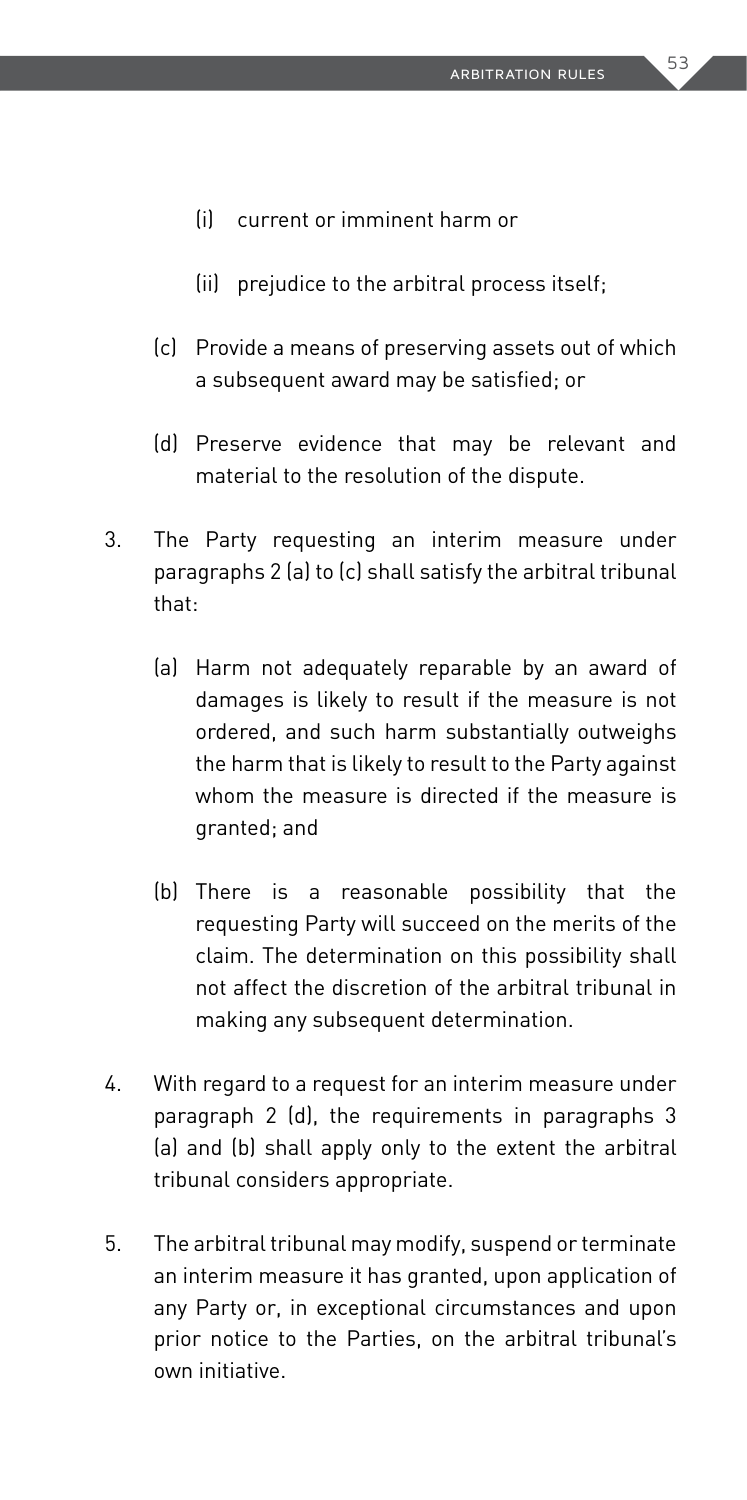- 6. The arbitral tribunal may require the Party requesting an interim measure to provide appropriate security in connection with the measure.
- 7. The arbitral tribunal may require any Party promptly to disclose any material change in the circumstances on the basis of which the interim measure was requested or granted.
- 8. The Party requesting an interim measure may be liable for any costs and damages caused by the measure to any Party if the arbitral tribunal later determines that, in the circumstances then prevailing, the measure shall not have been granted. The arbitral tribunal may award such costs and damages at any point during the proceedings.
- 9. A request for interim measures addressed by any Party to a judicial authority shall not be deemed incompatible with the agreement to arbitrate, or as a waiver of that agreement.

### **Article 27 Evidence**

- 1. Each Party shall have the burden of proving the facts relied on to support its claim or defence.
- 2. Witnesses, including expert witnesses, who are presented by the Parties to testify to the arbitral tribunal on any issue of fact or expertise may be any individual, notwithstanding that the individual is a Party to the arbitration or in any way related to a Party. Unless otherwise directed by the arbitral tribunal, statements by witnesses, including expert witnesses, may be presented in writing and signed by them.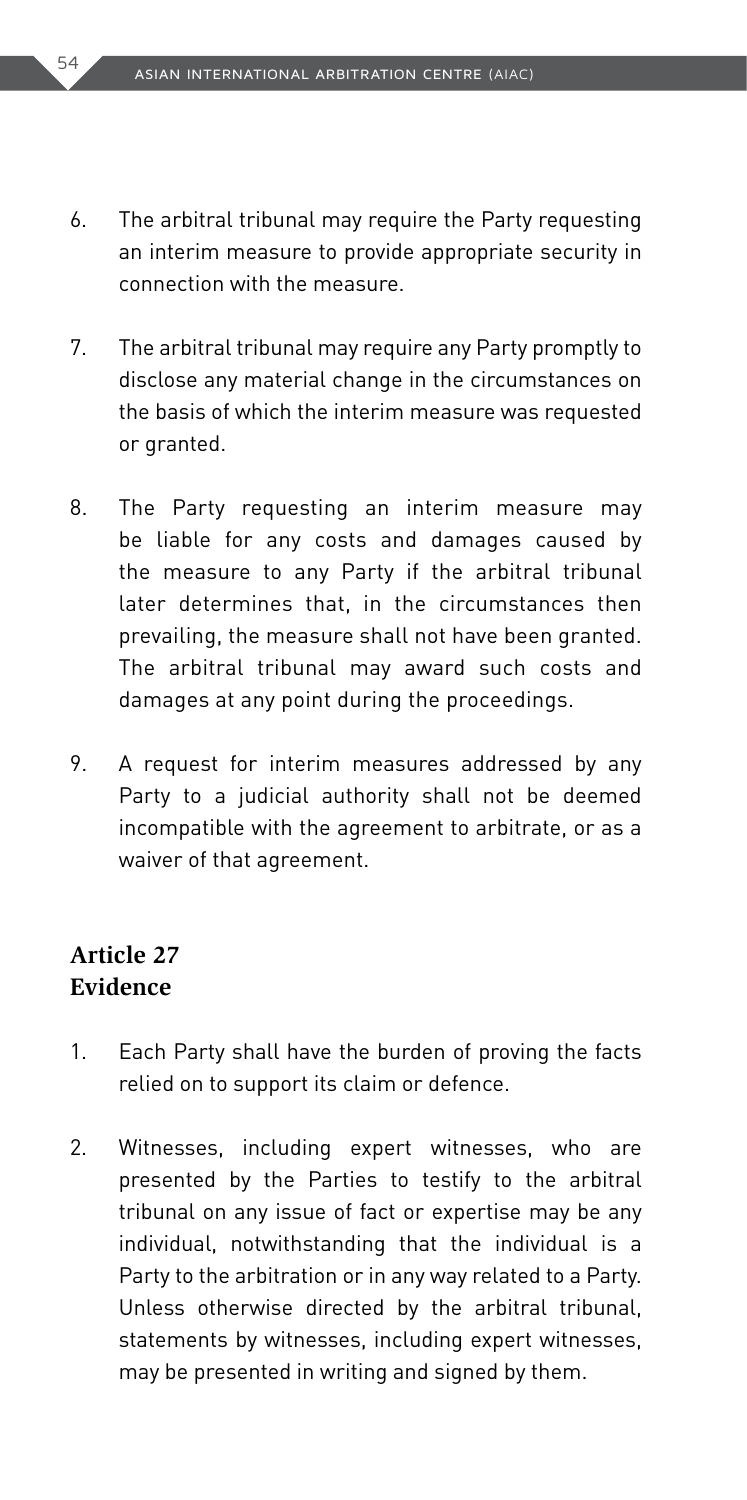- 3. At any time during the arbitral proceedings the arbitral tribunal may require the Parties to produce documents exhibits or other evidence within such a period of time as the arbitral tribunal shall determine.
- 4. The arbitral tribunal shall determine the admissibility, relevance, materiality and weight of the evidence offered.

### **Article 28 Hearings**

- 1. In the event of an oral hearing, the arbitral tribunal shall give the Parties adequate advance notice of the date, time and place thereof.
- 2. Witnesses, including expert witnesses, may be heard under the conditions and examined in the manner set by the arbitral tribunal.
- 3. Hearings shall be held in camera unless the Parties agree otherwise. The arbitral tribunal may require the retirement of any witness or witnesses, including expert witnesses, during the testimony of such other witnesses, except that a witness, including an expert witness, who is a Party to the arbitration shall not, in principle, be asked to retire.
- 4. The arbitral tribunal may direct that witnesses, including expert witnesses, be examined through means of telecommunication that do not require their physical presence at the hearing (such as video conferencing).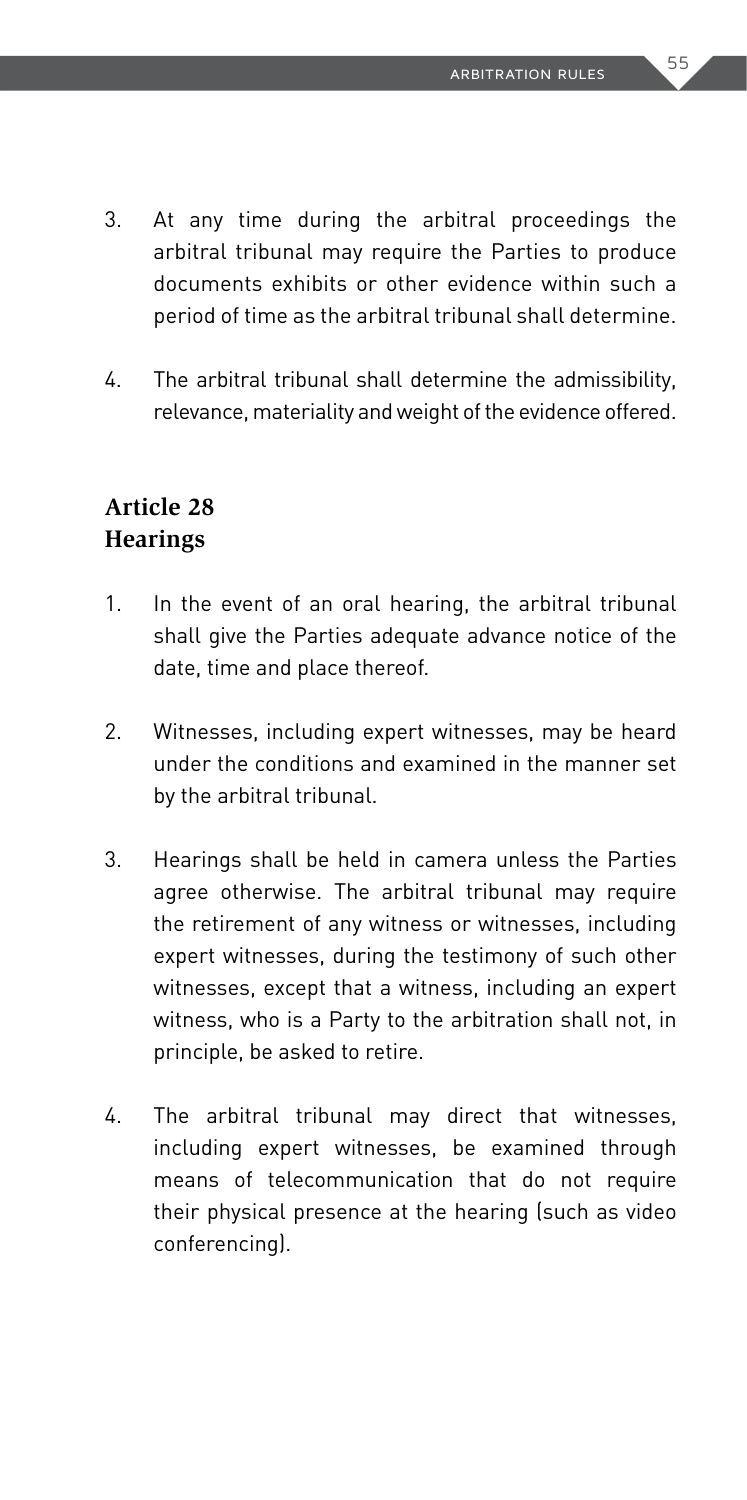## **Article 29 Experts Appointed by the Arbitral Tribunal**

- 1. After consultation with the Parties, the arbitral tribunal may appoint one or more independent experts to report to it, in writing, on specific issues to be determined by the arbitral tribunal. A copy of the expert's terms of reference, established by the arbitral tribunal, shall be communicated to the Parties.
- 2. The expert shall, in principle before accepting appointment, submit to the arbitral tribunal and to the Parties a description of his or her qualifications and a statement of his or her impartiality and independence. Within the time ordered by the arbitral tribunal, the Parties shall inform the arbitral tribunal whether they have any objections as to the expert's qualifications, impartiality or independence. The arbitral tribunal shall decide promptly whether to accept any such objections. After an expert's appointment, a Party may object to the expert's qualifications, impartiality or independence only if the objection is for reasons of which the Party becomes aware after the appointment has been made. The arbitral tribunal shall decide promptly what, if any, action to take.
- 3. The Parties shall give the expert any relevant information or produce for his or her inspection any relevant documents or goods that he or she may require of them. Any dispute between a Party and such expert as to the relevance of the required information or production shall be referred to the arbitral tribunal for decision.
- 4. Upon receipt of the expert's report, the arbitral tribunal shall communicate a copy of the report to the Parties, which shall be given the opportunity to express, in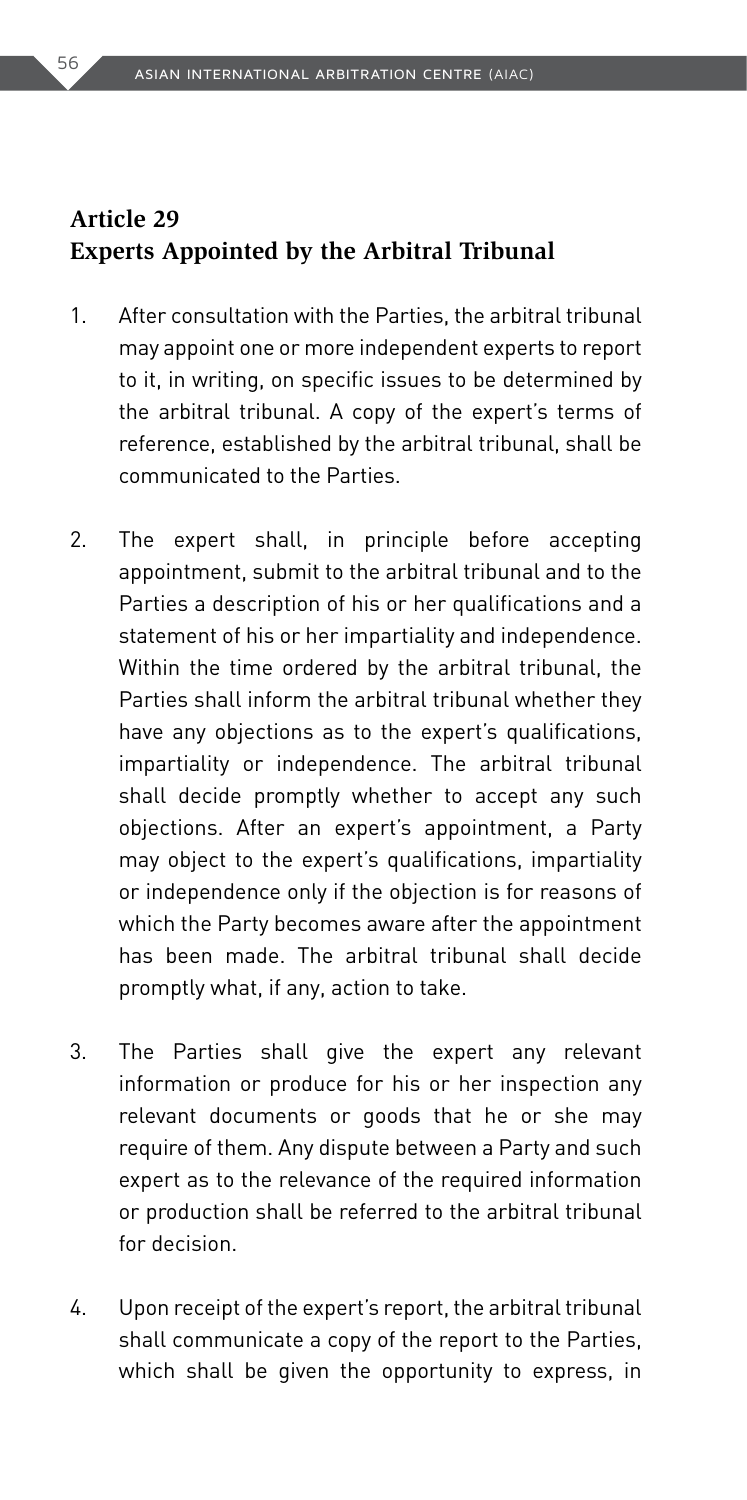writing, their opinion on the report. A Party shall be entitled to examine any document on which the expert has relied in his or her report.

5. At the request of any Party, the expert, after delivery of the report, may be heard at a hearing where the Parties shall have the opportunity to be present and to interrogate the expert. At this hearing, any Party may present expert witnesses in order to testify on the points at issue. The provisions of article 28 shall be applicable to such proceedings.

### **Article 30 Default**

- 1. If, within the period of time fixed by these Rules or the arbitral tribunal, without showing sufficient cause:
	- (a) The claimant has failed to communicate its statement of claim, the arbitral tribunal shall issue an order for the termination of the arbitral proceedings, unless there are remaining matters that may need to be decided and the arbitral tribunal considers it appropriate to do so;
	- (b) The respondent has failed to communicate its response to the notice of arbitration or its statement of defence, the arbitral tribunal shall order that the proceedings continue, without treating such failure in itself as an admission of the claimant's allegations; the provisions of this subparagraph also apply to a claimant's failure to submit a defence to a counterclaim or to a claim for the purpose of a set-off.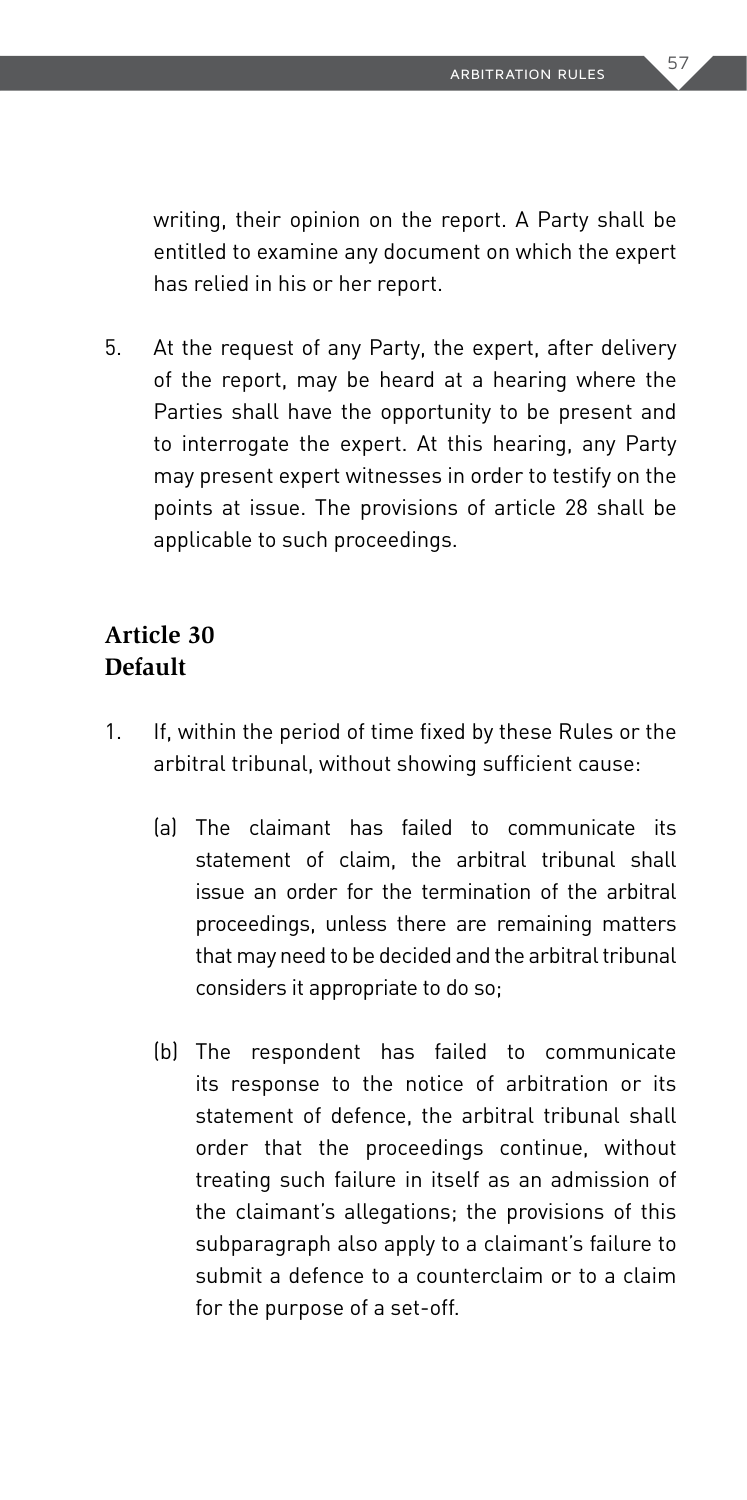- 2. If a Party, duly notified under these Rules, fails to appear at a hearing, without showing sufficient cause for such failure, the arbitral tribunal may proceed with the arbitration.
- 3. If a Party, duly invited by the arbitral tribunal to produce documents, exhibits or other evidence, fails to do so within the established period of time, without showing sufficient cause for such failure, the arbitral tribunal may make the award on the evidence before it.

# **Article 31 Closure of Hearings**

- 1. The arbitral tribunal may enquire of the Parties if they have any further proof to offer or witnesses to be heard or submissions to make and, if there are none, it may declare the hearings closed.
- 2. The arbitral tribunal may, if it considers it necessary owing to exceptional circumstances, decide, on its own initiative or upon application of a Party, to reopen the hearings at any time before the award is made.

# **Article 32 Waiver of Right to Object**

A failure by any Party to object promptly to any noncompliance with these Rules or with any requirement of the arbitration agreement shall be deemed to be a waiver of the right of such Party to make such an objection, unless such Party can show that, under the circumstances, its failure to object was justified.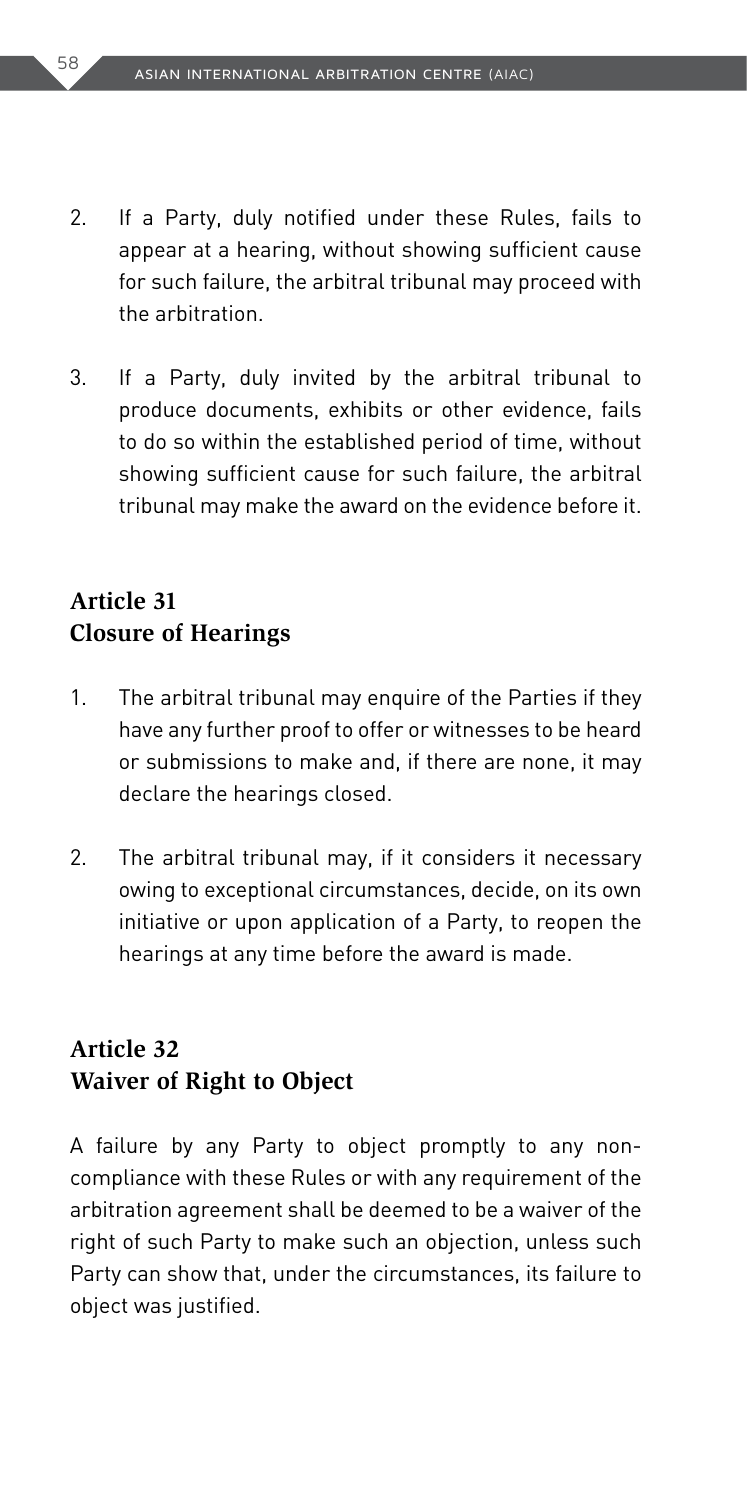### **Section IV THE AWARD**

### **Article 33 Decisions**

- 1. When there is more than one arbitrator, any award or other decision of the arbitral tribunal shall be made by a majority of the arbitrators.
- 2. In the case of questions of procedure, when there is no majority or when the arbitral tribunal so authorises, the presiding arbitrator may decide alone, subject to revision, if any, by the arbitral tribunal.

# **Article 34 Form and Effect of the Award**

- 1. The arbitral tribunal may make separate awards on different issues at different times.
- 2. All awards shall be made in writing and shall be final and binding on the Parties. The Parties shall carry out all awards without delay.
- 3. The arbitral tribunal shall state the reasons upon which the award is based, unless the Parties have agreed that no reasons are to be given.
- 4. An award shall be signed by the arbitrators and it shall contain the date on which the award was made and indicate the place of arbitration. Where there is more than one arbitrator and any of them fails to sign, the award shall state the reason for the absence of the signature.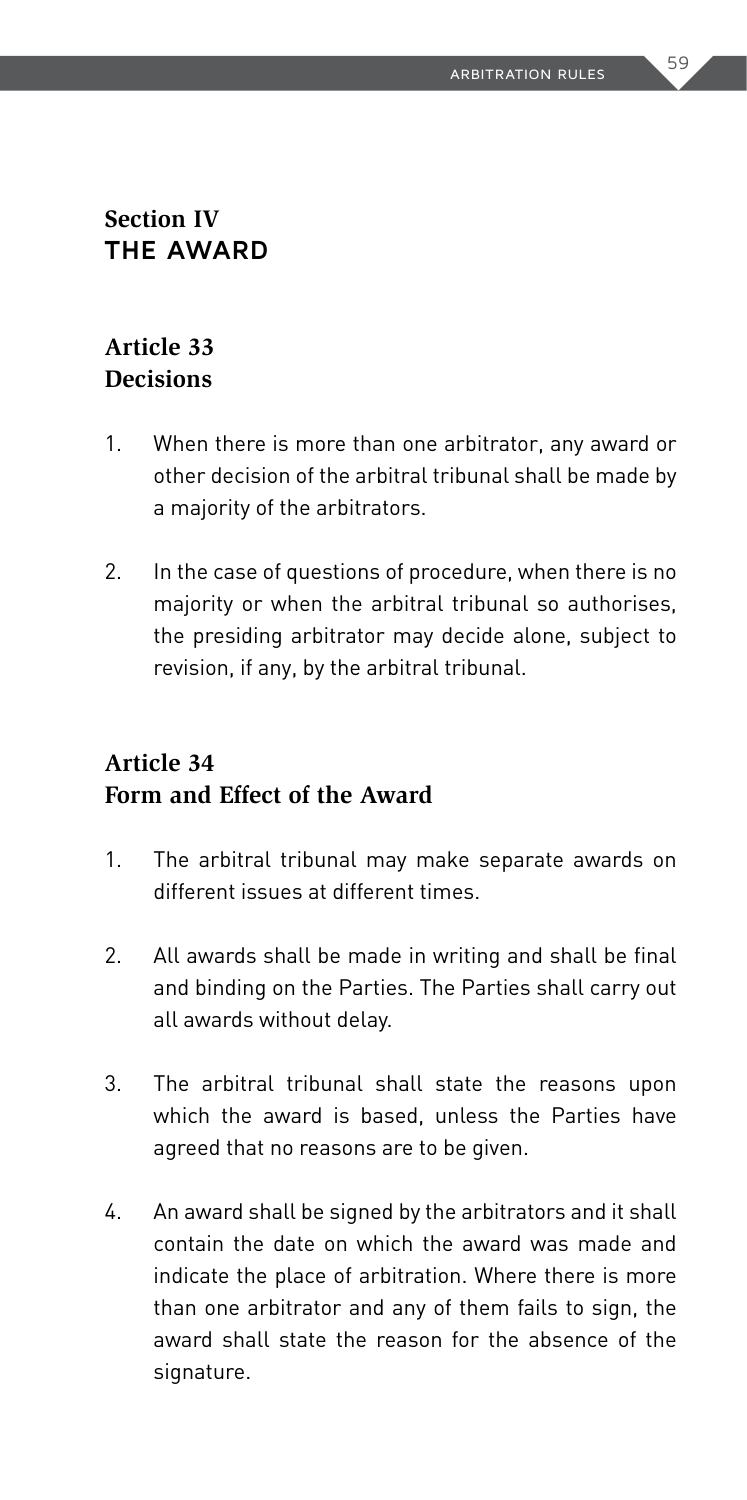- 5. An award may be made public with the consent of all Parties or where and to the extent disclosure is required of a Party by legal duty, to protect or pursue a legal right or in relation to legal proceedings before a court or other competent authority.
- 6. Copies of the award signed by the arbitrators shall be communicated to the Parties by the arbitral tribunal.

# **Article 35 Applicable Law, Amiable Compositeur**

- 1. The arbitral tribunal shall apply the rules of law designated by the Parties as applicable to the substance of the dispute. Failing such designation by the Parties, the arbitral tribunal shall apply the law which it determines to be appropriate.
- 2. The arbitral tribunal shall decide as amiable compositeur or ex aequo et bono only if the Parties have expressly authorised the arbitral tribunal to do so.
- 3. In all cases, the arbitral tribunal shall decide in accordance with the terms of the contract, if any, and shall take into account any usage of trade applicable to the transaction.

### **Article 36 Settlement or Other Grounds for Termination**

1. If, before the award is made, the Parties agree on a settlement of the dispute, the arbitral tribunal shall either issue an order for the termination of the arbitral proceedings or, if requested by the Parties and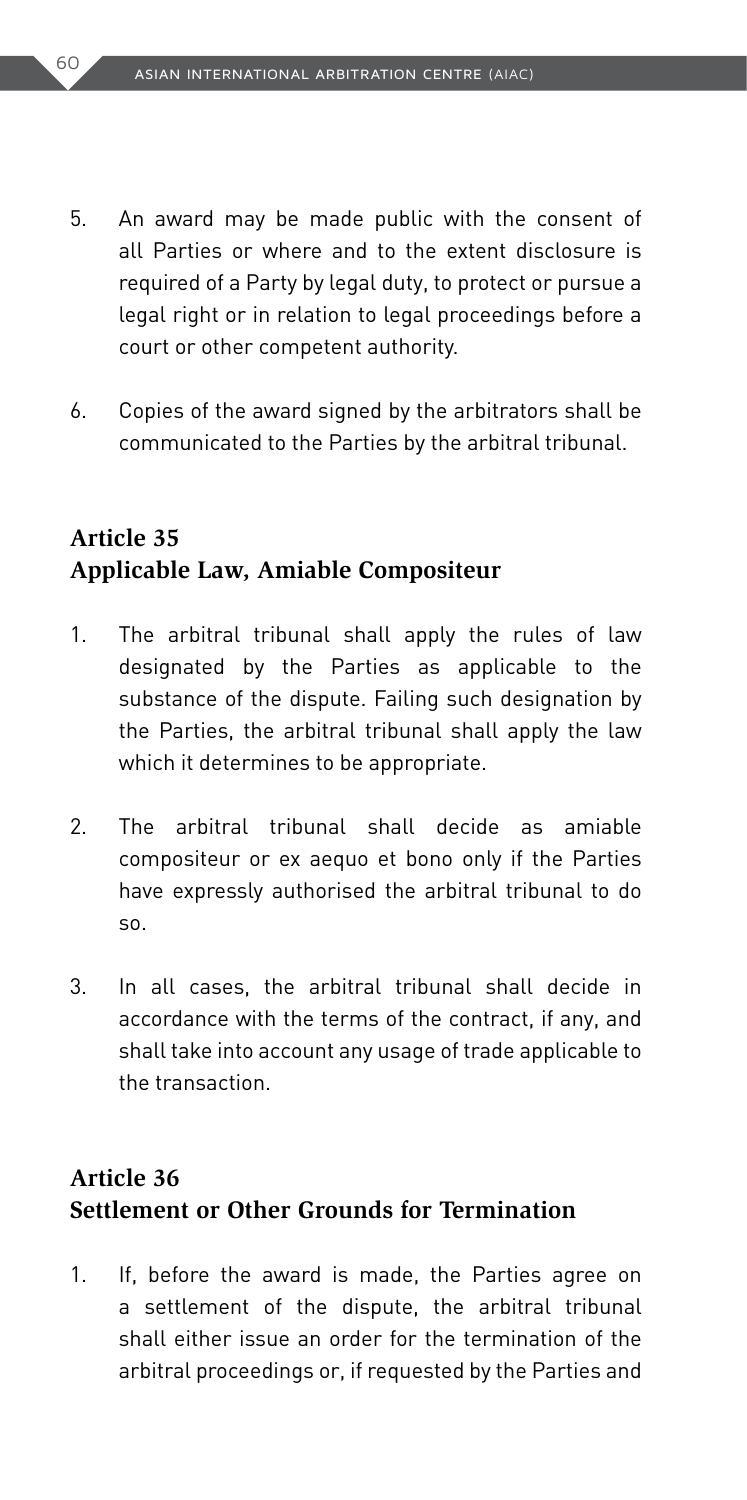accepted by the arbitral tribunal, record the settlement in the form of an arbitral award on agreed terms. The arbitral tribunal is not obliged to give reasons for such an award.

- 2. If, before the award is made, the continuation of the arbitral proceedings becomes unnecessary or impossible for any reason not mentioned in paragraph 1, the arbitral tribunal shall inform the Parties of its intention to issue an order for the termination of the proceedings. The arbitral tribunal shall have the power to issue such an order unless there are remaining matters that may need to be decided and the arbitral tribunal considers it appropriate to do so.
- 3. Copies of the order for termination of the arbitral proceedings or of the arbitral award on agreed terms, signed by the arbitrators, shall be communicated by the arbitral tribunal to the Parties. Where an arbitral award on agreed terms is made, the provisions of article 34, paragraphs 2, 4 and 5 shall apply.

# **Article 37 Interpretation of the Award**

- 1. Within 30 days after the receipt of the award, a Party, with notice to the other Parties, may request that the arbitral tribunal give an interpretation of the award.
- 2. The interpretation shall be given in writing within 45 days after the receipt of the request. The interpretation shall form part of the award and the provisions of article 34, paragraphs 2 to 6, shall apply.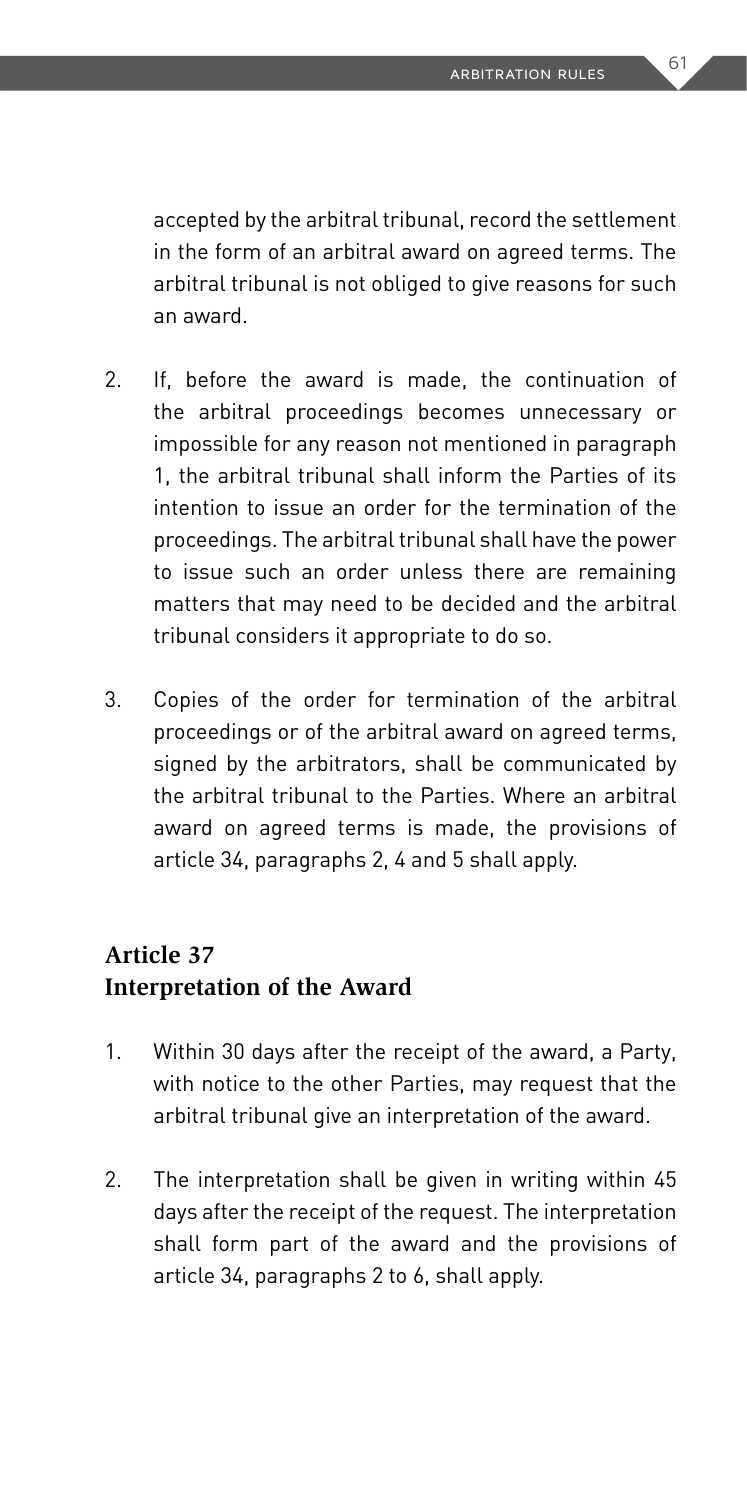# **Article 38 Correction of the Award**

- 1. Within 30 days after the receipt of the award, a Party, with notice to the other Parties, may request the arbitral tribunal to correct in the award any error in computation, any clerical or typographical error, or any error or omission of a similar nature. If the arbitral tribunal considers that the request is justified, it shall make the correction within 45 days of receipt of the request.
- 2. The arbitral tribunal may within 30 days after the communication of the award make such corrections on its own initiative.
- 3. Such corrections shall be in writing and shall form part of the award. The provisions of article 34, paragraphs 2 to 6, shall apply.

# **Article 39 Additional Award**

- 1. Within 30 days after the receipt of the termination order or the award, a Party, with notice to the other Parties, may request the arbitral tribunal to make an award or an additional award as to claims presented in the arbitral proceedings but not decided by the arbitral tribunal.
- 2. If the arbitral tribunal considers the request for an award or additional award to be justified, it shall render or complete its award within 60 days after the receipt of the request. The arbitral tribunal may extend, if necessary, the period of time within which it shall make the award.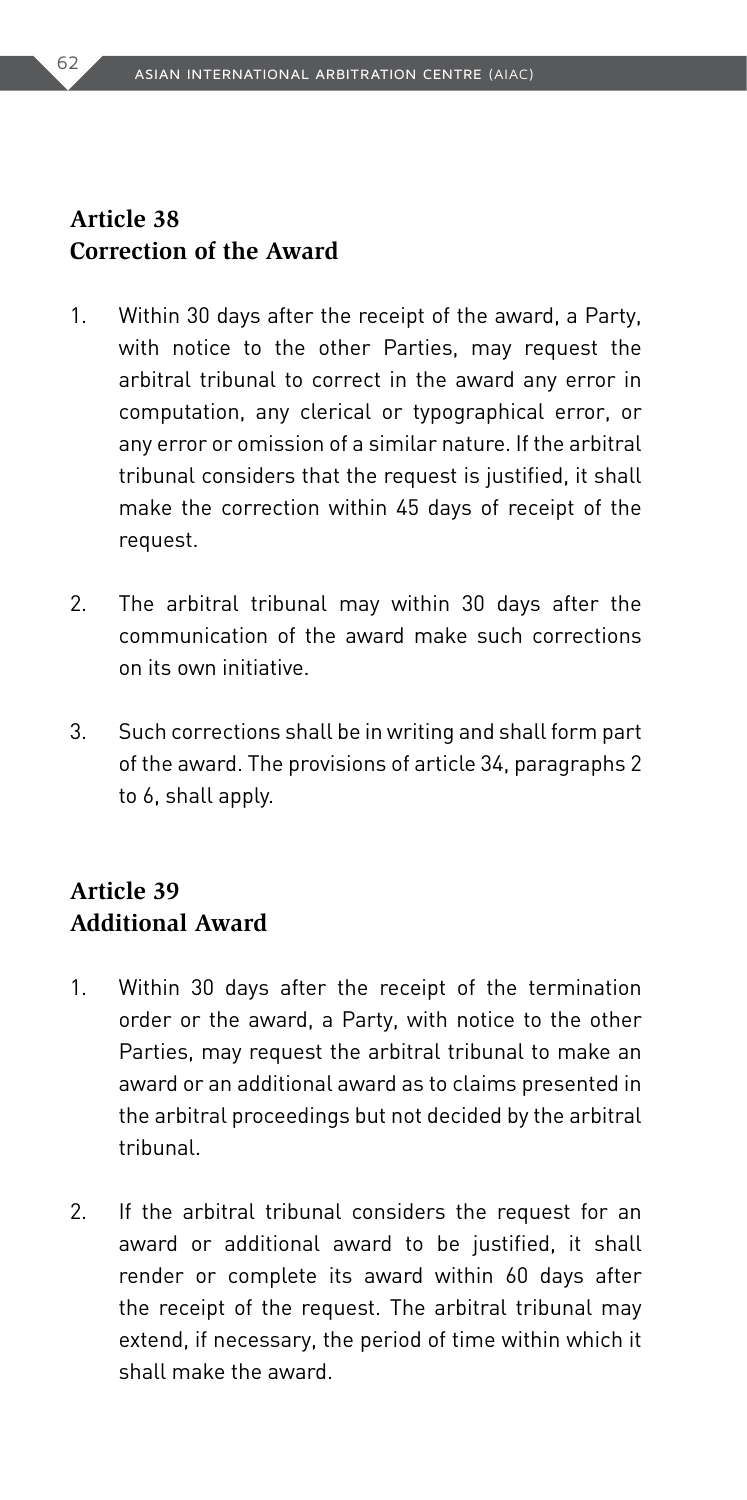3. When such an award or additional award is made, the provisions of article 34, paragraph 2 to 6, shall apply.

# **Article 40 Definition of Costs**

- 1. The arbitral tribunal shall fix the costs of arbitration in the final award and, if it deems appropriate, in another decision.
- 2. The term "costs" includes only:
	- (a) The fees of the arbitral tribunal to be stated separately as to each arbitrator and to be fixed by the tribunal itself in accordance with article 41;
	- (b) The reasonable travel and other expenses incurred by the arbitrators;
	- (c) The reasonable costs of expert advice and of other assistance required by the arbitral tribunal;
	- (d) The reasonable travel and other expenses of witnesses to the extent such expenses are approved by the arbitral tribunal;
	- (e) The legal and other costs incurred by the Parties in relation to the arbitration to the extent that the arbitral tribunal determines that the amount of such costs is reasonable;
	- (f) Any fees and expenses of the appointing authority as well as the fees and expenses of the Secretary-General of the PCA.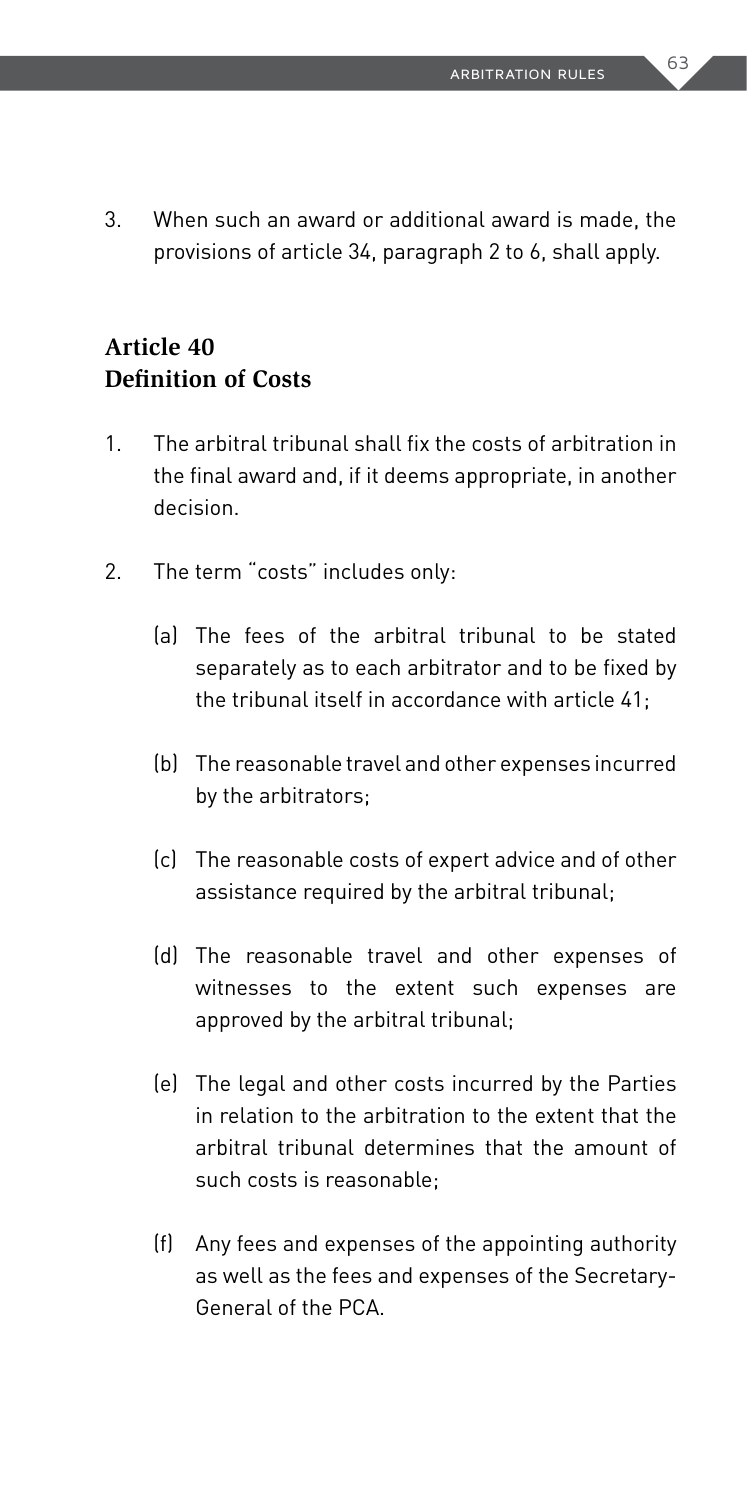3. In relation to interpretation, correction or completion of any award under articles 37 to 39, the arbitral tribunal may charge the costs referred to in paragraphs 2 (b) to (f), but no additional fees.

### **Article 41 Fees and Expenses of Arbitrators**

- 1. The fees and expenses of the arbitrators shall be reasonable in amount, taking into account the amount in dispute, the complexity of the subject matter, the time spent by the arbitrators and any other relevant circumstances of the case.
- 2. If there is an appointing authority and it applies or has stated that it will apply a schedule or particular method for determining the fees for arbitrators in international cases, the arbitral tribunal in fixing its fees shall take that schedule or method into account to the extent that it considers appropriate in the circumstances of the case.
- 3. Promptly after its constitution, the arbitral tribunal shall inform the Parties as to how it proposes to determine its fees and expenses, including any rates it intends to apply. Within 15 days of receiving that proposal, any Party may refer the proposal to the appointing authority for review. If, within 45 days of receipt of such a referral, the appointing authority finds that the proposal of the arbitral tribunal is inconsistent with paragraph 1, it shall make any necessary adjustments thereto, which shall be binding upon the arbitral tribunal.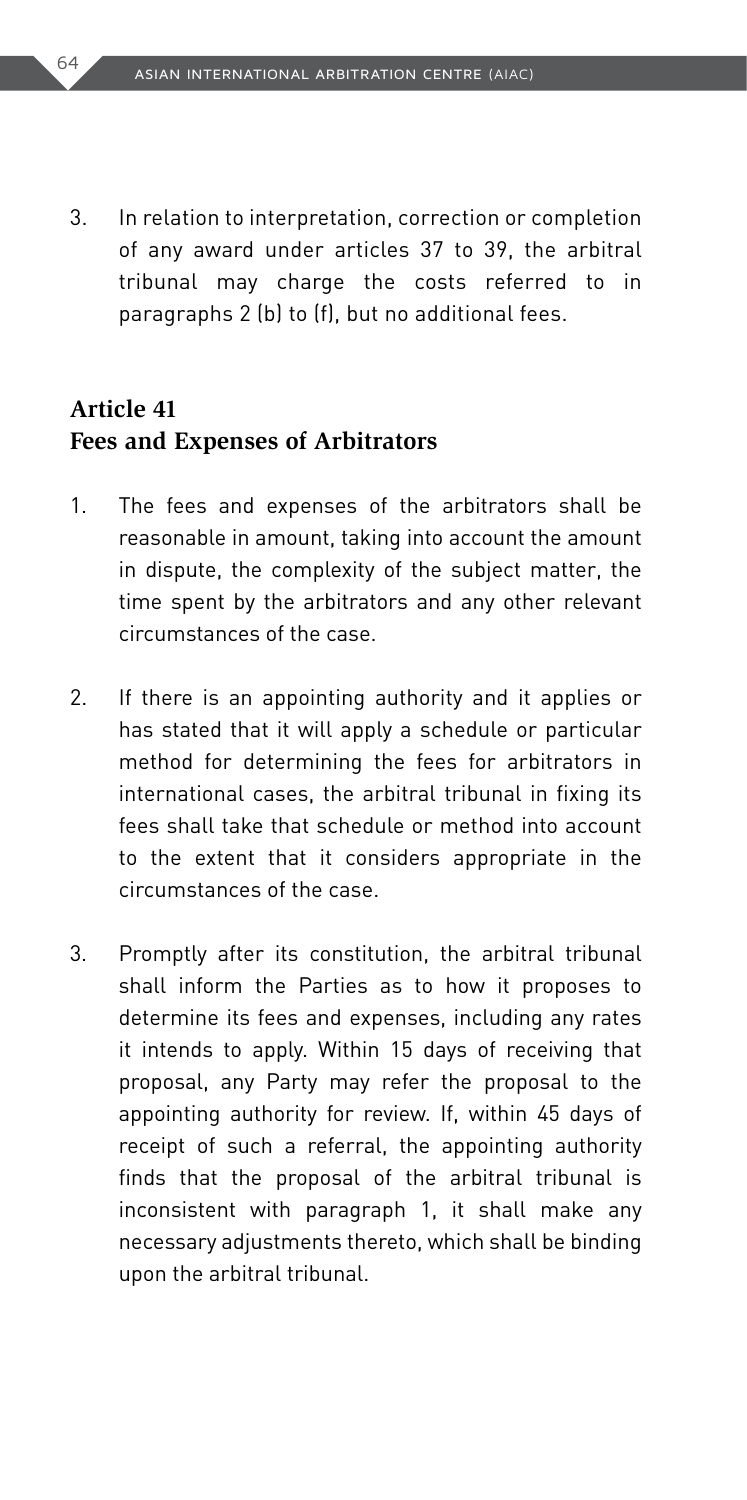- 4. (a) When informing the Parties of the arbitrators' fees and expenses that have been fixed pursuant to article 40, paragraphs 2 (a) and (b), the arbitral tribunal shall also explain the manner in which the corresponding amounts have been calculated.
	- (b) Within 15 days of receiving the arbitral tribunal's determination of fees and expenses, any Party may refer for review such determination to the appointing authority. If no appointing authority has been agreed upon or designated, or if the appointing authority fails to act within the time specified in these Rules, then the review shall be made by the Secretary-General of the PCA.
	- (c) If the appointing authority or the Secretary-General of the PCA finds that the arbitral tribunal's determination is inconsistent with the arbitral tribunal's proposal (and any adjustment thereto) under paragraph 3 or is otherwise manifestly excessive, it shall, within 45 days of receiving such a referral, make any adjustments to the arbitral tribunal's determination that are necessary to satisfy the criteria in paragraph 1. Any such adjustments shall be binding upon the arbitral tribunal.
	- (d) Any such adjustments shall either be included by the arbitral tribunal in its award or, if the award has already been issued, be implemented in a correction to the award, to which the procedure of article 38, paragraph 3 shall apply.
- 5. Throughout the procedure under paragraphs 3 and 4, the arbitral tribunal shall proceed with the arbitration, in accordance with article 17, paragraph 1.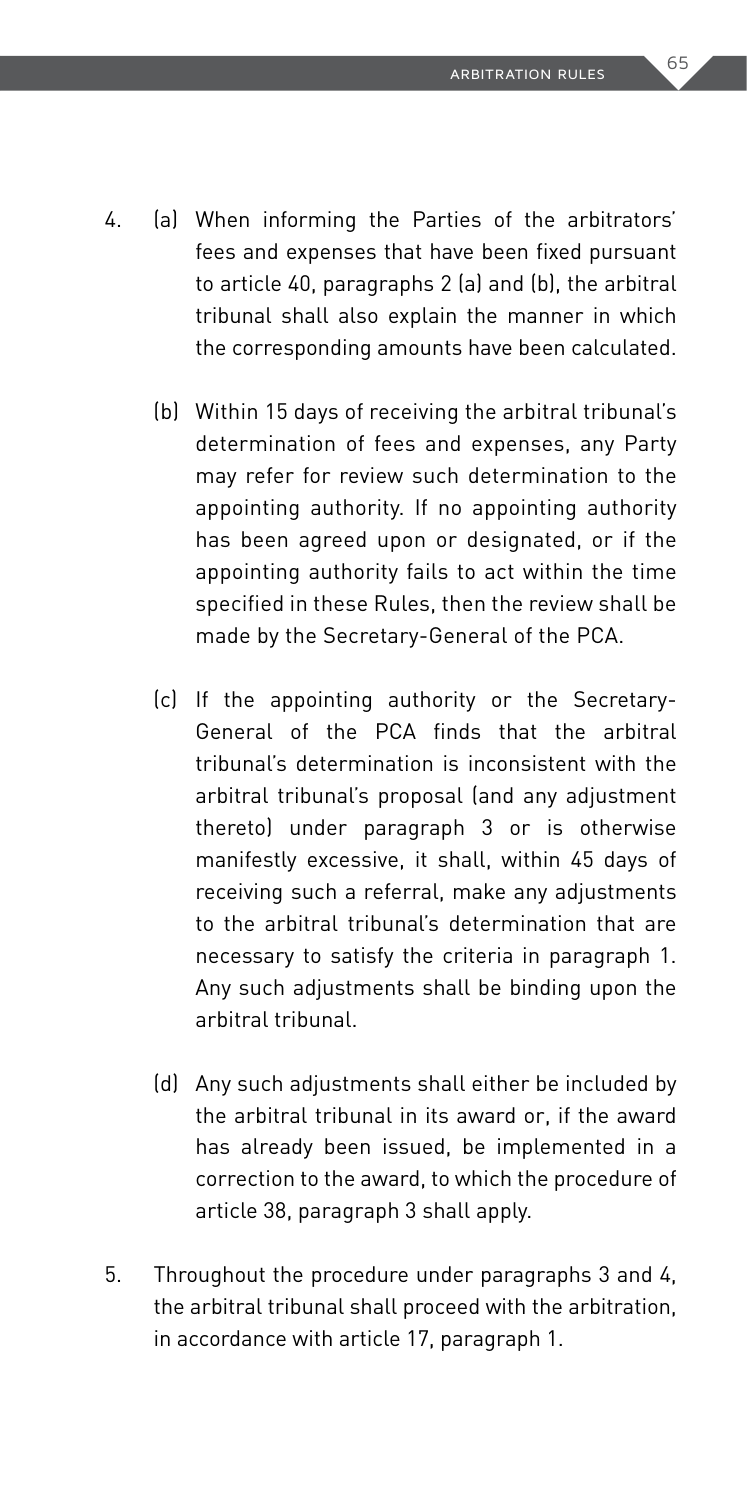6. A referral under paragraph 4 shall not affect any determination in the award other than the arbitral tribunal's fees and expenses; nor shall it delay the recognition and enforcement of all parts of the award other than those relating to the determination of the arbitral tribunal's fees and expenses.

### **Article 42 Allocation of Costs**

- 1. The costs of the arbitration shall in principle be borne by the unsuccessful Party or Parties. However, the arbitral tribunal may apportion each of such costs between the Parties if it determines that apportionment is reasonable, taking into account the circumstances of the case.
- 2. The arbitral tribunal shall in the final award or, if it deems appropriate, in any other award, determine any amount that a Party may have to pay to another Party as a result of the decision on allocation of costs.

### **Article 43 Deposit of Costs**

- 1. The arbitral tribunal, on its establishment, may request the Parties to deposit an equal amount as an advance for the costs referred to in article 40, paragraphs 2 (a) to (c).
- 2. During the course of the arbitral proceedings the arbitral tribunal may request supplementary deposits from the Parties.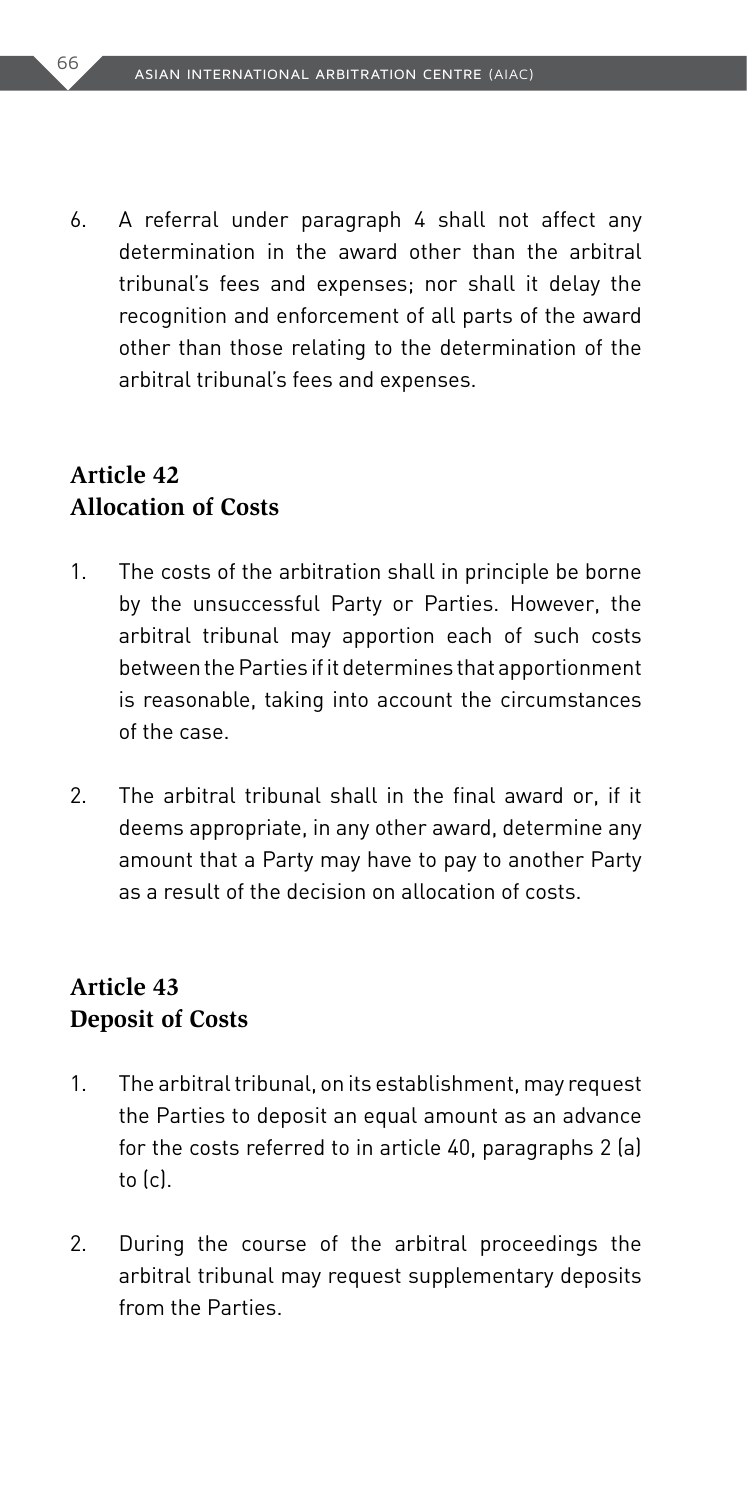- 3. If an appointing authority has been agreed upon or designated, and when a Party so requests and the appointing authority consents to perform the function, the arbitral tribunal shall fix the amounts of any deposits or supplementary deposits only after consultation with the appointing authority, which may make any comments to the arbitral tribunal that it deems appropriate concerning the amount of such deposits and supplementary deposits.
- 4. If the required deposits are not paid in full within 30 days after the receipt of the request, the arbitral tribunal shall so inform the Parties in order that one or more of them may make the required payment. If such payment is not made, the arbitral tribunal may order the suspension or termination of the arbitral proceedings.
- 5. After a termination order or final award has been made, the arbitral tribunal shall render an accounting to the Parties of the deposits received and return any unexpended balance to the Parties.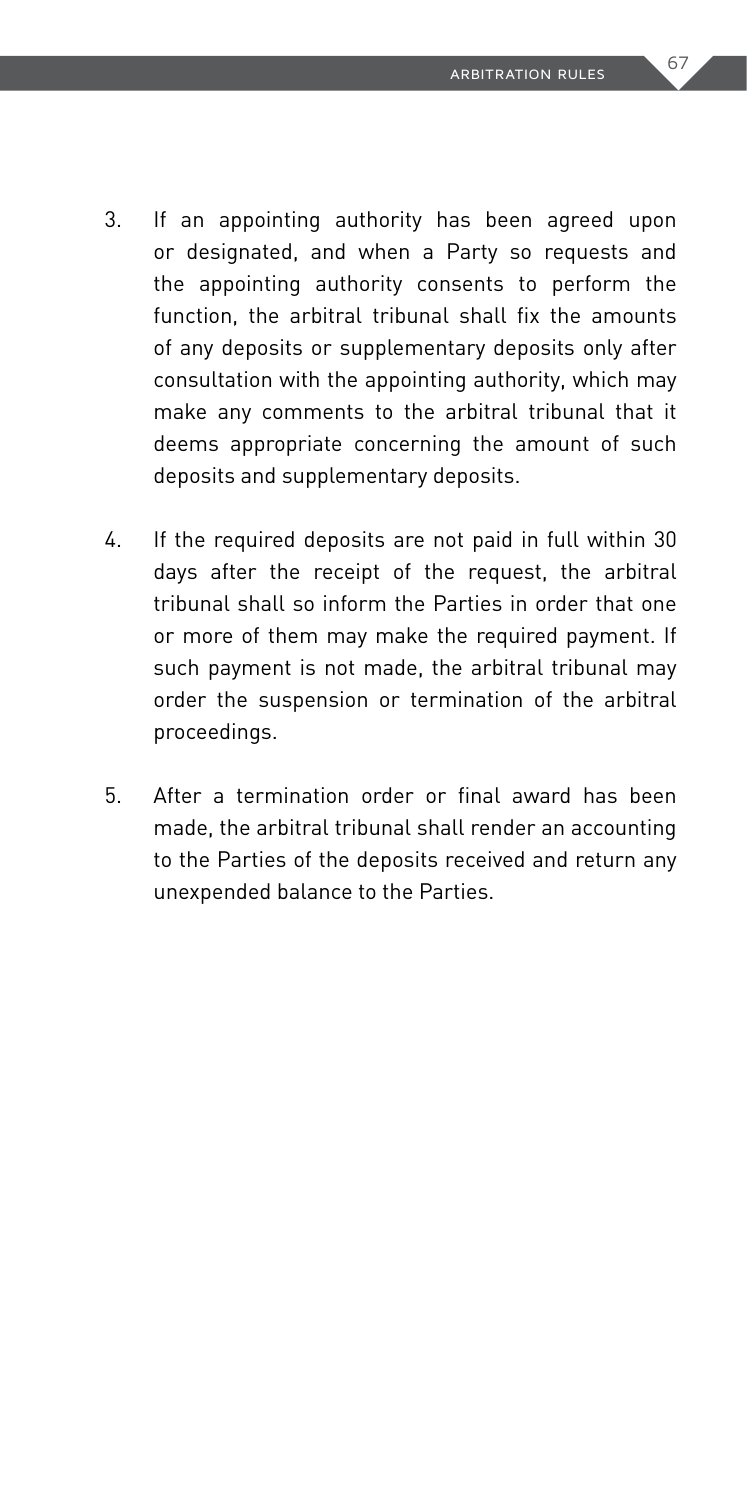# **Part III** SCHEDULES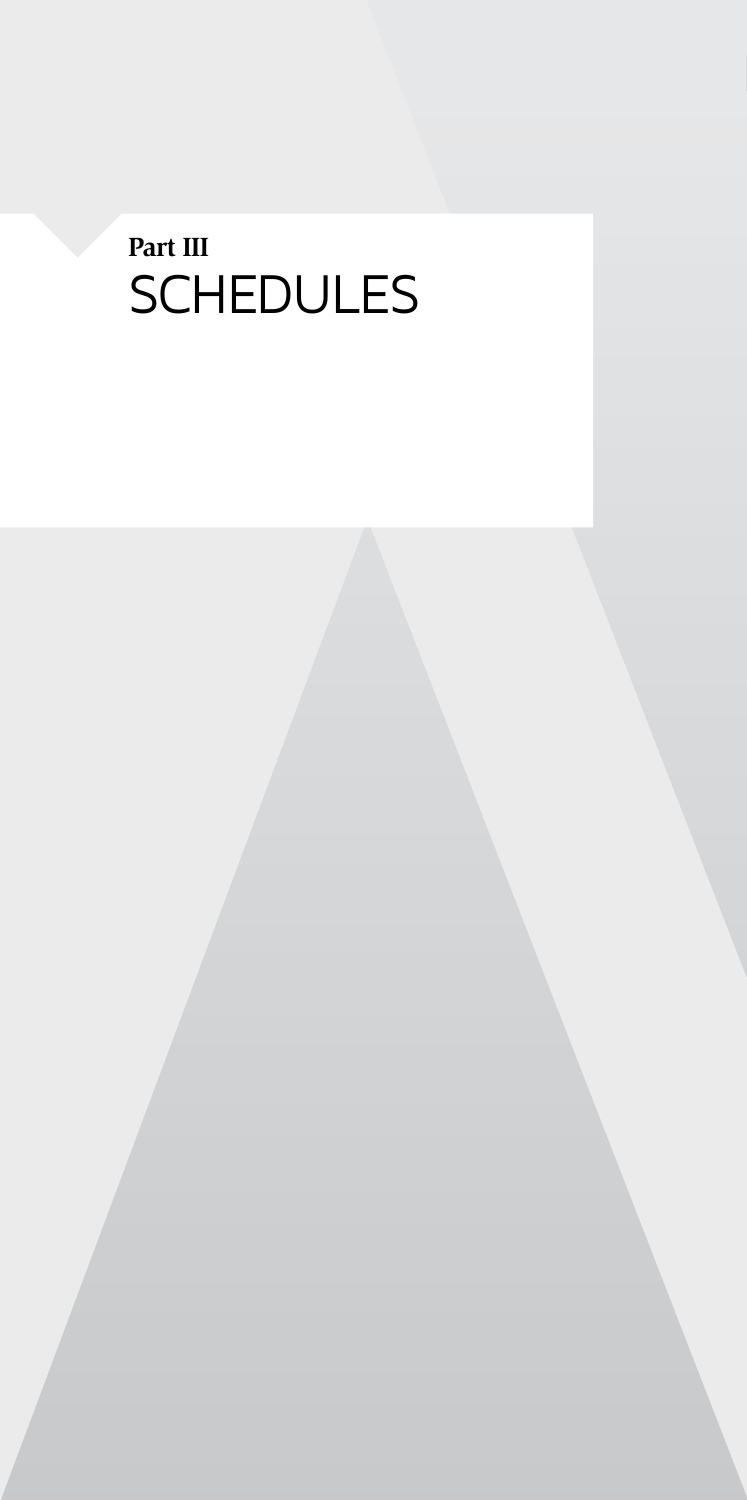### **Schedule 1 Arbitrator's Fees and AIAC Administrative Fees**

# **A. INTERNATIONAL ARBITRATION**

| Amount In<br>Dispute (USD)         | <b>Arbitrator's Fees</b><br>(USD <sup>1</sup> )                                  | <b>AIAC</b><br><b>Administrative Fees</b><br>(USD) |
|------------------------------------|----------------------------------------------------------------------------------|----------------------------------------------------|
| Up to 50,000                       | 3,500                                                                            | 2,050                                              |
| From 50,001<br>to 100,000          | $3,500 + 8.2%$ excess<br>over 50,000                                             | $2,050 + 1.26%$<br>excess over 50,000              |
| From 100,001<br>to 500.000         | $7,600 + 3.6\%$ excess<br>over 100,000                                           | 2,680 + 0.705%<br>excess over 100,000              |
| From 500,001<br>to 1,000,000       | 22,000 + 3.02%<br>excess over 500,000                                            | $5,500 + 0.5\%$<br>excess over 500,000             |
| From 1,000,001<br>to 2,000,000     | 37,100 + 1.39%<br>excess over<br>1,000,000                                       | $8,000 + 0.35\%$<br>excess over<br>1,000,000       |
| From 2,000,001<br>to 5,000,000     | 51,000 + 0.6125%<br>excess over<br>2,000,000                                     | $11,500 + 0.13%$<br>excess over<br>2,000,000       |
| From 5,000,001<br>to 10,000,000    | 75,500 + 0.35%<br>excess over<br>5,000,000                                       | 16,700 + 0.088%<br>excess over<br>5,000,000        |
| From 10,000,001<br>to 50,000,000   | 93.000 + 0.181%<br>excess over<br>10,000,000                                     | $21,100 + 0.052%$<br>excess over<br>10,000,000     |
| From 50,000,001<br>to 80,000,000   | 165,300 + 0.0713%<br>excess over<br>50,000,000                                   |                                                    |
| From 80,000,001<br>to 100,000,000  | 186.700 + 0.0535%<br>excess over<br>80,000,000                                   |                                                    |
| From 100,000,001<br>to 500,000,000 | 197.400 + 0.0386%<br>excess over<br>100,000,000                                  | Above 50,000,001:<br>41,900 (maximum)              |
| Above<br>500,000,001               | 351.800 + 0.03%<br>excess over<br>500,000,000 up<br>to a maximum of<br>2,000,000 |                                                    |

1 In an international arbitration, the arbitrator's fees and the AIAC administrative fees can be paid in currency other than USD, subject to the AIAC's approval. GST is not included.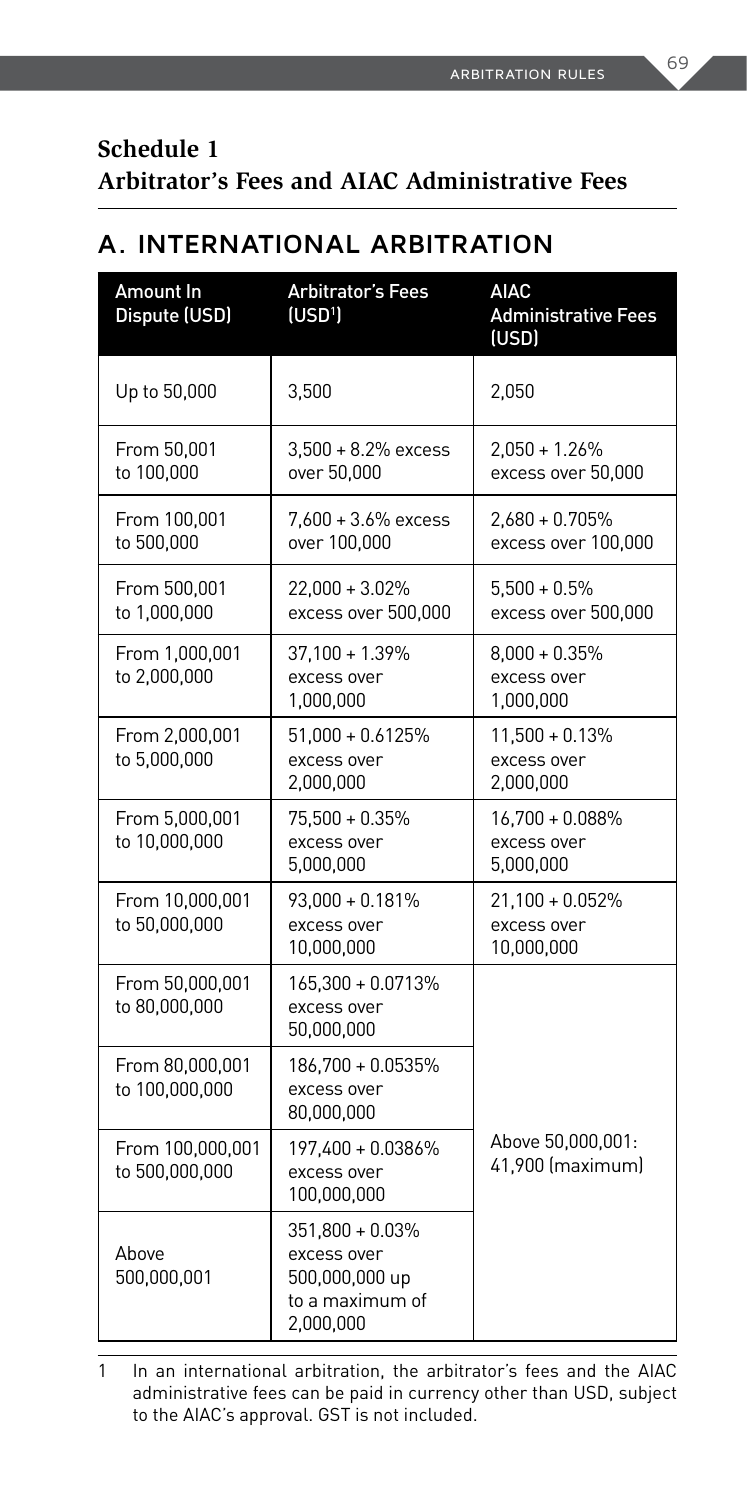# **B. DOMESTIC ARBITRATION**

| Amount In<br>Dispute (RM)            | <b>Arbitrator's Fees</b><br>(RM)                                                        | <b>AIAC</b><br><b>Administrative Fees</b><br>(RM) |
|--------------------------------------|-----------------------------------------------------------------------------------------|---------------------------------------------------|
| Up to 150,000                        | 11,200                                                                                  | 6,600                                             |
| From 150,001<br>to 300,000           | 11,200 + 7.2667% of<br>excess over 150,000                                              | $6,600 + 1.0667%$<br>excess over 150,000          |
| From 300,001<br>to 1,500,000         | 24,300 + 3.1667% of<br>excess over 300,000                                              | $8,600 + 0.625%$<br>excess over 300,000           |
| From 1,500,001<br>to 3,000,000       | $70,300 + 2.66\%$<br>of excess over<br>1,500,000                                        | 17,600 + 0.44%<br>excess over<br>1,500,000        |
| From 3,000,001<br>to 6,000,000       | 118,600 + 1.2233%<br>of excess over<br>3,000,000                                        | 25,500 + 0.3067%<br>excess over<br>3,000,000      |
| From 6,000,001<br>to 15,000,000      | 163,000 + 0.7189%<br>of excess over<br>6,000,000                                        | $36,500 + 0.1522%$<br>excess over<br>6,000,000    |
| From 15,000,001<br>to 30,000,000     | 241,300 + 0.3080%<br>of excess over<br>15,000,000                                       | 52,900 + 0.0773%<br>excess over<br>15,000,000     |
| From 30,000,001<br>to 150,000,000    | 297,200 + 0.159%<br>of excess over<br>30,000,000                                        | 66,800 + 0.0458%<br>excess over<br>30,000,000     |
| From 150,000,001<br>to 240,000,000   | 528,100 + 0.0628%<br>of excess over<br>150,000,000                                      |                                                   |
| From 240,000,001<br>to 300,000,000   | 596,500 + 0.0472%<br>of excess over<br>240,000,000                                      |                                                   |
| From 300,000,001<br>to 1,500,000,000 | 630,700 + 0.034%<br>of excess over<br>300,000,000                                       | Above 150,000,001:<br>132,800 (maximum)           |
| Above<br>1,500,000,000               | 1,123,900 + 0.03%<br>of excess over<br>1,500,000,000 up<br>to a maximum of<br>6,000,000 |                                                   |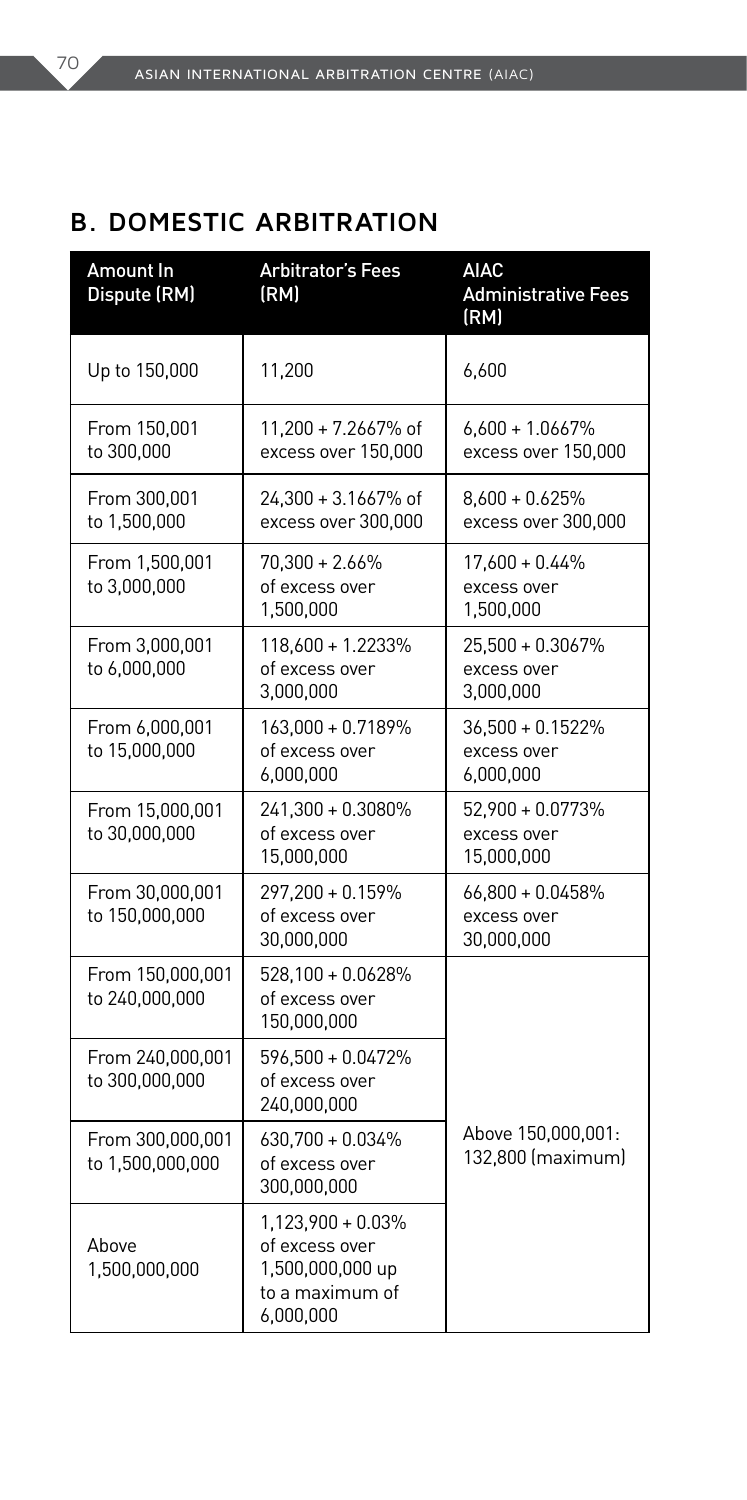#### **Schedule 2 Note on Fees, Expenses and Deposits**

#### **Section 1 Arbitrator's Fees and Expenses**

- 1.1 Arbitrator's Fees
	- (a) The fees payable to the arbitrator do not include any taxes such as the GST, withholding tax or other applicable taxes or charges. The Parties have a duty to pay any such taxes or charges; however the recovery of any such taxes or charges is a matter solely between the arbitrator and the Parties.
	- (b) The arbitrator's fees shall only be payable upon the delivery of the award to the Director in accordance with Rule 12.
	- (c) The arbitrator shall not be entitled to any interim fees.
	- (d) Where the arbitral tribunal is constituted of more than one arbitrator, the presiding arbitrator shall receive 40% of the total arbitrators' fee and the co-arbitrators shall receive the remaining 60% in equal shares.
	- (e) Where an arbitration matter is settled or disposed of before the issuance of the final award, the costs of the arbitration shall be determined by the Director.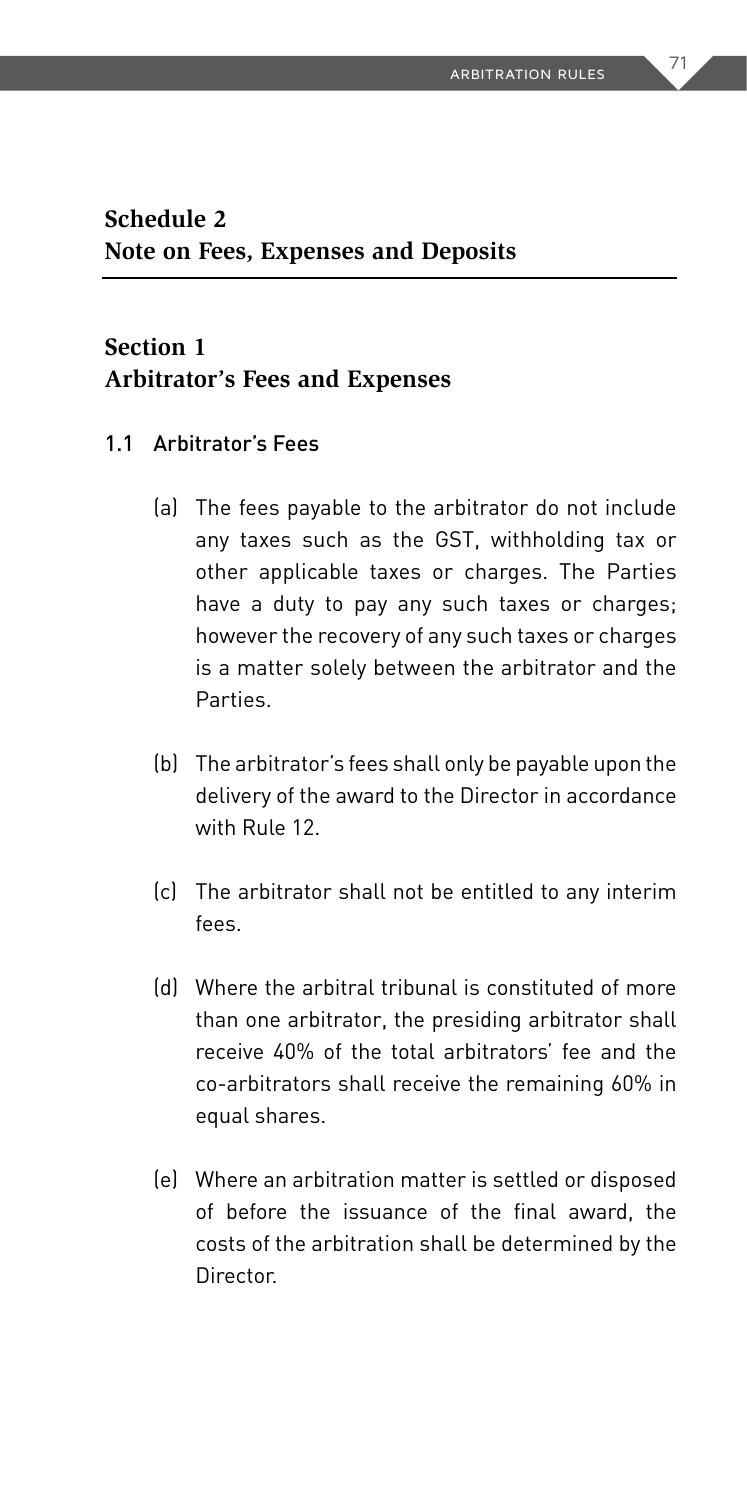#### 1.2 Arbitrator's Expenses

- (a) An arbitrator shall be entitled to claim reasonable out-of-pocket expenses relating to reasonable travel, accommodation and other miscellaneous expenses related to the arbitration proceedings.
- (b) The arbitral tribunal's reasonable out-of-pocket expenses necessarily incurred shall be borne by the Parties and reimbursed upon submission and verification by the AIAC of the supporting invoices and receipts in original.
- (c) An arbitrator who is required to travel outside of the arbitrator's place of residence will be reimbursed with the cost of business class airfare, subject to the submission of the invoice or receipt in original to the AIAC for verification.
- (d) In addition to the out-of-pocket expenses, a per diem of RM1800.00 shall be paid to an arbitrator who is required to travel outside of the arbitrator's place of residence whenever overnight accommodation is required. If no overnight accommodation is required, a per diem of RM900.00 shall be paid.
- (e) The expenses covered by the per diem above shall include the following items which are not claimable as out-of- pocket expenses:
	- Hotel accommodation;
	- Meals/beverages;
	- Laundry/dry cleaning/ironing;
	- City transportation (excluding airport transfers);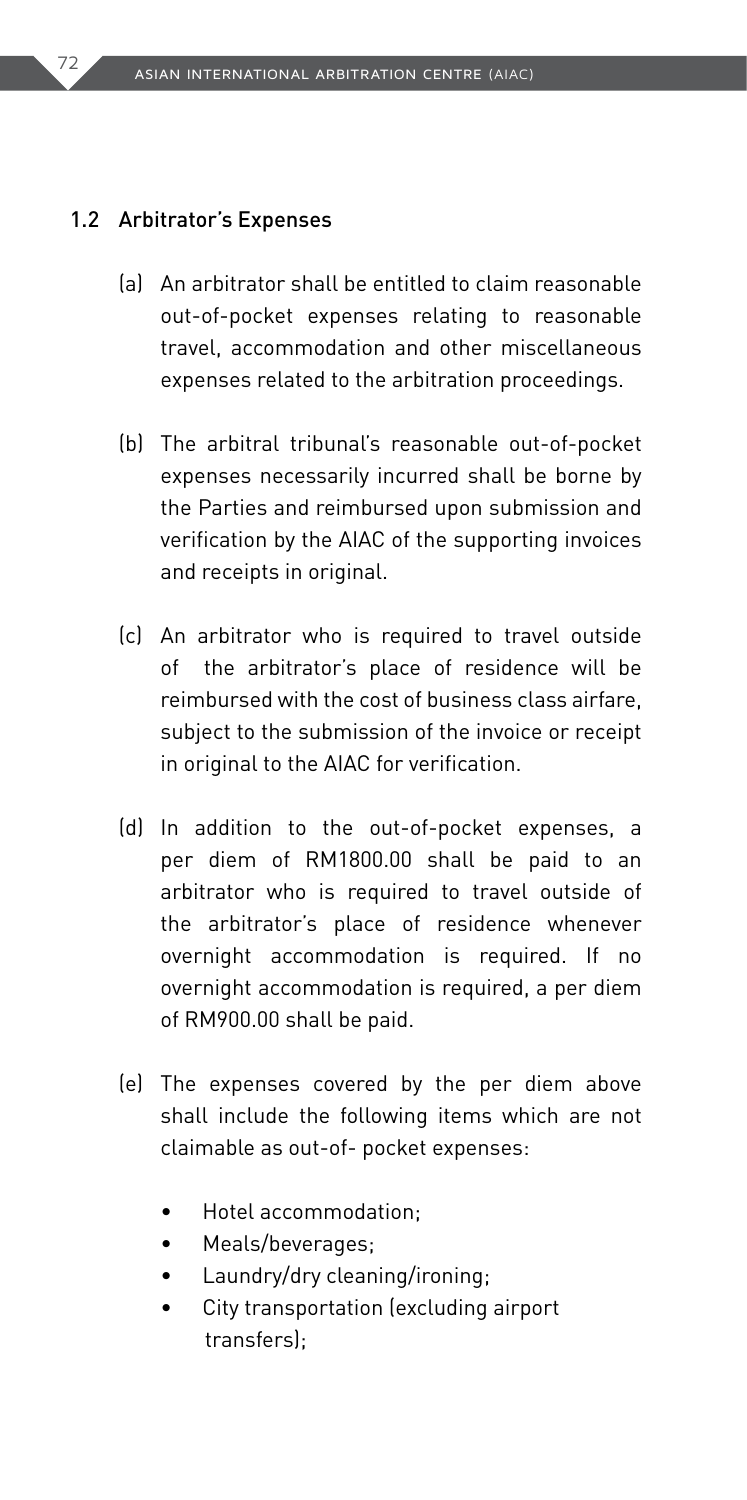- Communication costs (telephone, faxes, internet usage etc.); and
- Tips.
- (f) Any disbursement towards the arbitrator's out-ofpocket and per diem expenses shall be additional to the arbitrator's fees and do not form part of the advance preliminary deposits. The Parties shall bear these costs separately in equal shares upon request from the AIAC.

### **Section 2 AIAC Administrative Fees**

- 2.1 The AIAC administrative fees shall be calculated in accordance with Schedule 1.
- 2.2 The AIAC administrative fees shall be payable by the Parties in equal shares and shall form a part of the advance preliminary deposit.
- 2.3 The AIAC administrative fees are not inclusive of other services such as rental of facilities, refreshments, secretarial assistance, transcription services, videoconferencing and interpretation services, which shall be chargeable on the requesting Party separately.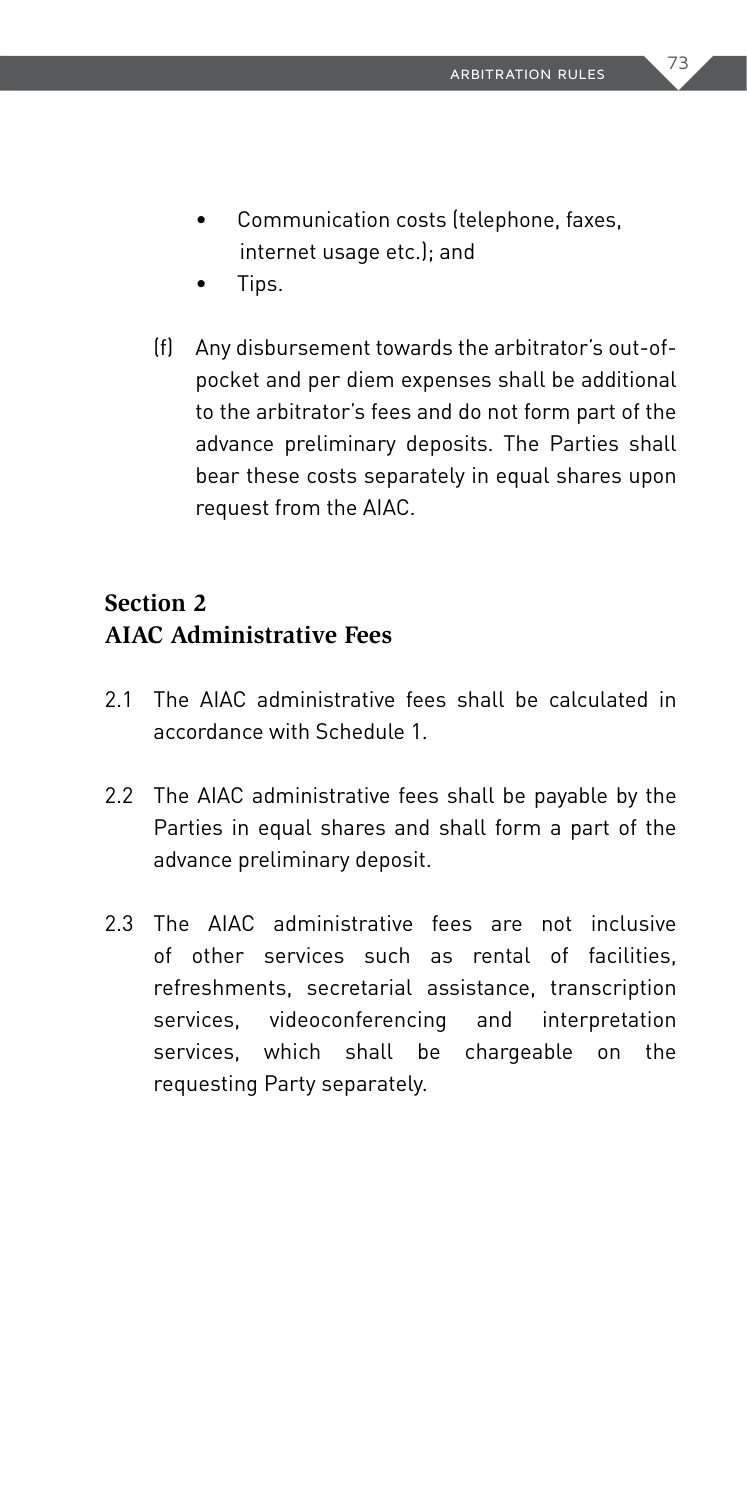#### **Section 3 Deposits**

- 3.1 The advance deposit and/or additional deposits shall include the following:
	- (a) the arbitral tribunal's fees [for an arbitral panel comprising out of more than one arbitrator, the total arbitrators' fee shall be derived by multiplying the amount of an arbitrator's fees by the number of the arbitrators];
	- (b) the AIAC administrative fees (as per Schedule 1);
	- (c) bank charges required by the bank in the following amounts:

| International | Domestic    |
|---------------|-------------|
| arbitration   | arbitration |
| USD150.001    | RM150.00    |

- (d) Any applicable taxes including the GST.
- 3.2 The advance deposit and additional deposits, if any, shall be payable by the Parties in equal shares pursuant to Rule 14.

1 Or its equivalent in another currency.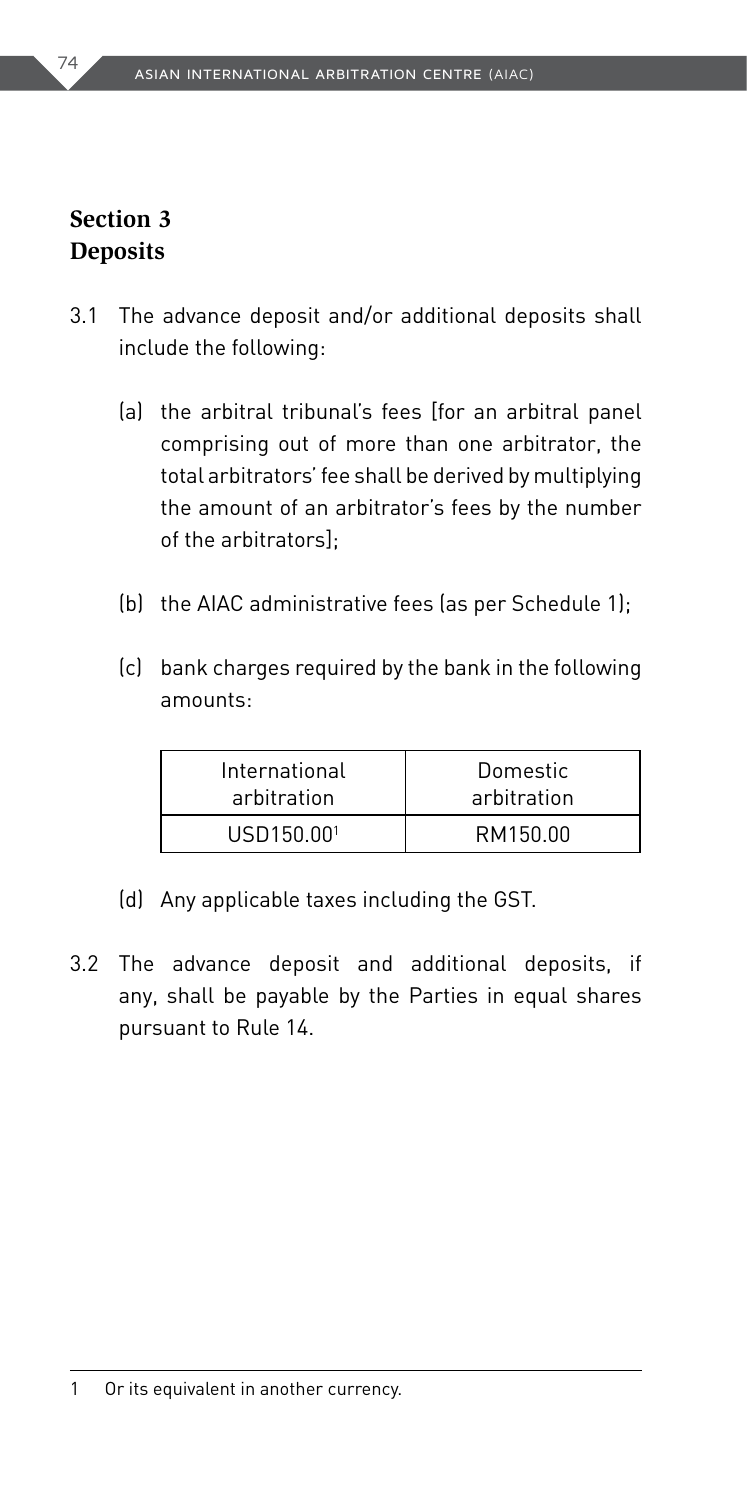#### **Section 4 Registration Fee**

- 4.1 The registration fee includes the GST.
- 4.2 The registration fee is non-refundable, and does not constitute a part of the AIAC's administrative fees.
- 4.3 The registration fee shall be payable by the Claimant in full and shall not be subjected to any deductions.

### **Section 5 Emergency Arbitrator**

5.1 The following application fee<sup>2</sup> shall be payable upon making an application to appoint an emergency arbitrator to the Director under Rule 8(2) and Schedule 3 "Emergency Arbitrator":

| International Arbitration | Domestic Arbitration |
|---------------------------|----------------------|
| USD2.120.00 <sup>3</sup>  | RM5.300.00           |

- 5.2 The application fee is non-refundable and does not constitute a part of the AIAC's administrative fees.
- 5.3 The emergency arbitrator's fees<sup>4</sup> shall be payable in full upon making an application to appoint an emergency arbitrator to the Director:

| International Arbitration | Domestic Arbitration |
|---------------------------|----------------------|
| USD10.600.00 <sup>5</sup> | RM31.800.00          |

<sup>2</sup> The amounts are inclusive of 6% GST.

<sup>3</sup> Or its equivalent in another currency.

<sup>4</sup> The amounts are inclusive of 6% GST.

<sup>5</sup> Or its equivalent in another currency.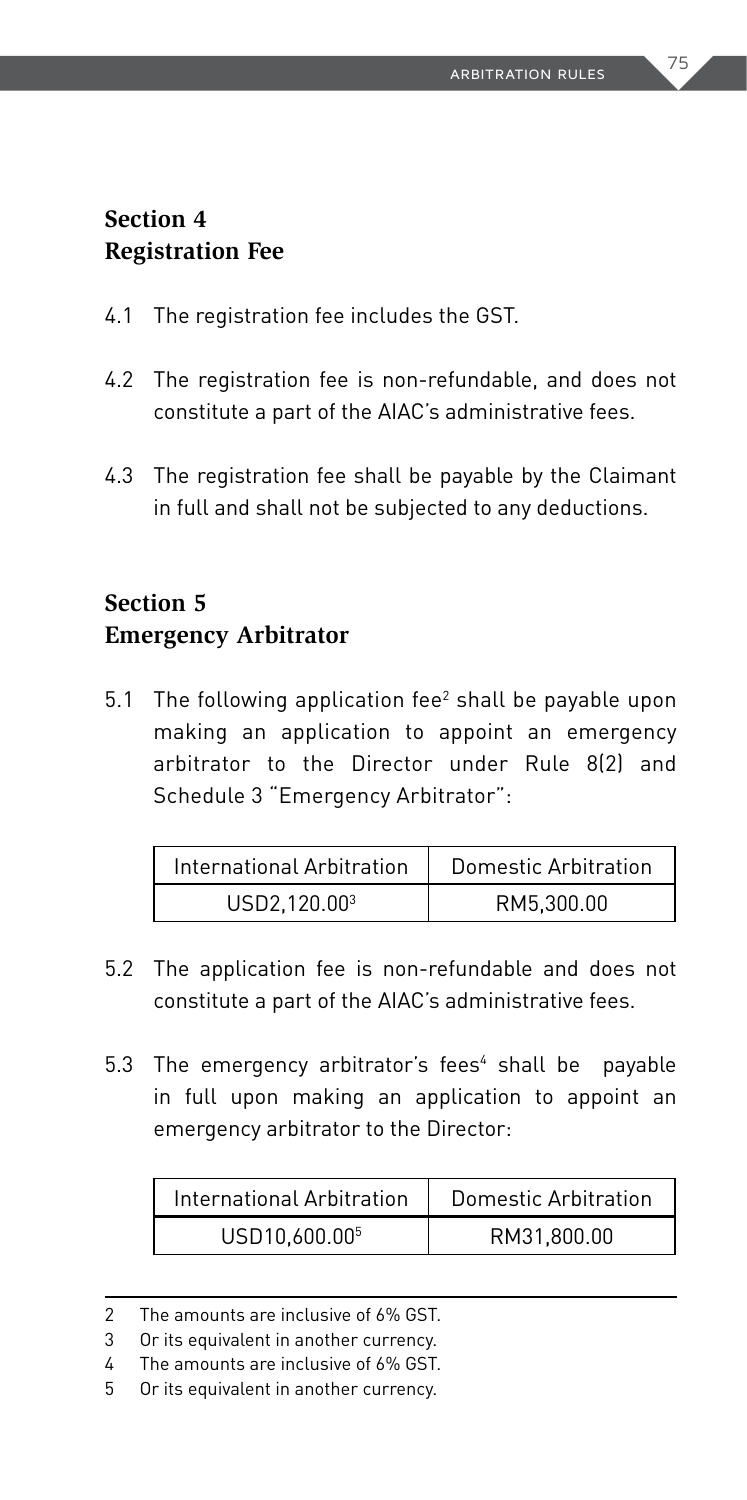#### **Schedule 3 Emergency Arbitrator**

- 1. A Party in need of emergency interim measures may, concurrent with or following the filing of a Commencement Request pursuant to Rule 2, but prior to the constitution of the arbitral tribunal, make an application for emergency interim measures.
- 2. The application for emergency interim measures shall be made in writing and shall be sent simultaneously to the Director and all Parties to the arbitration.
- 3. The application for emergency interim measures shall include:
	- (a) the names and contact details of the applicant;
	- (b) a copy of any relevant agreements, in particular, of any written arbitration clause or a separate arbitration agreement;
	- (c) a brief description of the legal and factual basis supporting the application;
	- (d) a statement certifying that all other parties have been notified or an explanation of the steps taken in good faith to notify the other parties; and
	- (e) a proof of payment of the AIAC administrative fee pursuant to Schedule 1.
- 4. If the Director grants the application, the Director shall seek to appoint an emergency arbitrator within 2 days after the AIAC has received the completed set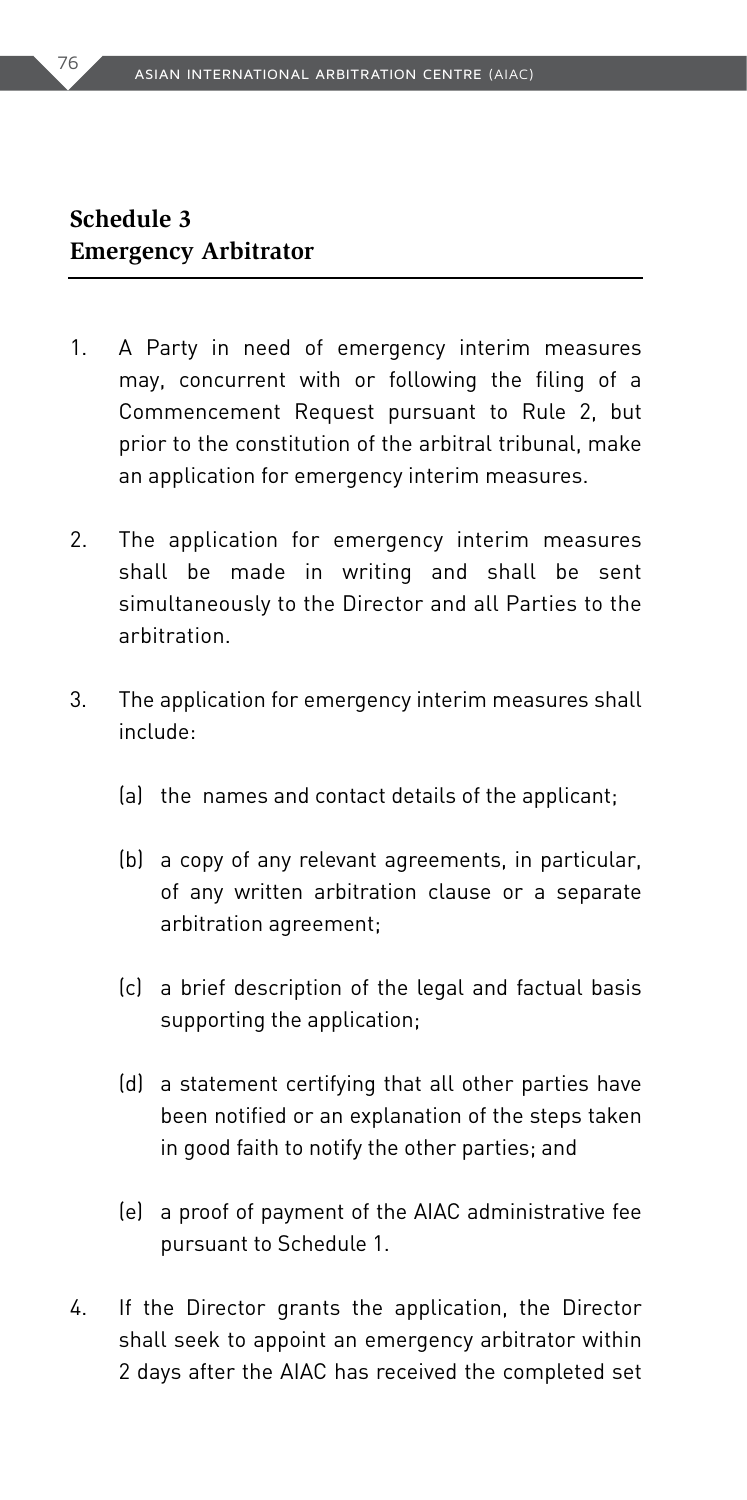of application documents pursuant to paragraph 3 of Schedule 3.

- 5. Prior to accepting appointment, a prospective emergency arbitrator shall disclose to the Director any circumstance that may give rise to justifiable doubts as to his impartiality or independence.
- 6. An emergency arbitrator may not act as an arbitrator in any future arbitration relating to the dispute unless agreed by the Parties.
- 7. Once the emergency arbitrator has been appointed, the AIAC shall so notify the Parties. Thereafter, all written communications from the Parties shall be submitted directly to the emergency arbitrator with a copy to the other party and the AIAC.
- 8. In the event there is any challenge to the appointment of the emergency arbitrator, such challenge application must be made within one day of the notification by the AIAC to the Parties of the appointment of the emergency arbitrator or the date on which the relevant circumstances were disclosed. Rule 5 shall apply to the emergency arbitrator, except that the time limits set out in Rules 5(3) and 5(7) are reduced to one day.
- 9. If the Parties have agreed on the seat of arbitration, such seat shall be the seat of the emergency interim relief proceedings. Where the Parties have not agreed on the seat of arbitration, and without prejudice to the arbitral tribunal's determination of the seat of arbitration pursuant to Rule 7, the seat of the emergency interim relief proceedings shall be Kuala Lumpur, Malaysia.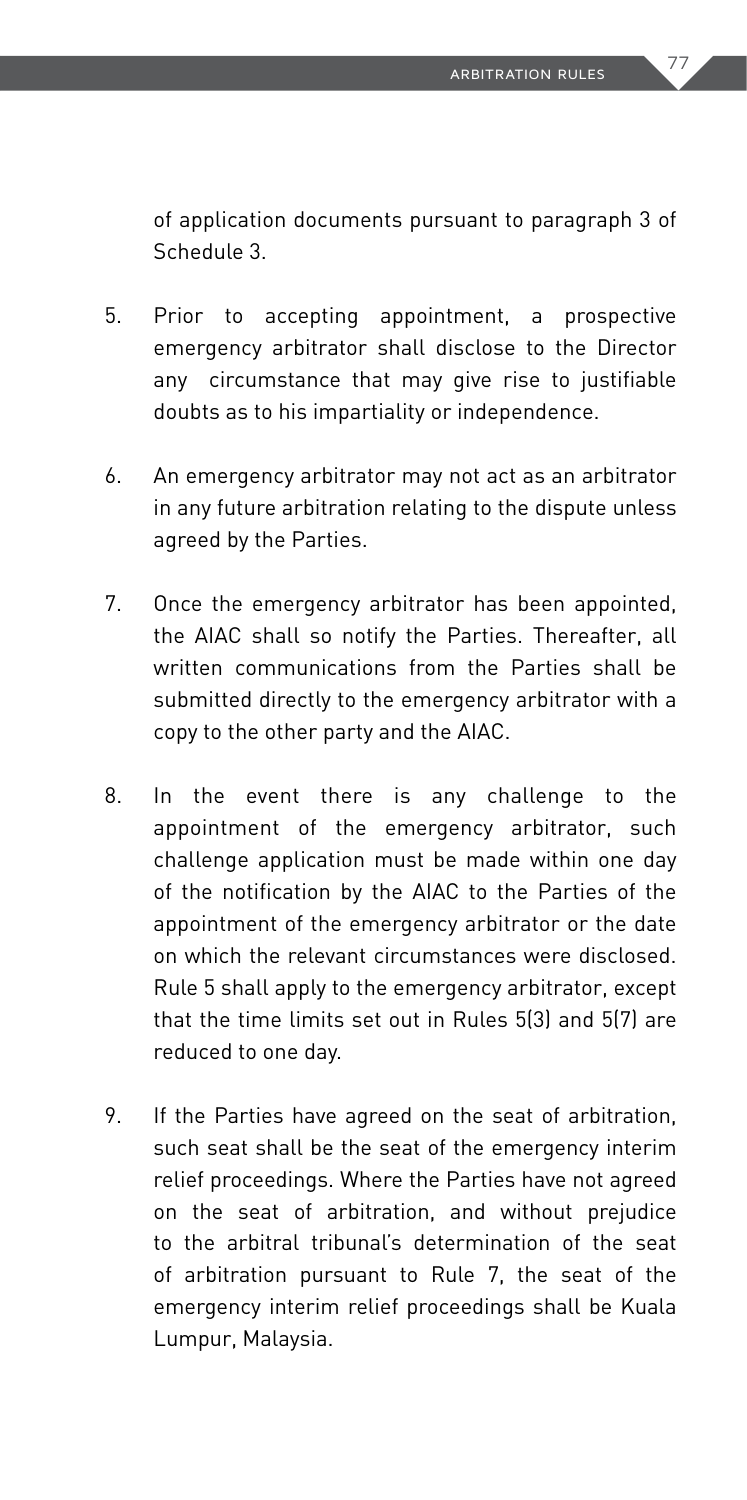- 10. The emergency arbitrator shall, as soon as possible but in any event within 2 days of appointment, establish a schedule for consideration of the application for emergency interim relief. Such schedule shall provide a reasonable opportunity for all Parties to be heard, but may provide for proceedings by telephone conference or on written submissions as alternatives to a formal hearing. The emergency arbitrator shall have the powers vested in the arbitral tribunal pursuant to the legislation in force and the AIAC Arbitration Rules, including the authority to rule on the emergency arbitrator's own jurisdiction, and shall resolve any disputes over the application of this Schedule.
- 11. The emergency arbitrator shall have the power to order or award any interim measures that the emergency arbitrator deems necessary. The emergency arbitrator shall give reasons for the emergency arbitrator's decision in writing.
- 12. Any order or award of the emergency arbitrator shall be made within 15 days from the date of notification of the appointment to the Parties and this period of time may be extended by agreement of the Parties, or by the Director if the Director deems it appropriate.
- 13. The emergency arbitrator shall deliver sufficient copies of the order or award to the Director.
- 14. The AIAC shall notify the Parties of their receipt of the order or award from the emergency arbitrator. The order or award shall be deemed to have been received by the Parties upon collection by hand by an authorised representative or upon delivery by registered mail.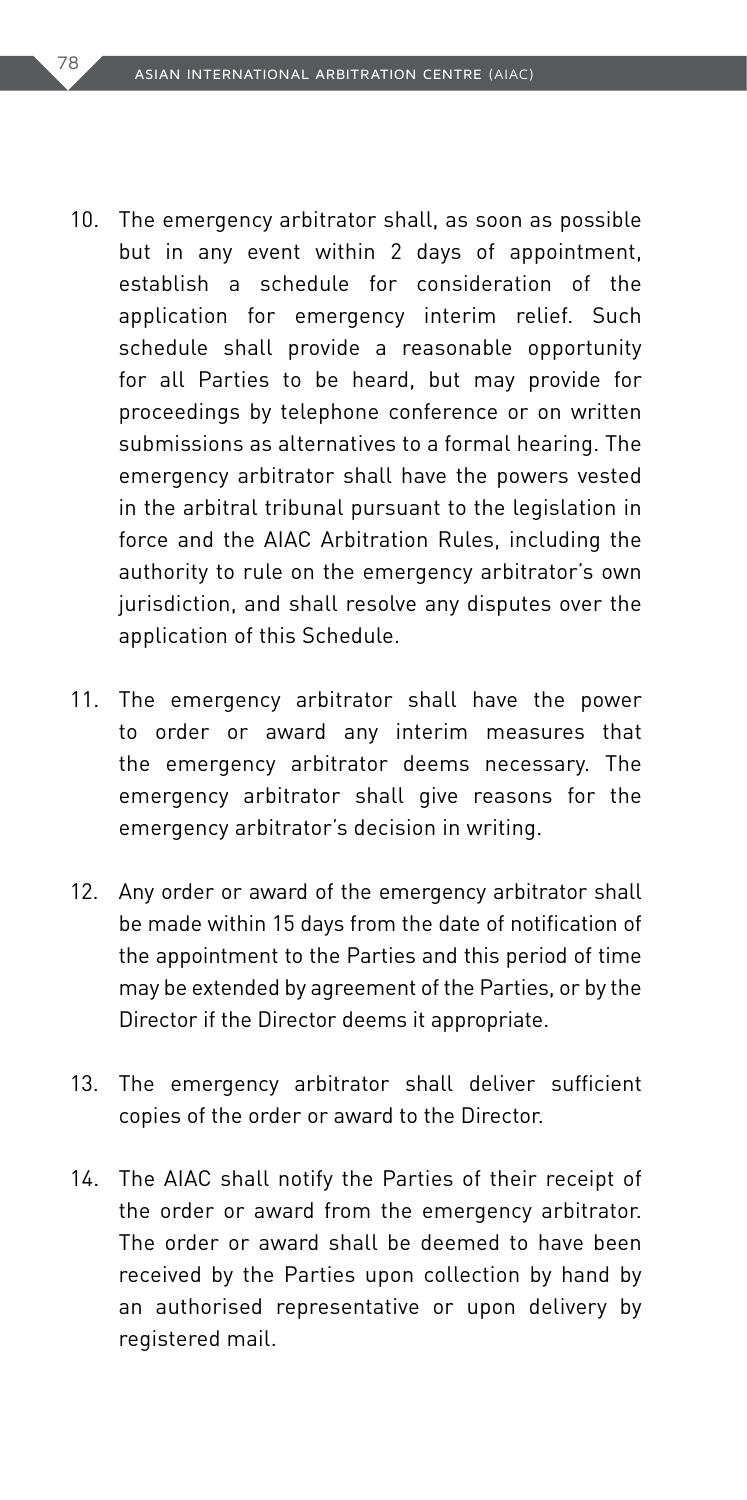- 15. Upon constitution of the arbitral tribunal:
	- (a) the emergency arbitrator shall have no further power to act;
	- (b) the arbitral tribunal may reconsider, modify or vacate the interim award or order issued by the emergency arbitrator; and
	- (c) the arbitral tribunal is not bound by the reasons given by the emergency arbitrator.
- 16. Any order or award issued by the emergency arbitrator shall cease to be binding:
	- (a) if the arbitral tribunal is not constituted within 90 days of such order or award;
	- (b) when the arbitral tribunal makes a final award; or
	- (c) if the claim is withdrawn.
- 17. Any interim award or order of emergency interim measures may be conditional upon the provision of appropriate security by the party seeking such relief.
- 18. An order or award pursuant to this Schedule shall be binding on the Parties when rendered. By agreeing to arbitration under the AIAC Arbitration Rules, the parties undertake to comply with such an order or award without delay.
- 19. The costs associated with any application pursuant to this Schedule shall initially be apportioned by the emergency arbitrator, subject to the power of the arbitral tribunal to determine the final apportionment of such costs.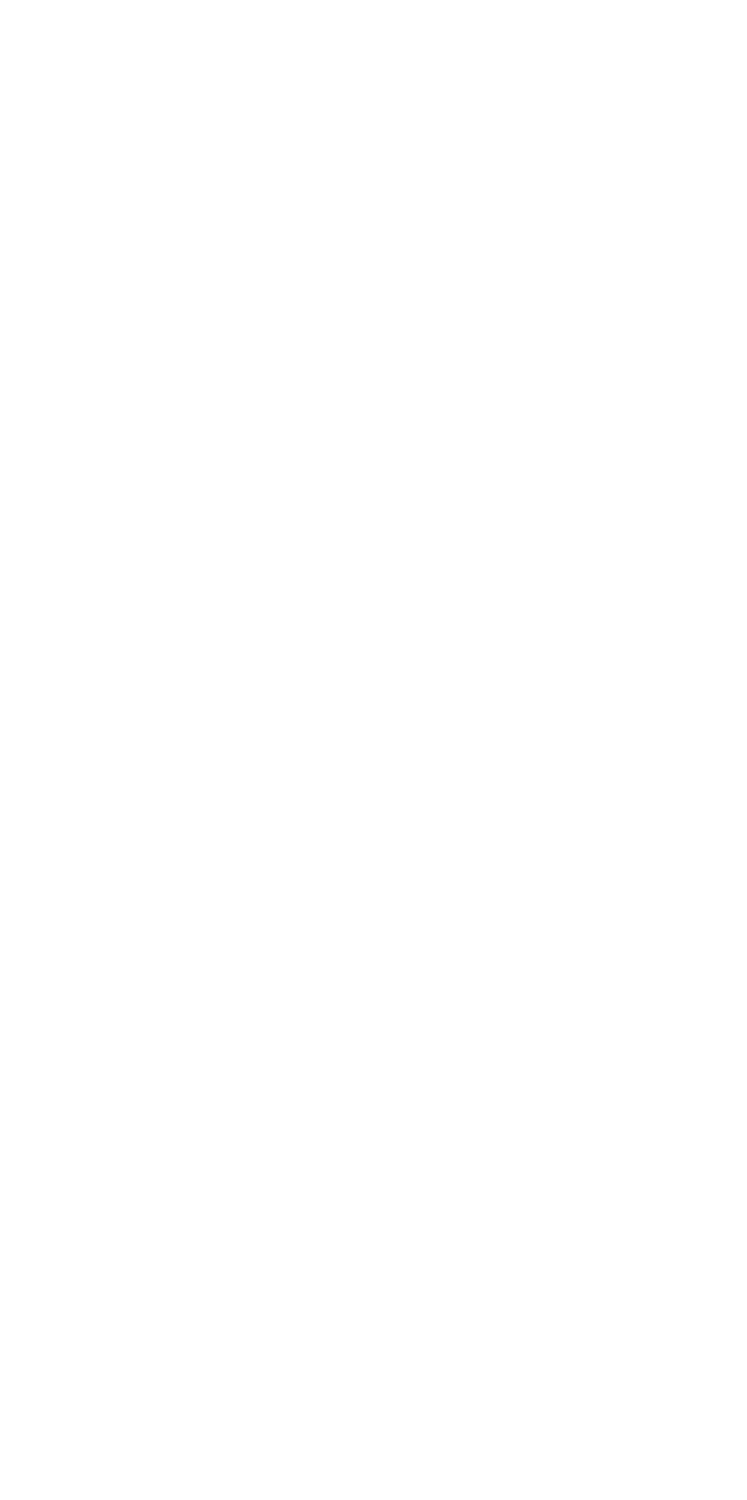# **ARBITRATION RULES**